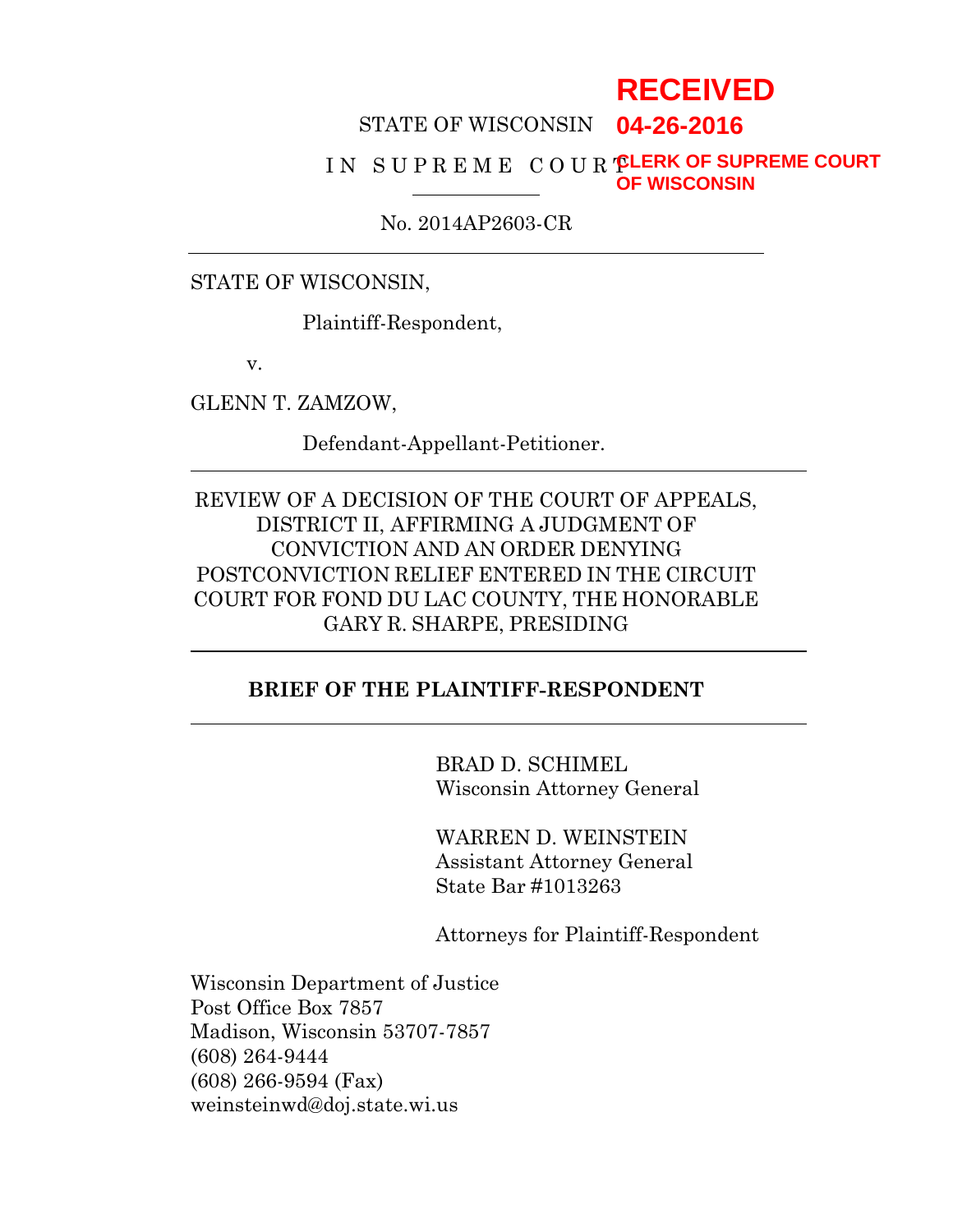# TABLE OF CONTENTS

| STATEMENT OF THE CASE $$                                                                                          |  |  |  |  |
|-------------------------------------------------------------------------------------------------------------------|--|--|--|--|
|                                                                                                                   |  |  |  |  |
|                                                                                                                   |  |  |  |  |
| THE SIXTH AMENDMENT<br>I.<br>RIGHT TO CONFRONT<br>WITNESSES DOES NOT APPLY<br>TO SUPPRESSION HEARINGS7            |  |  |  |  |
| Historically, the right to<br>A.<br>confront witnesses applied                                                    |  |  |  |  |
| B. Crawford did not change the<br>historic view that the<br>Confrontation Clause does<br>not apply to suppression |  |  |  |  |
| EVEN IF THIS COURT WERE TO<br>II.<br>APPLY CRAWFORD, OFFICER<br>BIRKHOLZ'S STATEMENTS ARE                         |  |  |  |  |
| ZAMZOW CANNOT PREVAIL ON<br>III.<br>HIS CLAIM THAT USE OF<br>HEARSAY AT A SUPPRESSION<br>HEARING VIOLATES DUE     |  |  |  |  |
|                                                                                                                   |  |  |  |  |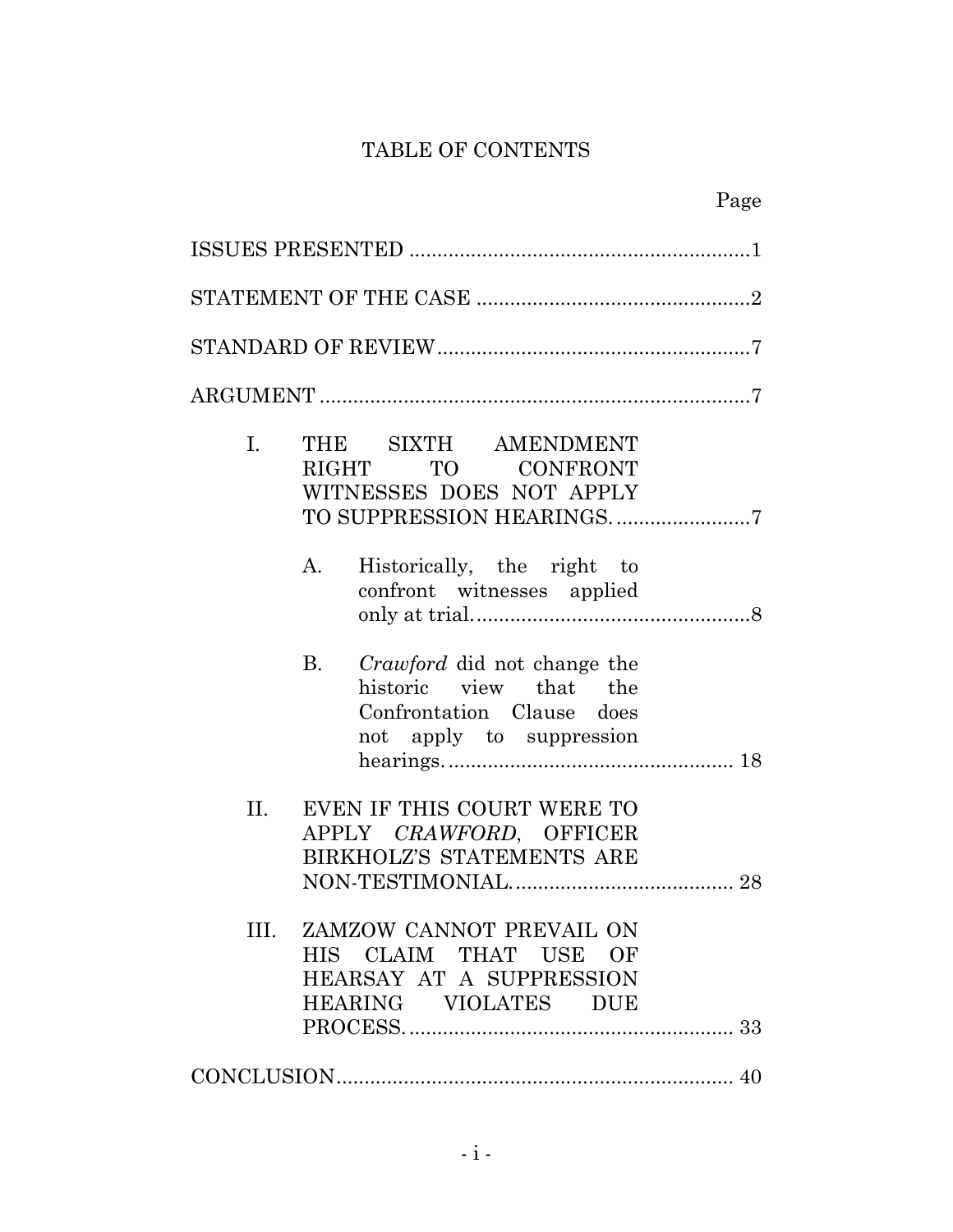# CASES CITED

| Arnett v. Kennedy,                    |
|---------------------------------------|
| Barber v. Page,                       |
| Brinegar v. United States,            |
| Bullcoming v. New Mexico,<br>$U.S.$ , |
| California v. Green,                  |
| Cooper v. California,                 |
| Crawford v. Washington,               |
| Davis v. Alaska,                      |
| Davis v. Washington,                  |
| Delaware v. Fensterer,                |
| Gerstein v. Pugh,                     |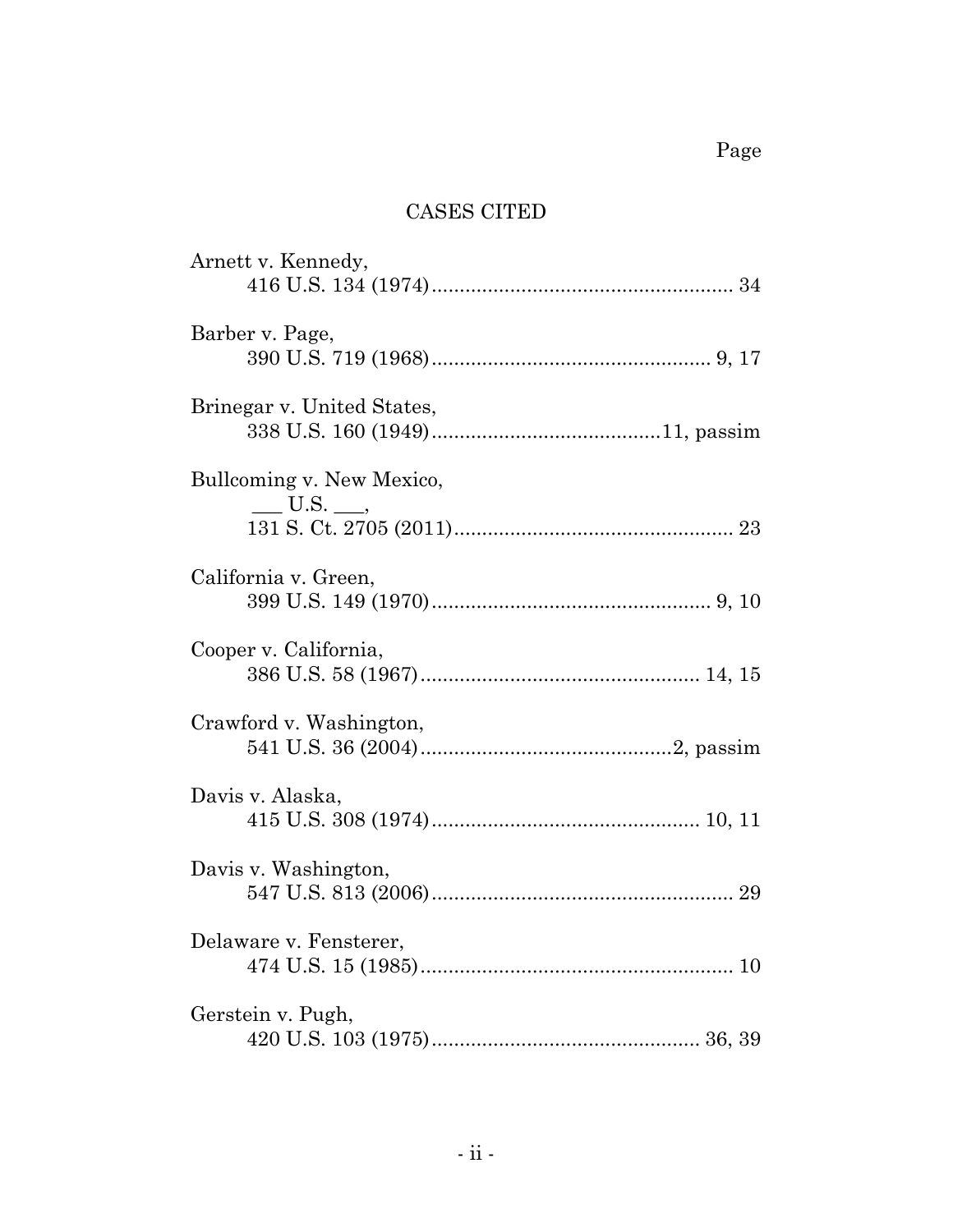| Giles v. California,                                                                                     |
|----------------------------------------------------------------------------------------------------------|
| Goldberg v. Kelly,                                                                                       |
| Greshan v. Edwards,<br>644 S.E.2d 122 (Ga. 2007),<br>overruled on other grounds by<br>Brown v. Crawford, |
| Heien v. North Carolina,<br>$\_\_\_\$ U.S $\_\_\$                                                        |
| Illinois v. Rodriguez,                                                                                   |
| Jackson v. Denno,                                                                                        |
| Kentucky v. Stincer,                                                                                     |
| Mathews v. Eldridge,                                                                                     |
| Mattox v. United States,                                                                                 |
| McCray v. Illinois,                                                                                      |
| Melendez-Diaz v. Massachusetts,                                                                          |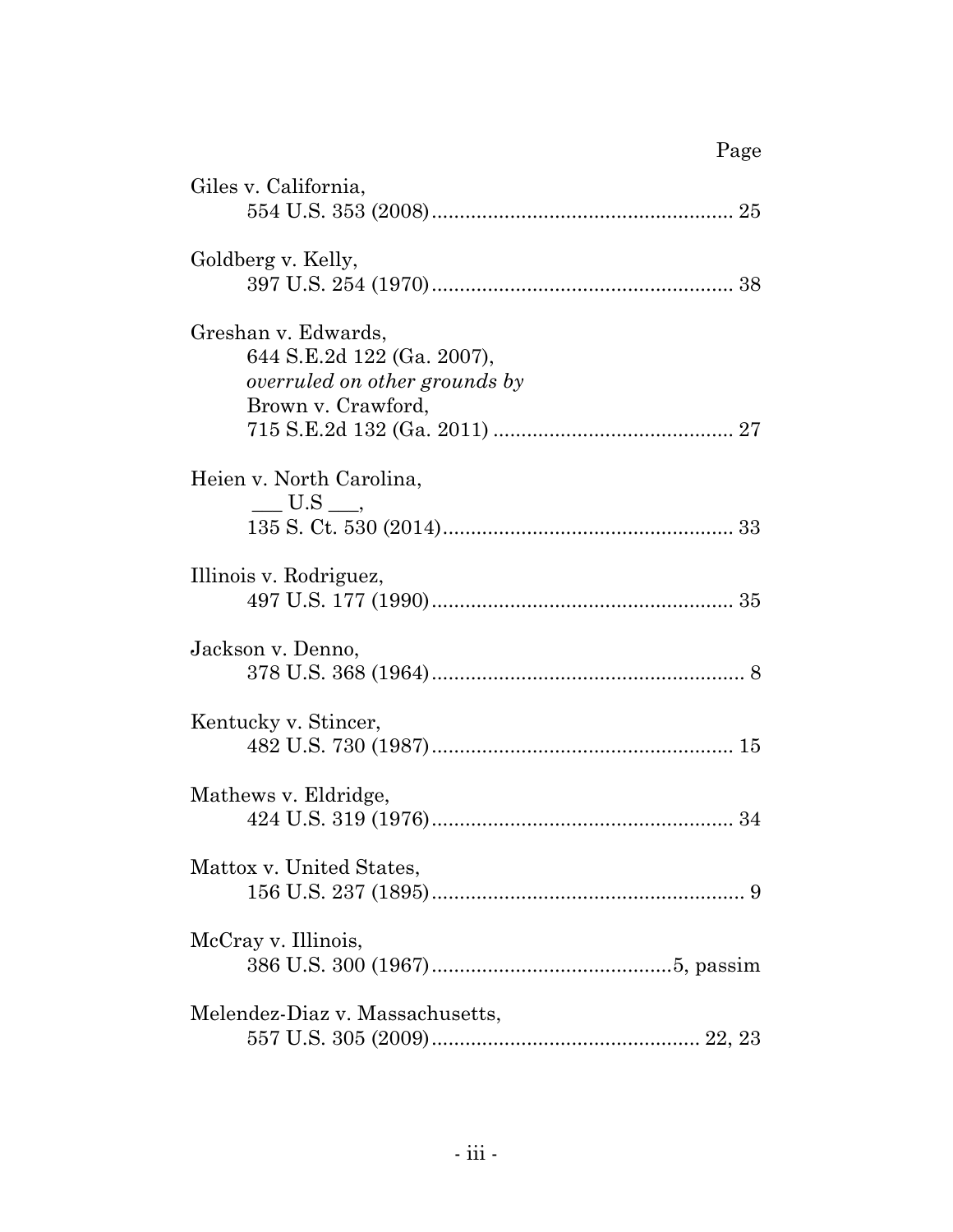| Page                                  |
|---------------------------------------|
| Michigan v. Bryant,                   |
| Miranda v. Arizona,                   |
| Mitchell v. State,<br>84 Wis. 2d 325, |
| Morrissey v. Brewer,                  |
| Ohio v. Clark,<br>$576$ U.S. $\_\_$   |
| Pennsylvania v. Ritchie,              |
| People v. Brink,                      |
| People v. Felder,                     |
| Peterson v. California,               |
| Pointer v. Texas,                     |
| Sheriff v. Witzenburg,                |
| Smith v. Illinois,                    |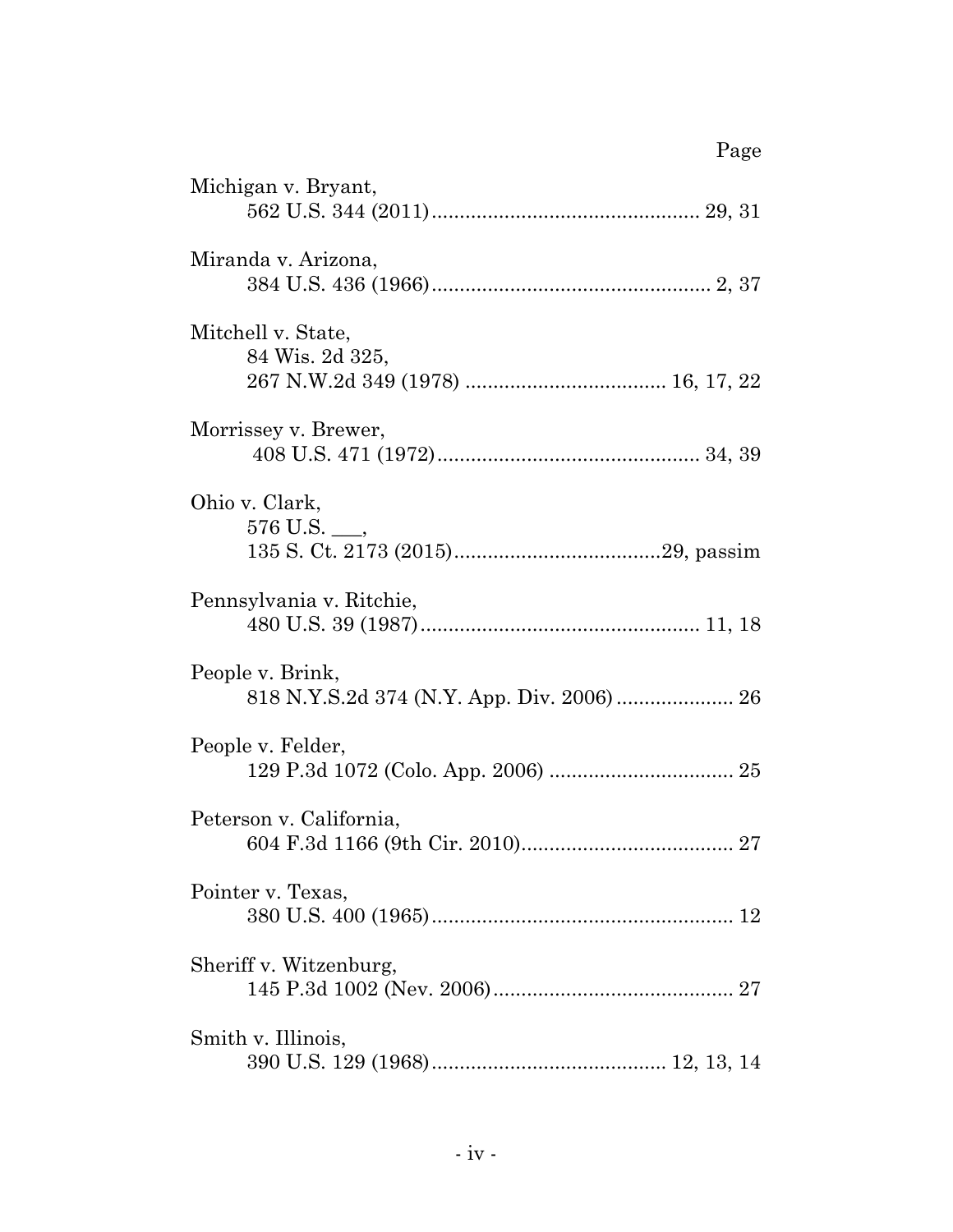| State ex rel. Funmaker v. Klamm,<br>106 Wis. 2d 624, |  |
|------------------------------------------------------|--|
| State ex rel. Goodchild v. Burke,<br>27 Wis. 2d 244, |  |
| State v. Brown,<br>2014 WI 69, 355 Wis. 2d 668,      |  |
| State v. Fortun-Cebada,                              |  |
| State v. Frambs,<br>157 Wis. 2d 700,                 |  |
| State v. Harris,<br>2008-2117 (La. 12/19/08),        |  |
| State v. Henderson,<br>2001 WI 97, 245 Wis. 2d 345,  |  |
| State v. Hogan,<br>2015 WI 76, 364 Wis. 2d 167,      |  |
| State v. Houghton,<br>2015 WI 79, 364 Wis. 2d 234,   |  |
| State v. Jiles,<br>2003 WI 66, 262 Wis. 2d 457,      |  |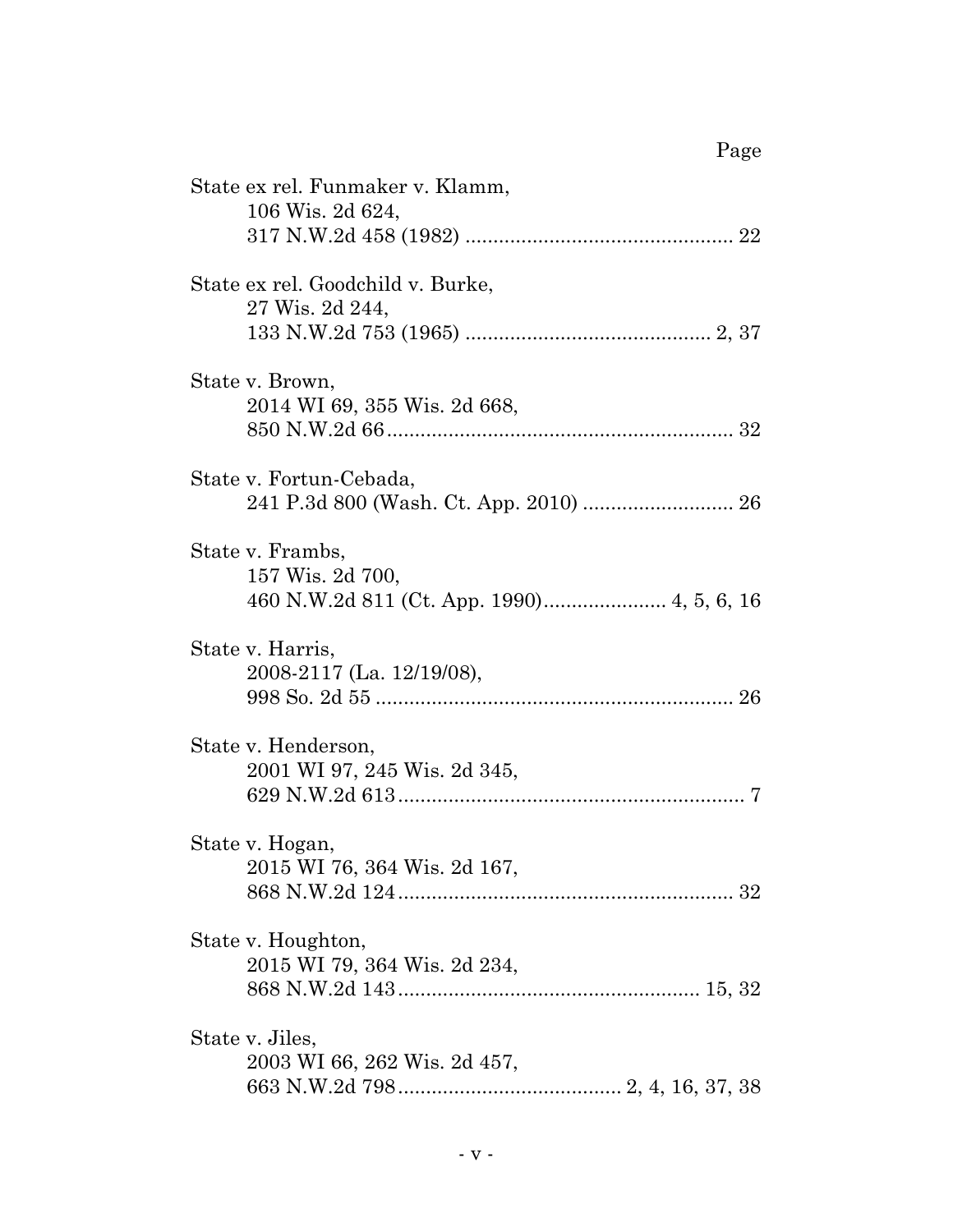| State v. Lopez,<br>2013-NMSC-047,                 |
|---------------------------------------------------|
| State v. Oliver,<br>161 Wis. 2d 140,              |
| State v. O'Brien,<br>2014 WI 54, 354 Wis. 2d 753, |
| State v. Padilla,<br>110 Wis. 2d 414,             |
| State v. Rhinehart,<br>2006 UT App 517,           |
| State v. Rivera,<br>2008-NMSC-056,                |
| State v. Timmerman,<br>2009 UT 58,                |
| State v. Watkins,                                 |
| State v. Weathersby,<br>2009-2407, (La. 3/12/10), |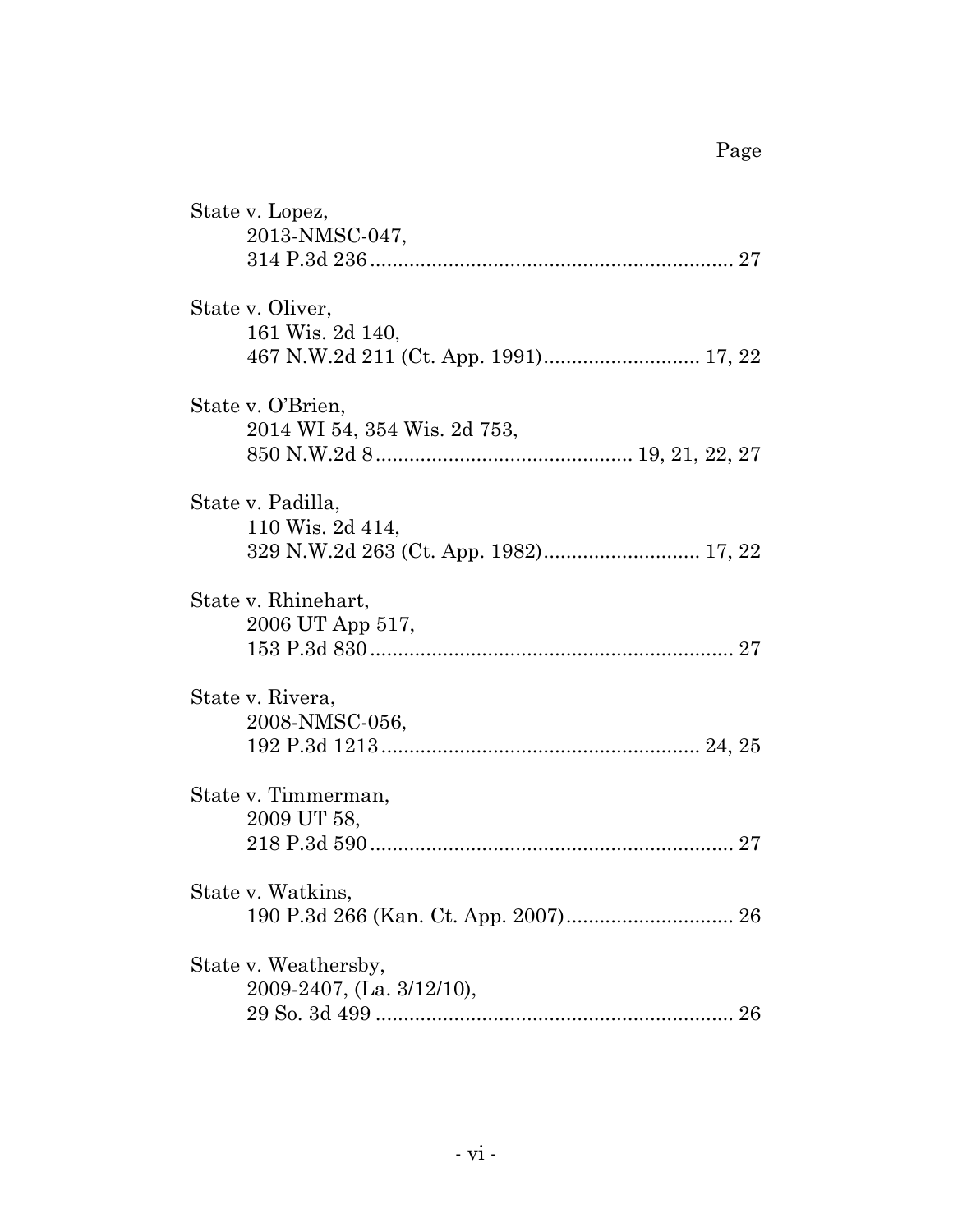| Page                                                                   |
|------------------------------------------------------------------------|
| State v. Williams,<br>960 A.2d 805 (N.J. Super. Ct. App. Div. 2008) 26 |
| State v. Woinarowicz,<br>2006 ND 179,                                  |
| State v. Zamzow,<br>2016 WI App 7, 366 Wis. 2d 562,                    |
| United States v. Andrus,                                               |
| United States v. Boyce,                                                |
| United States v. Cardenas,                                             |
| United States v. De Los Santos,                                        |
| United States v. Matlock,                                              |
| United States v. Raddatz,                                              |
| United States v. Smith,                                                |
| United States v. Ventresca,                                            |
| Vanmeter v. State,                                                     |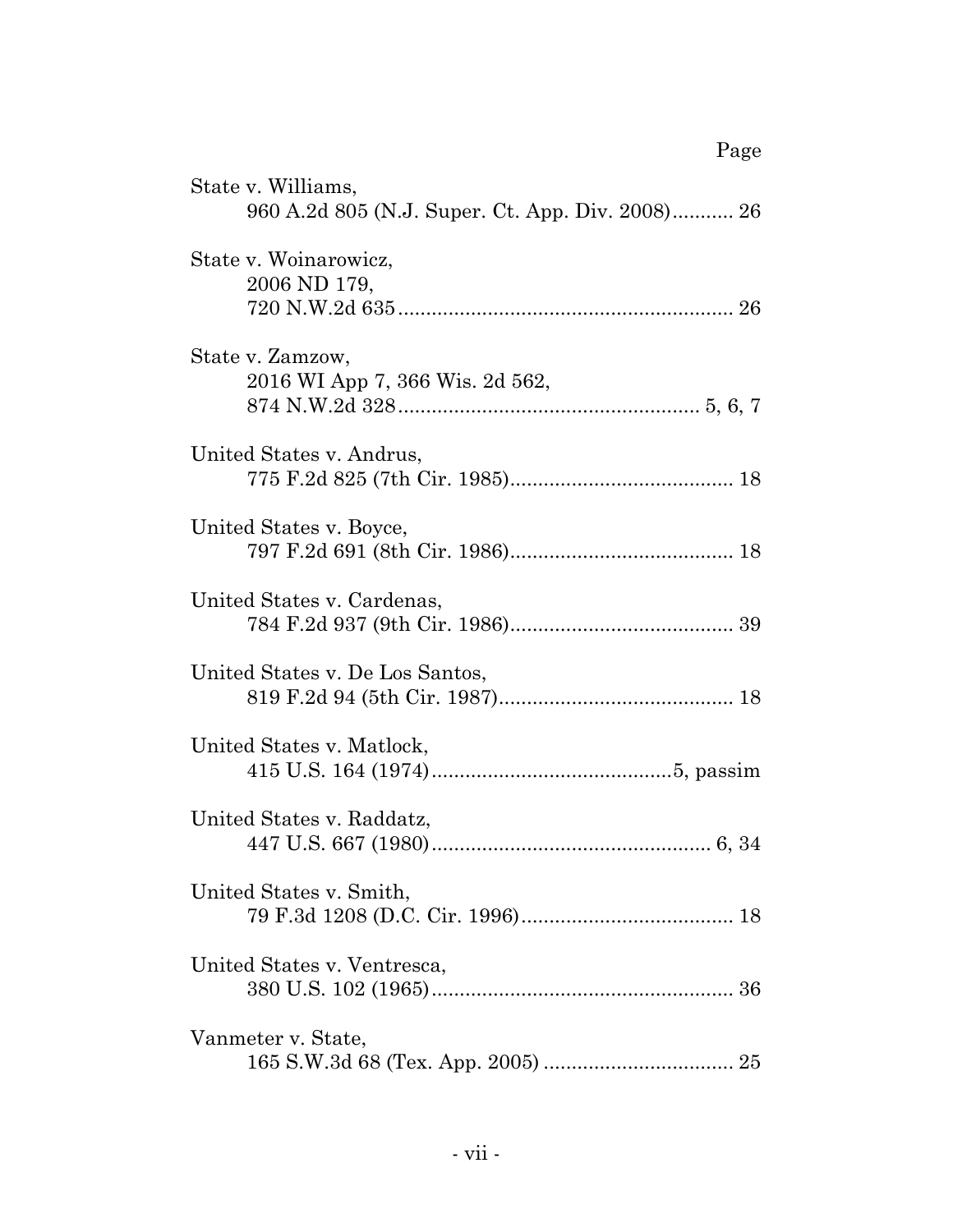# Page

| Williams v. New York, |  |
|-----------------------|--|
| Williams v. Oklahoma, |  |
| Wolff v. McDonnell,   |  |

# STATUTES CITED

# RULES CITED

|--|--|--|

|--|--|--|

# CONSTITUTIONAL PROVISIONS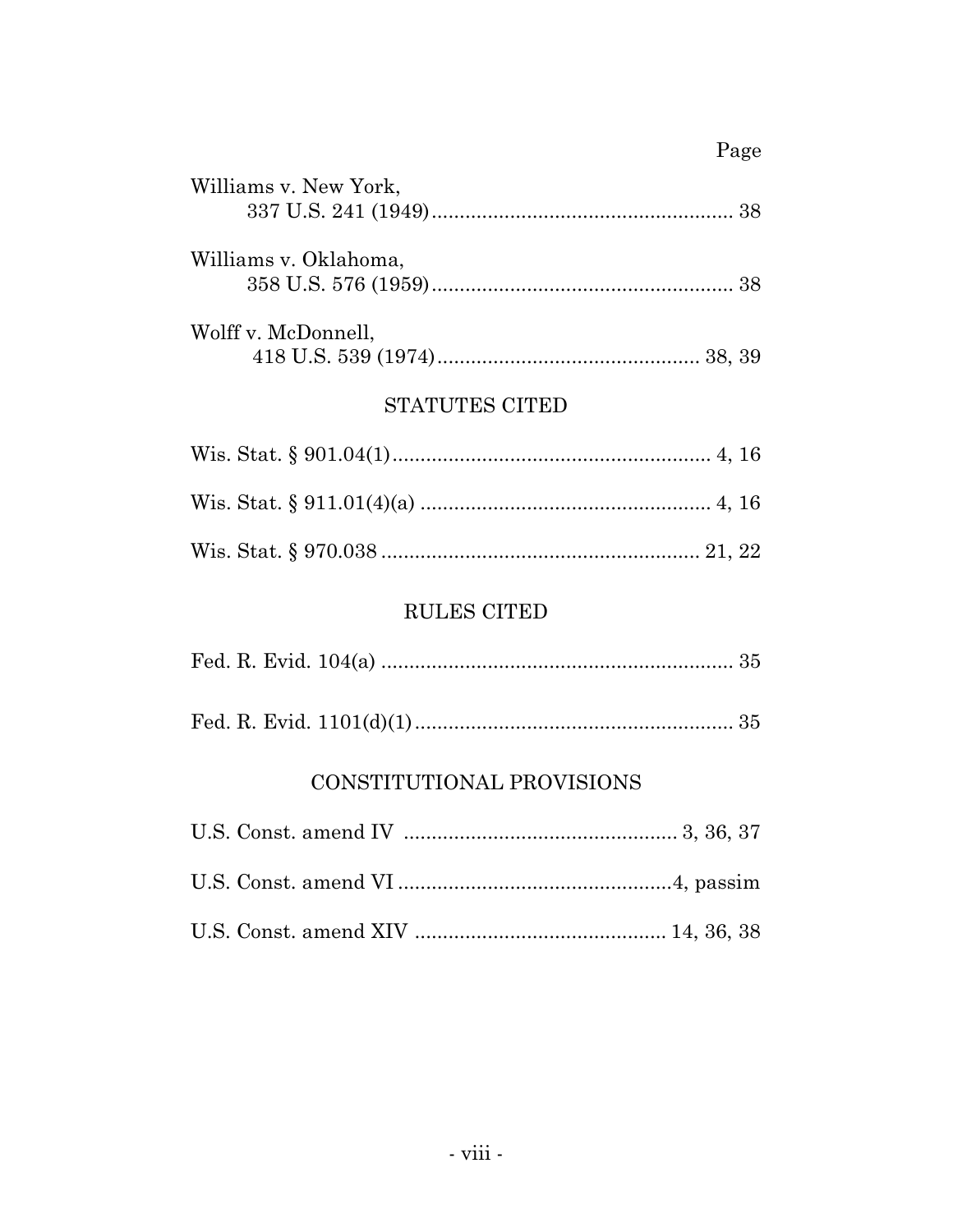#### STATE OF WISCONSIN

#### I N S U P R E M E C O U R T

No. 2014AP2603-CR

STATE OF WISCONSIN,

Plaintiff-Respondent,

v.

GLENN T. ZAMZOW,

Defendant-Appellant-Petitioner.

# REVIEW OF A DECISION OF THE COURT OF APPEALS, DISTRICT II, AFFIRMING A JUDGMENT OF CONVICTION AND AN ORDER DENYING POSTCONVICTION RELIEF ENTERED IN THE CIRCUIT COURT FOR FOND DU LAC COUNTY, THE HONORABLE GARY R. SHARPE, PRESIDING

#### **BRIEF OF THE PLAINTIFF-RESPONDENT**

#### **ISSUES PRESENTED**

1. The United States Supreme Court has historically viewed the right to confront the witnesses against the accused in a criminal proceeding as a trial right inapplicable to pretrial hearings. Did the court of appeals err in holding the right to confront witnesses as interpreted in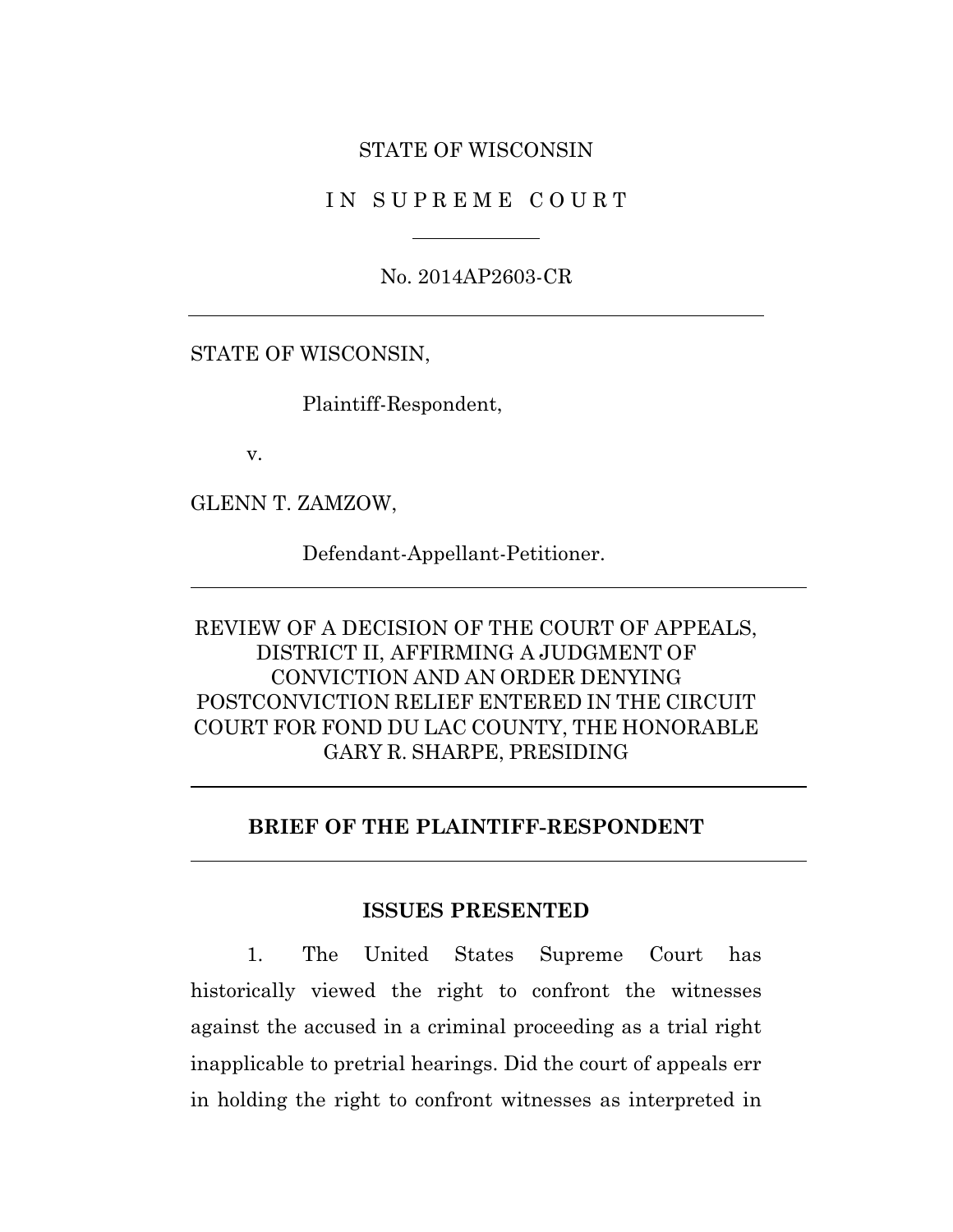*Crawford v. Washington*, 541 U.S. 36 (2004), does not apply to a suppression hearing?

The circuit court found that the right to confront witnesses as interpreted in *Crawford*, did not apply to a suppression hearing. The court of appeals agreed.

2. *State v. Jiles,* 2003 WI 66, ¶ 31, 262 Wis. 2d 457, 663 N.W.2d 798, held that a *Miranda*-*Goodchild<sup>1</sup>* hearing in which the State chose not to present live testimony from law enforcement officers to prove a statement voluntary did not violate due process. Does the Due Process Clause require the right to confront and cross-examine witnesses at a suppression hearing to determine probable cause for a search or seizure?

The court of appeals held that based on case law and a totality of the evidence at the suppression hearing, the circuit court did not violate due process by relying on a police officer's video statement.

#### **STATEMENT OF THE CASE**

The State charged Glenn T. Zamzow with operating a motor vehicle while intoxicated, third offense, and operating a motor vehicle with a prohibited blood alcohol concentration (1). Zamzow moved to suppress all evidence of his intoxication and blood alcohol concentration (11; 15). He restricted his motion to the legality of the initial stop of his

<sup>1</sup> *Miranda v. Arizona,* 384 U.S. 436 (1966); *State ex rel. Goodchild v. Burke*, 27 Wis. 2d 244, 133 N.W.2d 753 (1965).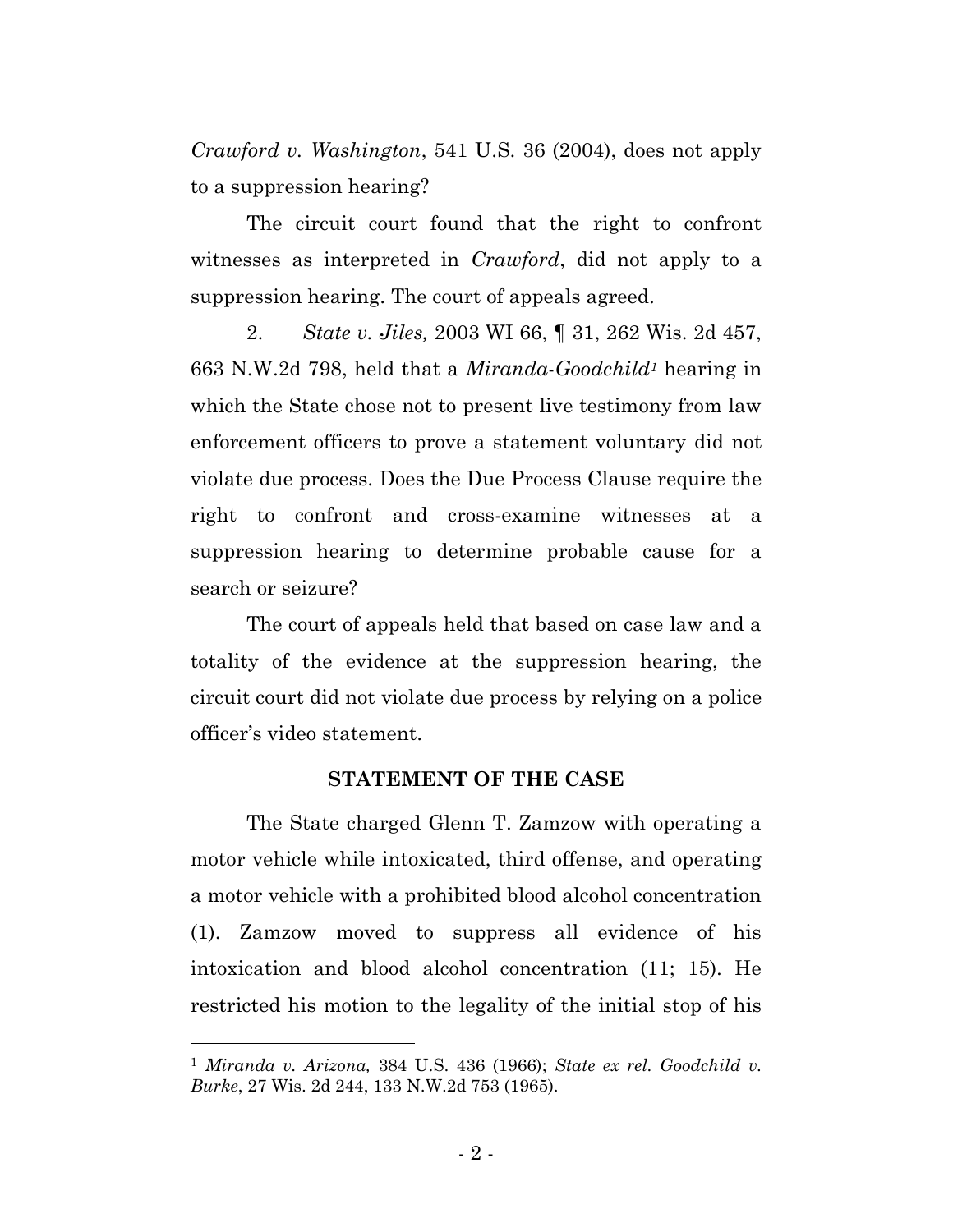vehicle (78:3-4). He argued that police lacked reasonable suspicion for a traffic stop, therefore, the Fourth Amendment required suppression of the evidence obtained after the stop (77:5).

Officer Birkholz, the officer who stopped Zamzow's vehicle, died before the suppression hearing (78:4). At the suppression hearing, the State called officer Dan Wilson, whose duties at the time of the hearing included analyzing and dealing with digital and computer evidence (78:6).<sup>2</sup> Wilson described the video cameras in Fond du Lac police squad cars (78:7-8). He identified a DVD he burned from two squad cars, squad 16 and squad 4 (78:12, Hearing Exhibit 1). Squad 16 belonged to officer Birkholz and squad 4 belonged to officers Weed and Beck (78:14).

The State also called officer Beck who testified he and Weed responded to the traffic stop Birkholz had initiated (78:18-19). When Beck arrived on the scene, he observed officer Birkholz talking to Zamzow (78:19). He testified he watched the DVD Wilson burned before the hearing. The videos from both squad 16 and squad 4 accurately depicted what occurred at the scene after he arrived (78:24-26). He recognized the vehicles involved in the stop, (78:28), and he identified Zamzow (78:22). The circuit court admitted the DVD for the hearing (78:33).

<sup>2</sup> By the time of trial, Wilson had been promoted to detective (84:78).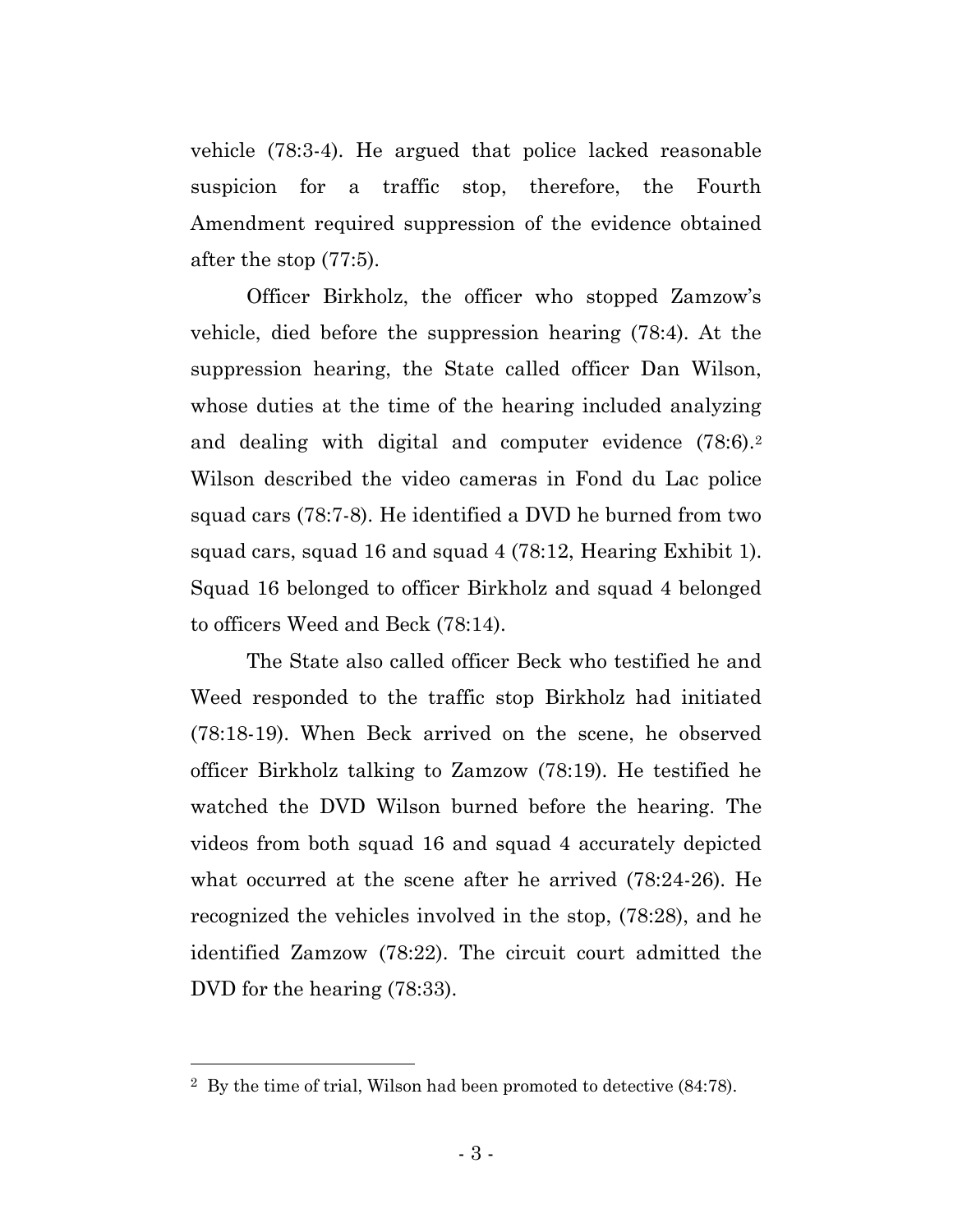The DVD contained Birkholz's initial statement to Zamzow that he stopped Zamzow because he observed him cross the center line twice, once as Zamzow approached Birkholz and once after Birkholz turned around and got behind Zamzow (80:12). The video also contained Birkholz's statement to Weed that he observed Zamzow cross the center line twice (80:14). Zamzow objected to the admission of the DVD at the suppression hearing on the grounds, among others, that the Birkholz statements violated his Sixth Amendment right to confront witnesses (78:29-30; 80).<sup>3</sup>

The court ultimately found that Johnson Street, the street where the stop occurred, was a well marked and well lit, four-lane urban street with two lanes in each direction (80:25). The court could not determine from the video alone whether Zamzow crossed the center line (80:19). But, based on Birkholz's statements that he observed Zamzow's vehicle cross the center line, and Birkholz's other actions depicted on the video, the circuit court found Zamzow's vehicle did cross the center line; the stop was, therefore, justified (80:24).

The circuit court rejected Zamzow's Confrontation Clause claim on the basis that the right of confrontation did not apply to pre-trial motions; the court relied on *State v.* 

<sup>3</sup> Initially, the circuit court sustained hearsay objections to Birkholz's DVD statements (78:19-20). After the hearing the court, relying on Wis. Stat. §§ 901.04(1) and 911.01(4)(a), and *State v. Jiles*, 2003 WI 66, ¶¶ 29-30, 262 Wis. 2d 457, 663 N.W.2d 798, concluded that hearsay was admissible at a suppression hearing (21; 79:2-3).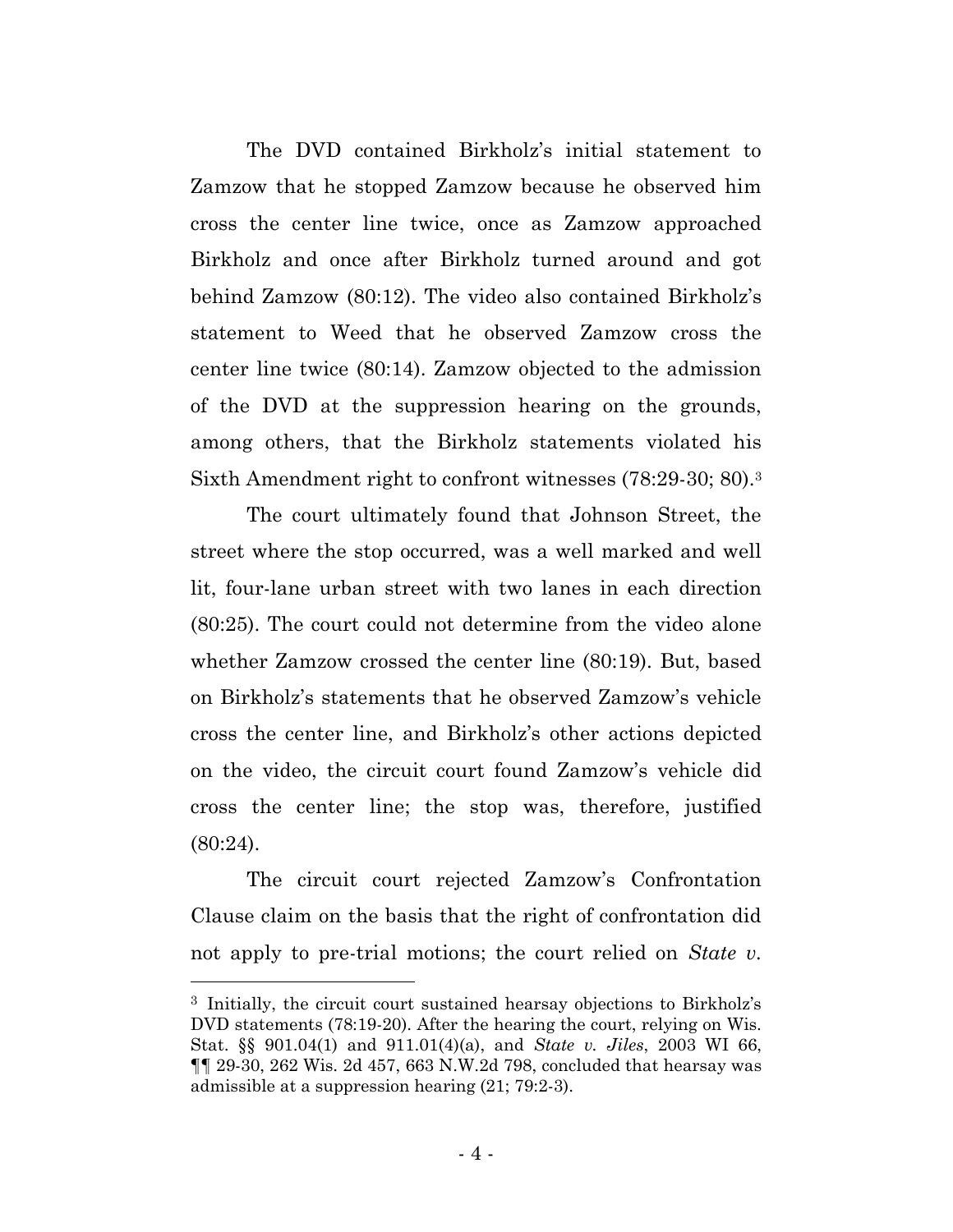*Frambs*, 157 Wis. 2d 700, 460 N.W.2d 811 (Ct. App. 1990) (81:19). In the alternative, the court also concluded that the statement Birkholz made to Zamzow was non-testimonial under *Crawford v. Washington*, 541 U.S. 36 (2004) (80:23). The court found the statement to officer Weed was testimonial (80:20-21). The court, therefore, considered only Birkholz's statement to Zamzow (80:23). The court denied the motion to suppress (24).

A jury found Zamzow guilty of both charges (52; 57).<sup>4</sup> The circuit court entered a judgment of conviction (59). Zamzow moved for post-conviction relief, (63), which the circuit court denied (66). Zamzow appealed (67).

After briefing in the Court of Appeals, that court ordered the case heard by a three judge panel. A divided court of appeals affirmed the circuit court. *State v. Zamzow*, 2016 WI App 7, 366 Wis. 2d 562, 874 N.W.2d 328, (Reilly, P.J., dissenting).

Addressing Zamzow's contention that the right to confront witnesses applied to his suppression hearing, the majority observed that *United States v. Matlock*, 415 U.S. 164 (1974), and *McCray v. Illinois*, 386 U.S. 300 (1967), established the right to confront witnesses as a trial right. *Zamzow*, 366 Wis. 2d 562, ¶ 10. The majority then relied on *Frambs*, rejecting Zamzow's argument that *Crawford* 

<sup>4</sup> At trial, the circuit court again admitted the DVD but the audio portion was muted so the jury did not hear Birkholz's statements about his observation that Zamzow twice crossed the center line (84:91-92).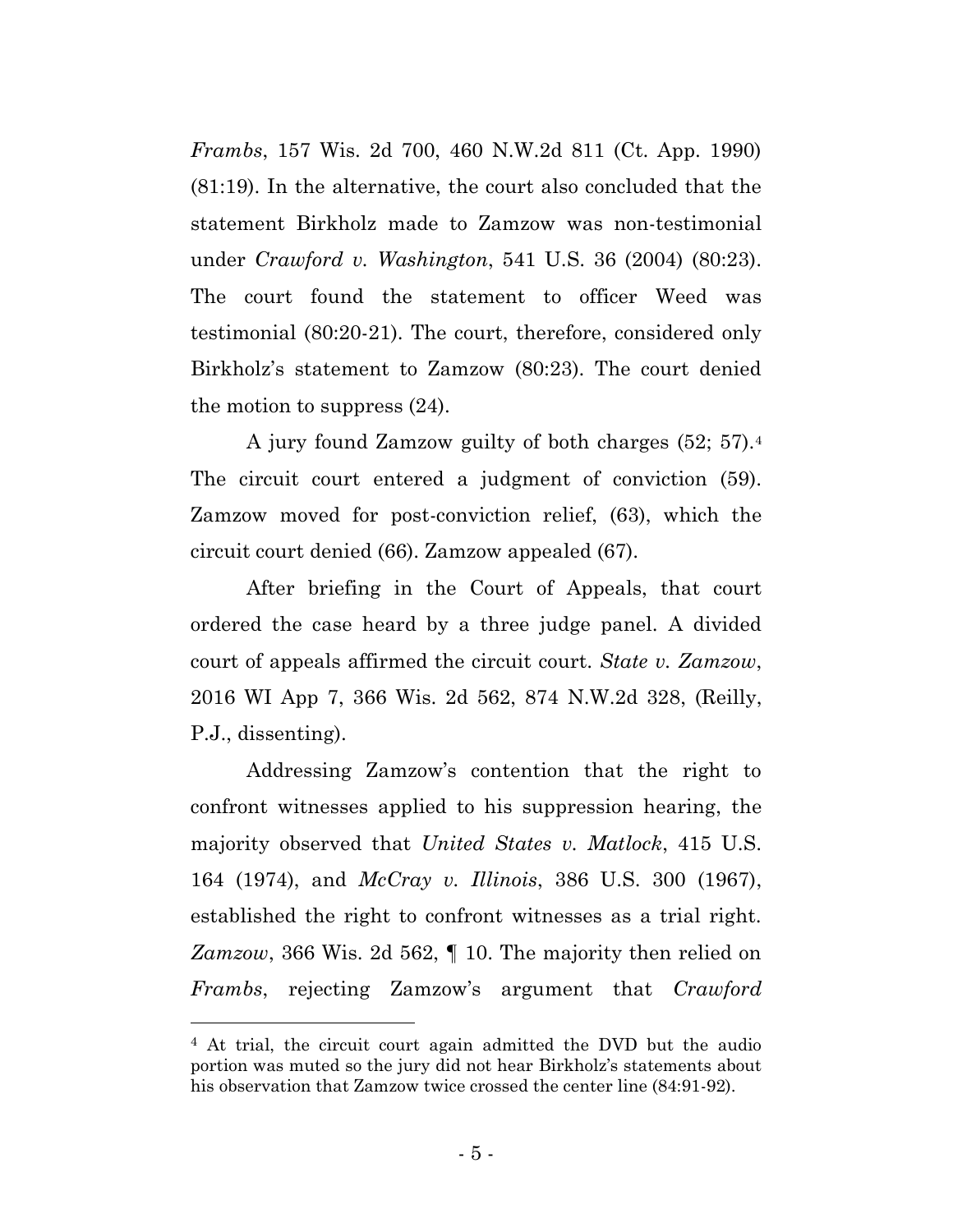abrogated *Frambs*. The majority noted: "*Crawford* did not address pretrial hearings, in any way." *Zamzow*, 366 Wis. 2d 562, ¶ 11. The dissenting judge relied on the language of the Sixth Amendment, "[i]n all criminal *prosecutions,* the accused shall enjoy the right ... to be confronted with the witnesses against him," and language in *Crawford* itself to disagree with the majority. *Zamzow*, 366 Wis. 2d 562, ¶¶ 21- 23 (emphasis Judge Reilly's). Judge Reilly concluded that in view of *Crawford*, the right to confront witnesses should apply to suppression hearings. *Id.*

Addressing Zamzow's contention that relying on officer Birkholz's hearsay video statement violated due process, the majority again relied on *Matlock* and *McCray* and additionally noted the Supreme Court's discussion in *United States v. Raddatz*, 447 U.S. 667 (1980), concluding that "less process is due at suppression hearings than at a criminal trial." *Zamzow*, 366 Wis. 2d 562, ¶ 13. The majority also rejected Zamzow's contention that officer Birkholz's hearsay video statement was too unreliable to comport with due process. The majority noted that the issue at the suppression hearing was whether a reasonable officer, knowing what officer Birkholz knew at the time of the stop, would have had reasonable suspicion or probable cause to believe that Zamzow had violated or was violating the law. The majority also rejected Zamzow's contention that the circuit court relied "solely" on the video statement. *Zamzow*, 366 Wis. 2d 562, ¶ 14-16. "In light of the Supreme Court cases identified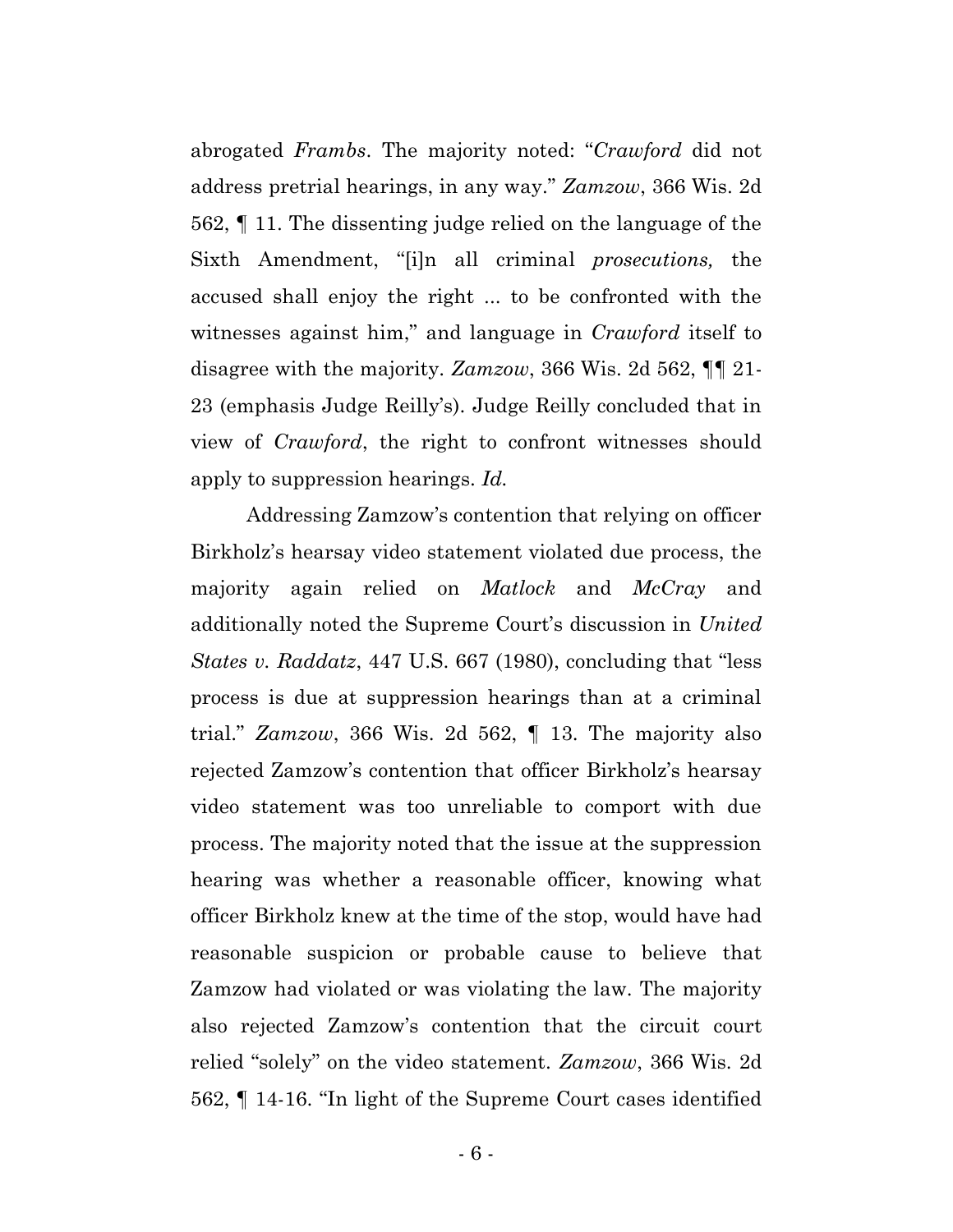…, Zamzow's failure to produce any case law supporting his due process argument, and the record in this case, Zamzow has failed to convince us the circuit court" violated due process by relying on officer Birkholz's video statement. *Id.* ¶ 16. Judge Reilly did not address Zamzow's due process claim.

### **STANDARD OF REVIEW**

Review of the circuit court's decision to deny Zamzow's motion to suppress presents a question of constitutional fact that this Court reviews under a two-part standard. It upholds the circuit court's findings of historical or evidentiary fact unless clearly erroneous. It independently reviews the circuit court's application of constitutional principles to those evidentiary facts. *State v. Henderson*, 2001 WI 97, ¶ 16, 245 Wis. 2d 345, 629 N.W.2d 613.

#### **ARGUMENT**

## **I. THE SIXTH AMENDMENT RIGHT TO CONFRONT WITNESSES DOES NOT APPLY TO SUPPRESSION HEARINGS.**

In this Court, like the dissent of Judge Reilly, Zamzow focuses on the word "prosecutions" in the Sixth Amendment to argue that the right to confront witnesses applies to his suppression hearing. He points to several Sixth Amendment rights that the Supreme Court has applied to pre-trial proceedings, principally the right to counsel and the right to a public trial. Zamzow's brief 7-17.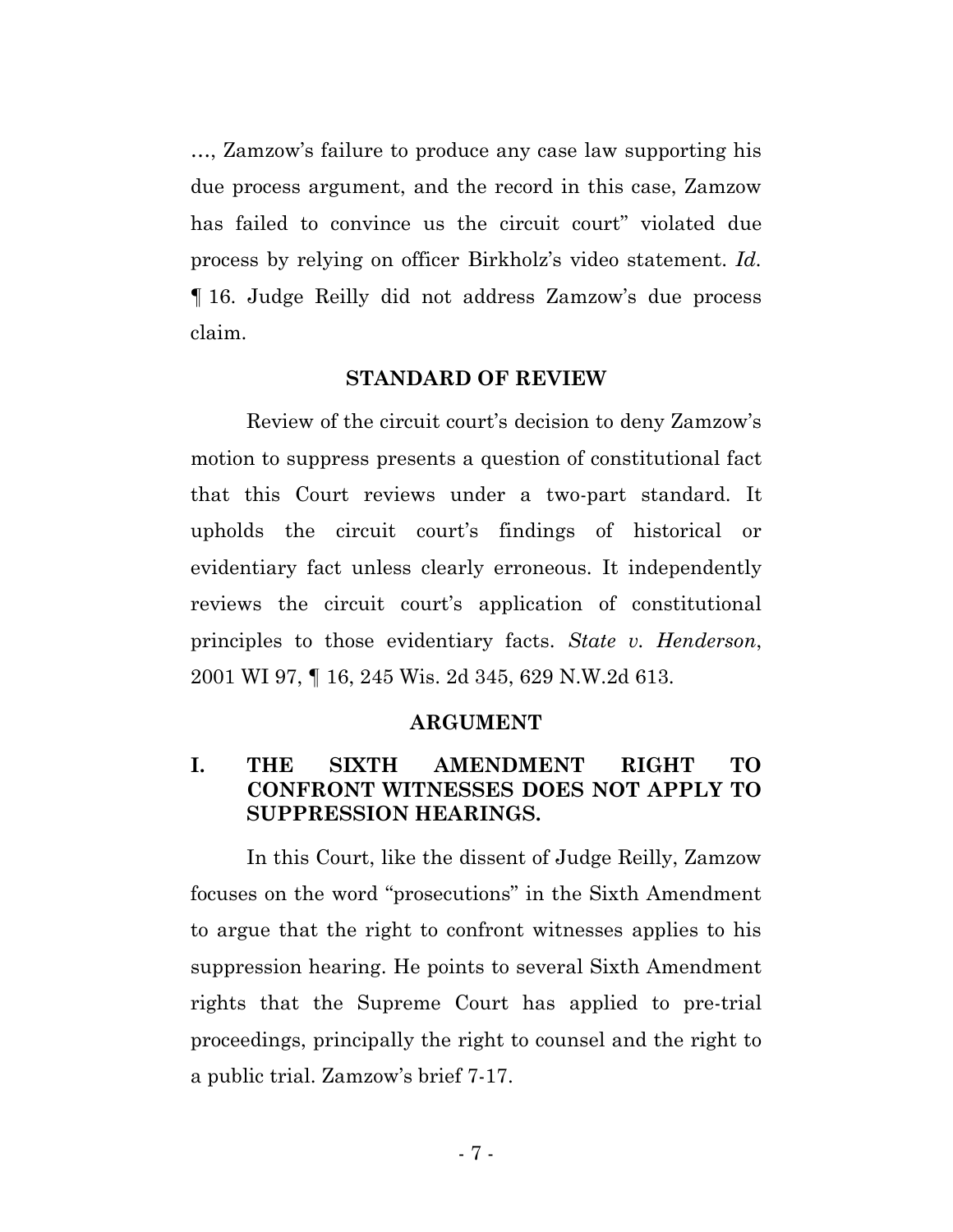#### The Sixth Amendment, in its entirety, provides:

In all criminal prosecutions, the accused shall enjoy the right to a speedy and public trial, by an impartial jury of the State and district wherein the crime shall have been committed, which district shall have been previously ascertained by law, and to be informed of the nature and cause of the accusation; to be confronted with the witnesses against him; to have compulsory process for obtaining witnesses in his favor, and to have the Assistance of Counsel for his defence.

U.S. Const. amend VI.

Zamzow's argument paints with too broad a brush. No one would seriously argue that the right to an impartial jury applies to suppression hearings or preliminary hearings in general. Applying the impartial jury requirement to a suppression hearing involving the voluntariness of a confession would violate *Jackson v. Denno*, 378 U.S. 368 (1964). Nor would the right to be informed of the nature and cause of the accusation be of much use if it applied only at trial. Each of the rights enumerated in the Sixth Amendment must be analyzed on its own. And the United States Supreme Court has historically viewed the right to confront witnesses as a trial right.

### **A. Historically, the right to confront witnesses applied only at trial.**

More than 120 years ago, the United States Supreme Court observed:

The primary object of the [Sixth Amendment] was to prevent depositions or ex parte affidavits, such as were sometimes admitted in civil cases, being used against the prisoner in lieu of a personal examination and crossexamination of the witness, in which the accused has an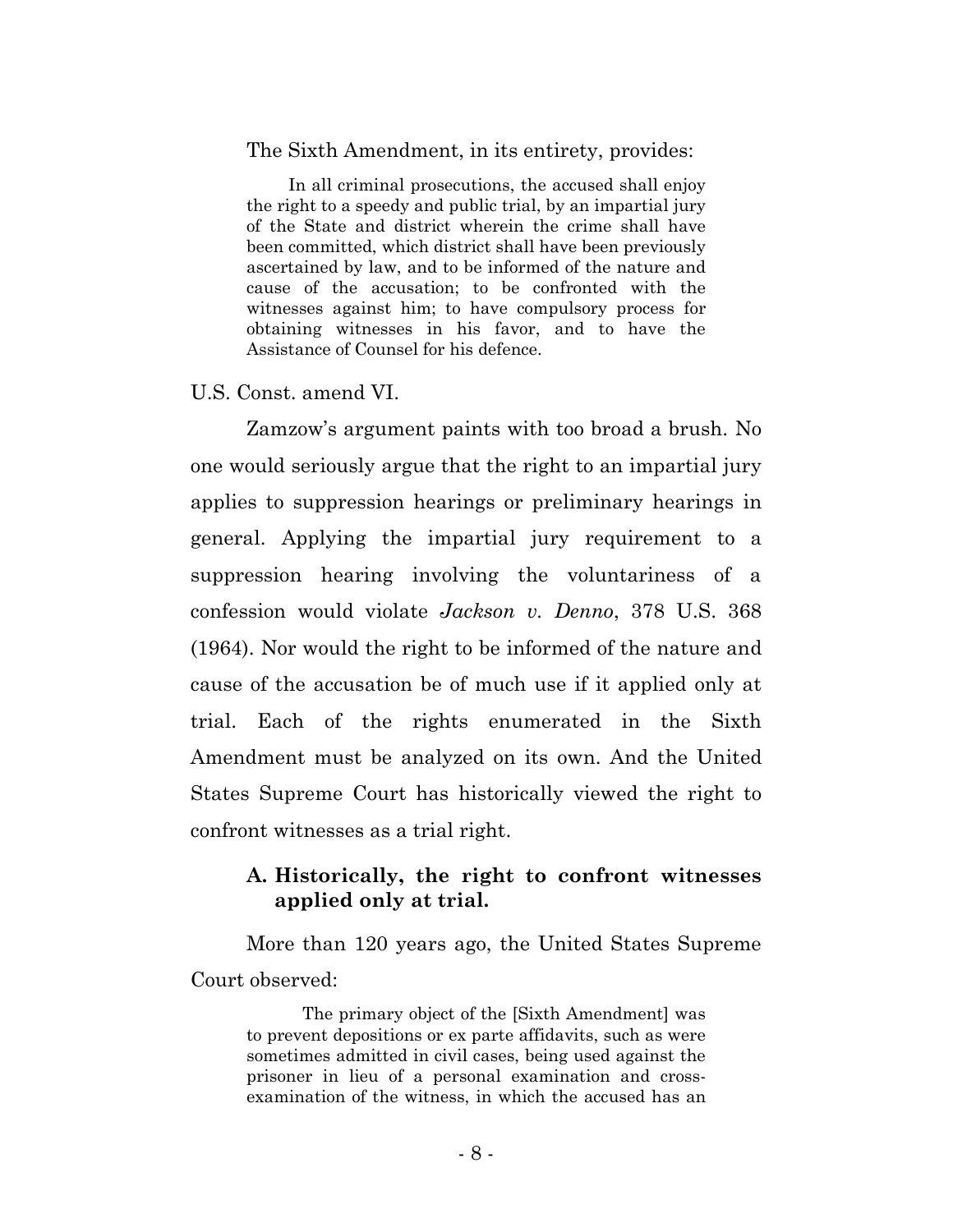opportunity, not only of testing the recollection and sifting the conscience of the witness, but of compelling him to stand face to face with the jury in order that they may look at him, and judge by his demeanor upon the stand and the manner in which he gives his testimony whether he is worthy of belief.

*Mattox v. United States*, 156 U.S. 237, 242-43 (1895). The right to confront, then encompasses the right to crossexamine the witness to discover the truth and to have the jury observe the witness's demeanor on the stand in order to judge the credibility of the testimony. *See also Barber v. Page*, 390 U.S. 719, 725 (1968) (The right to confront witnesses encompasses "the opportunity to cross-examine and the occasion for the jury to weigh the demeanor of the witness."). These concerns are either diminished or not present at pre-trial evidentiary hearings.

In *California v. Green*, 399 U.S. 149 (1970), the Court rejected a claim that a California evidence code provision violated the Confrontation Clause by permitting at trial, prior inconsistent statements for the truth of the matter asserted. Relying on *Mattox*, the *Green* Court opined, "it is th[e] literal right to 'confront' the witness *at the time of trial* that forms the core of the values furthered by the Confrontation Clause." *Id.* at 157 (emphasis added). So long as the declarant testified at trial, no violation of the right to confrontation occurred. And in addition to the historical support for permitting prior inconsistent statements where the witness testifies at trial, the *Green* Court believed that full and effective cross-examination at the time of trial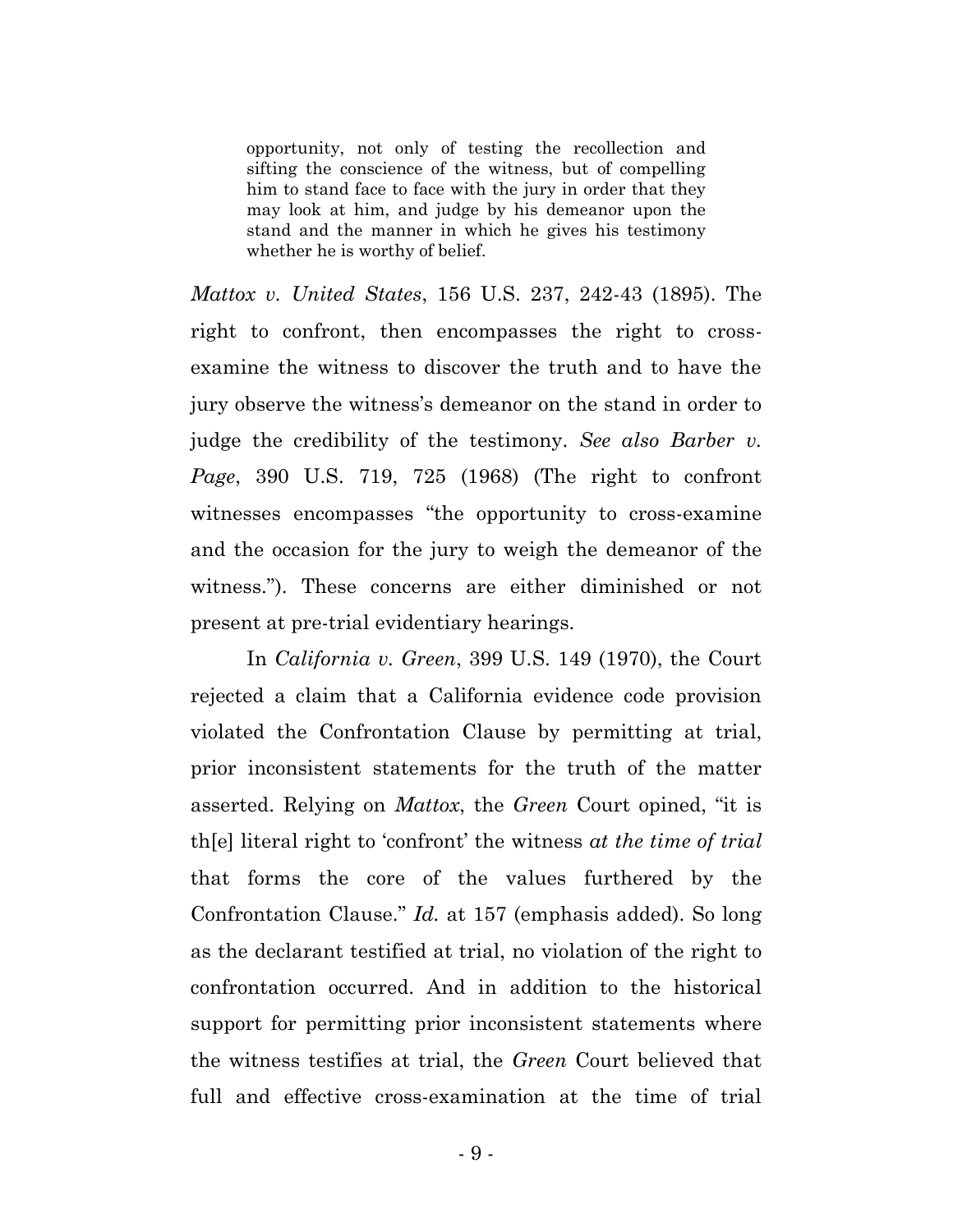provided the jury ample opportunity to judge the witness's credibility. *Id.* at 159-61.

In *Delaware v. Fensterer*, 474 U.S. 15 (1985), the Court again emphasized cross-examination at trial. An expert witness testified on direct examination that he had "no specific knowledge as to the particular way that [he] determined [his conclusion]." *Id.* at 16-17. On crossexamination he confirmed he could not recall the method he employed. *Id.* at 17. Nevertheless, the *Fensterer* Court found no violation of the Sixth Amendment right to confrontation since Fensterer had fully demonstrated the expert's opinion to be unreliable. And "[q]uite obviously, an expert witness who cannot recall the basis for his opinion invites the jury to find that his opinion is as unreliable as his memory." *Id.* at 19.

The Court has found confrontation violations in restrictions placed on cross-examination where the restriction affected the jury's ability to fairly judge whether the witness is worthy of belief. The Court's analysis in those cases focuses on the jury's need to make an informed judgment about credibility, a concern not present at pre-trial hearings to determine probable cause or reasonable suspicion. In *Davis v. Alaska*, 415 U.S. 308 (1974), Richard Green, a juvenile adjudged delinquent for a burglary and on probation, was a crucial witness for the State. The trial court prohibited Davis's counsel from bringing out that Green was on probation for burglary because Alaska made juvenile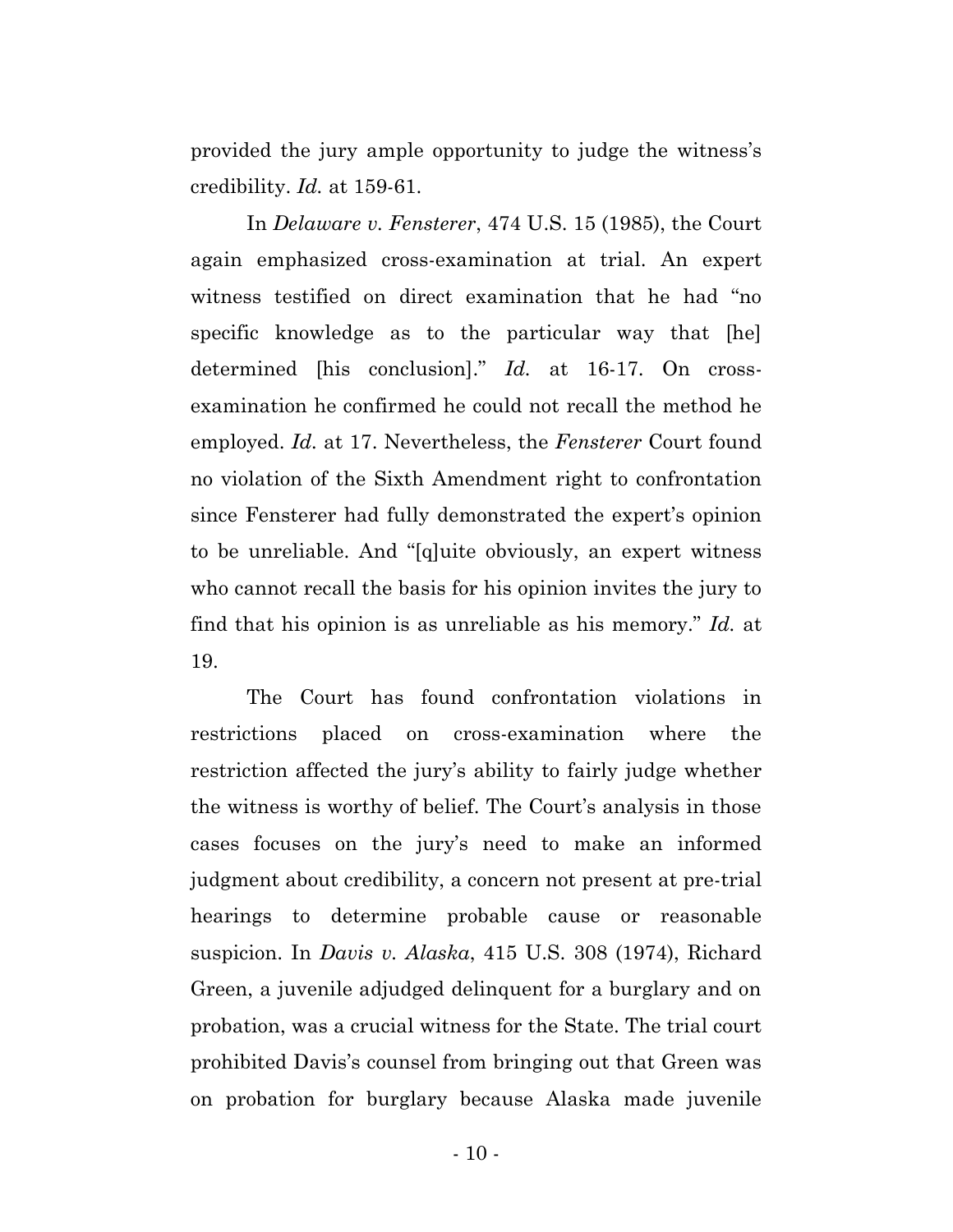delinquency adjudications confidential. *Id.* at 309-11. The Supreme Court found the trial court's restriction on Green's cross-examination violated the Confrontation Clause because it prevented Davis from arguing a bias theory to the jury.

We cannot speculate as to whether the jury, as sole judge of the credibility of a witness, would have accepted this [bias theory]. But we do conclude that the jurors were entitled to have the benefit of the defense theory before them so that they could make an informed judgment as to the weight to place on Green's testimony which provided 'a crucial link in the [State's] proof . . . .'

*Id.* at 317.

"[T]he Court normally has refused to find a Sixth Amendment violation when the asserted interference with cross-examination did not occur at trial." *Pennsylvania v. Ritchie*, 480 U.S. 39, 54 n.10 (1987). The *Ritchie* Court stated, "The opinions of this Court show that the right to confrontation is a *trial* right…." *Id.* at 52 (plurality opinion) (emphasis the Court's).

The Supreme Court has also distinguished between a determination of probable cause for arrest or for search warrants and proof of an accused's guilt at a trial.<sup>5</sup> In *Brinegar v. United States*, 338 U.S. 160, 173 (1949), the Court stated:

<sup>5</sup> As the State will develop in more detail when addressing Zamzow's due process claim, this distinction is especially important in due process analysis.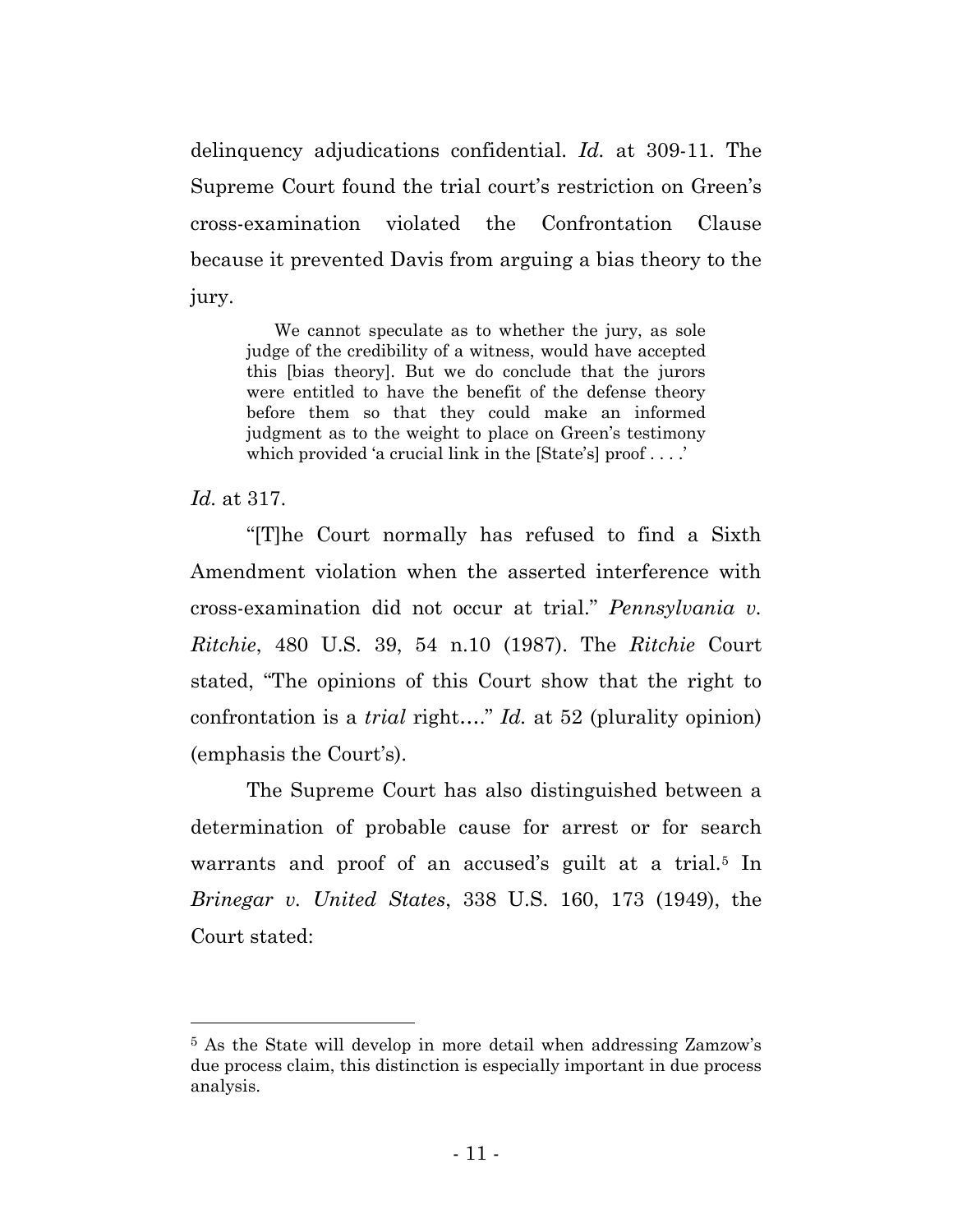[Brinegar's argument] approaches requiring … proof sufficient to establish guilt in order to substantiate the existence of probable cause. There is a large difference between the two things to be proved, as well as between the tribunals which determine them, and therefore a like difference in the quanta and modes of proof required to establish them.

The *Brinegar* Court noted that applications for warrants occur ex parte where the rules of evidence do not apply "mainly because the system of Evidence rules was devised for the special control of trials by jury." *Id.* at 174 n.12 (citation omitted) (internal quotation marks omitted).

One can best perceive the distinction between suppression hearings and trials by comparing *Smith v. Illinois*, 390 U.S. 129 (1968), with *McCray v. Illinois*, 386 U.S. 300 (1967), cases decided shortly after the Court applied the Sixth Amendment to the states. *See Pointer v. Texas*, 380 U.S. 400 (1965). In *Smith,* a witness who identified himself on the witness stand as "James Jordon" testified Smith sold him narcotics. Although police officers corroborated some of "Jordon's" testimony, only he and Smith testified to the sale itself. Smith's version was entirely different. "The only real question at the trial, therefore, was the relative credibility of [Smith] and this prosecution witness." *Smith*, 390 U.S. at 130. On cross-examination, the witness admitted that "James Jordon" was not his real name. But when defense counsel asked him for his real name and where he lived, the trial court sustained the prosecutor's objections. *Id.* at 130-31.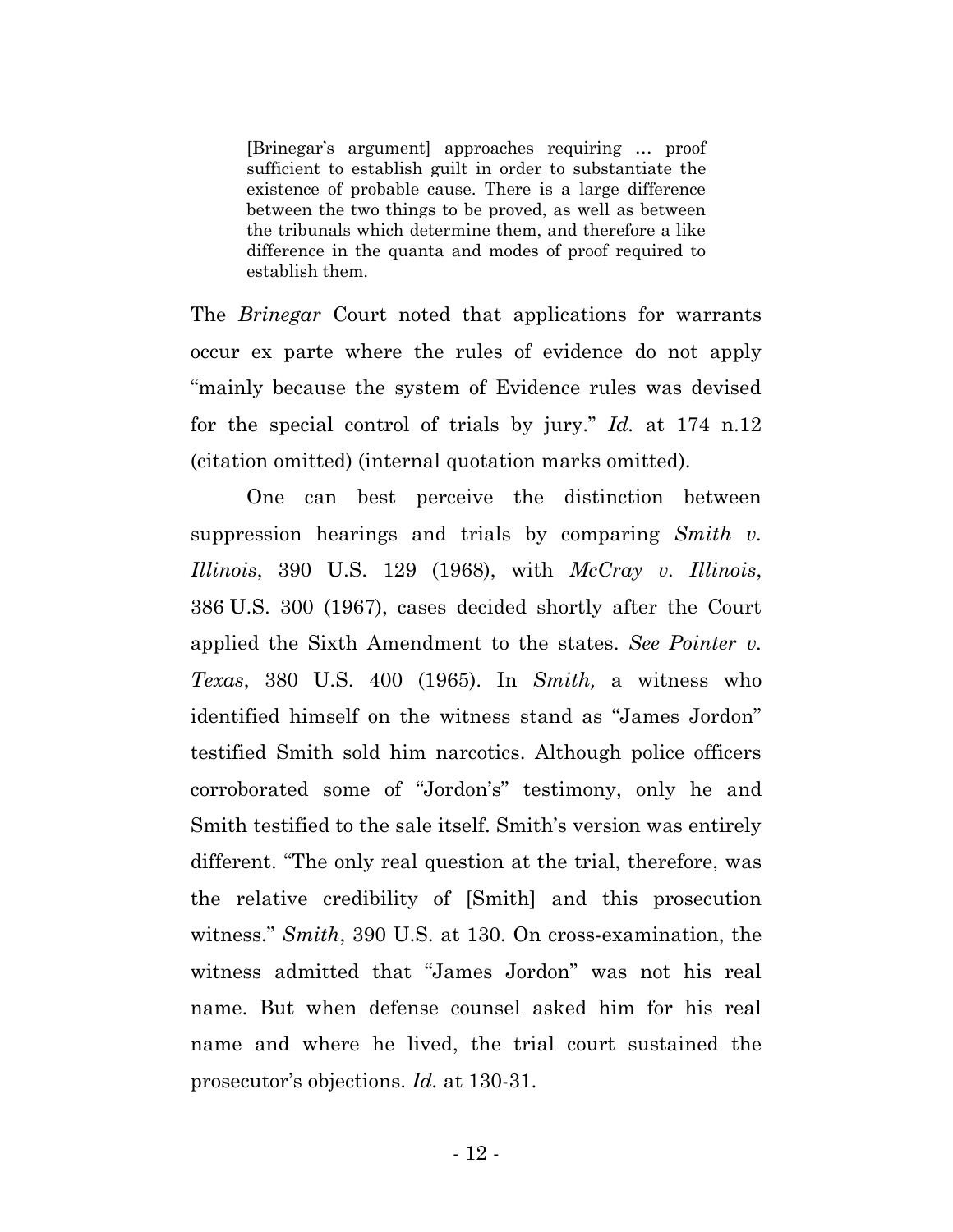The *Smith* Court held that although the trial court had not completely denied Smith cross-examination of the prosecution's main witness, when "the credibility of a witness is in issue, the very starting point in exposing falsehood and bringing out the truth through crossexamination must necessarily be to ask the witness who he is and where he lives." *Id.* at 131 (footnote, citation and internal quotation marks omitted). Restricting Smith's crossexamination violated the Confrontation Clause. *Id.* at 132.

In *McCray* the Court encountered witness identity in a suppression hearing. Officer Jackson, the arresting officer, testified he had a conversation with an informant<sup>6</sup> who told Jackson that McCray was selling narcotics, that McCray had narcotics on his person and that McCray could be found at a particular location. Jackson and another officer went to the location, found McCray, searched him and discovered narcotics. *McCray*, 386 U.S. at 302. When McCray asked for the informant's name on cross-examination at the suppression hearing, the prosecutor objected and the trial court sustained the objection. *Id.* at 303.

The *McCray* Court noted the distinction between suppression hearings and trials determining guilt in balancing society's need for an informer privilege. *Id.* at 307.

<sup>6</sup> Jackson testified he had been acquainted with the informant for approximately a year, that during this period the informant had supplied him with information about narcotics activities, that the information had proved to be accurate and had resulted in numerous arrests and convictions. *McCray v. Illinois,* 386 U.S. 300, 302 (1967).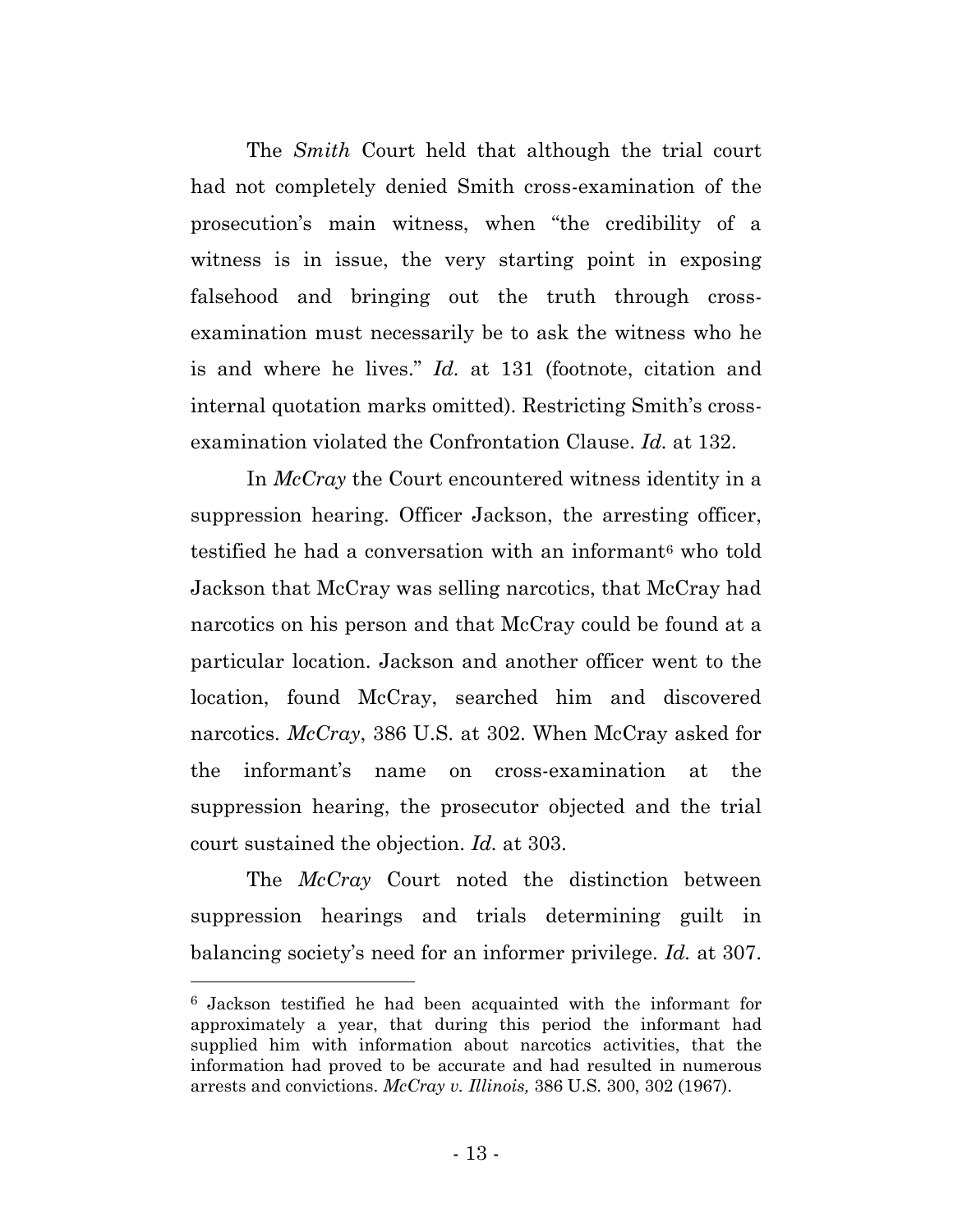The Court held McCray's confrontation "contention … absolutely devoid of merit." *Id.* at 314. *Accord Cooper v. California,* 386 U.S. 58, 62 n.2 (1967). *See also United States v. Matlock,* 415 U.S. 164, 175 (1974) (citing *McCray* and stating, "In the course of the opinion, we specifically rejected the claim that defendant's right to confrontation under the Sixth Amendment and Due Process Clause of the Fourteenth Amendment had in any way been violated.").

Zamzow claims that the *McCray* Court rejected McCray's confrontation claim but did not hold that confrontation did not apply to a suppression hearing. But the contrast between *Smith* on the one hand and *McCray* on the other, could not be more striking. At a criminal trial, a government witness using a false name who bought narcotics from a defendant must disclose his or her name and address to avoid violating the Confrontation Clause. But at a suppression hearing, the State may withhold the name of a confidential informant who bought narcotics from a defendant without violating the Confrontation Clause. By comparing *Smith* to *McCray*, one cannot escape the fact that the right to confrontation does not apply to pre-trial proceedings.<sup>7</sup>

<sup>7</sup> The State further notes that the *Smith* Court, by resting its holding that a trial witness's name must be disclosed on the Sixth Amendment, forecloses application of an informant privilege at trial. *Smith v. Illinois,* 390 U.S. 129 (1968).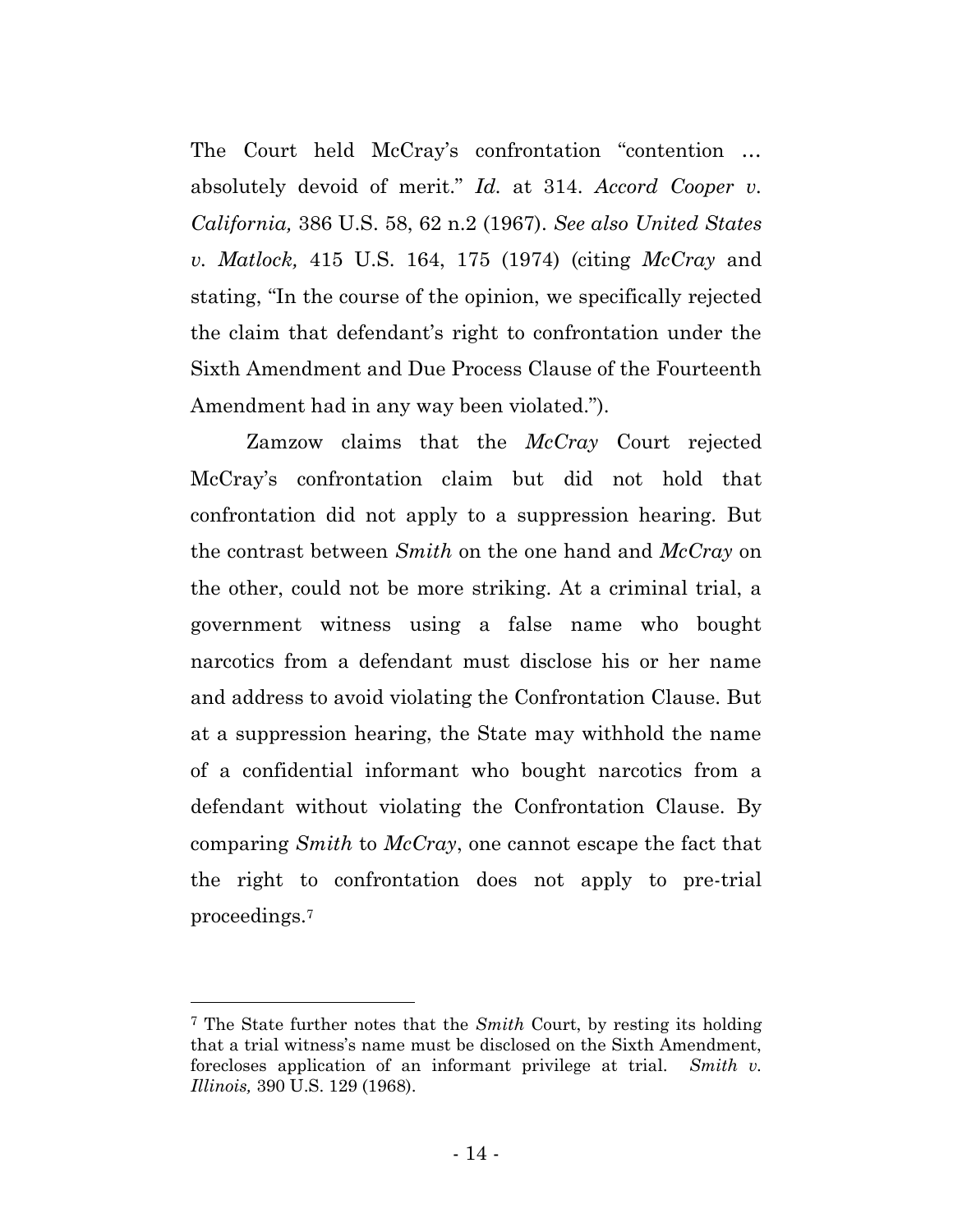Zamzow does not address *Cooper*. That case turned on the reasonableness of a search of an impounded car a week subsequent to its seizure. *Cooper*, 386 U.S. at 59-62. But in footnote 2, the Court wrote: "Petitioner also presents the contention here that he was unconstitutionally deprived of the right to confront a witness against him, because the State did not produce the informant to testify against him [at the suppression hearing]. This contention we consider absolutely devoid of merit." It is hard to see how *Cooper's* footnote does not lend substantial support to the conclusion that the right to confrontation does not apply to suppression hearings.

Moreover Zamzow does not cite a single case in which the United States Supreme Court has found a violation of the right to confront witnesses at a pre-trial hearing. And there can be no doubt that the distinction plays a part in the Court's confrontation jurisprudence. *See, e.g., Kentucky v. Stincer*, 482 U.S. 730, 738 n.9 (1987). Even under the broader view expressed by Justice Blackmun in *Stincer* footnote 9, this case does not involve the withholding of information making cross-examination at trial less effective. The question of reasonable suspicion for the traffic stop was not relevant to Zamzow's guilt at trial.<sup>8</sup>

<sup>8</sup> This Court held that "reasonable suspicion that a traffic law has been or is being violated is sufficient to justify all traffic stops." *State v. Houghton*, 2015 WI 79, ¶ 30, 364 Wis. 2d 234, 868 N.W.2d 143 (footnote omitted).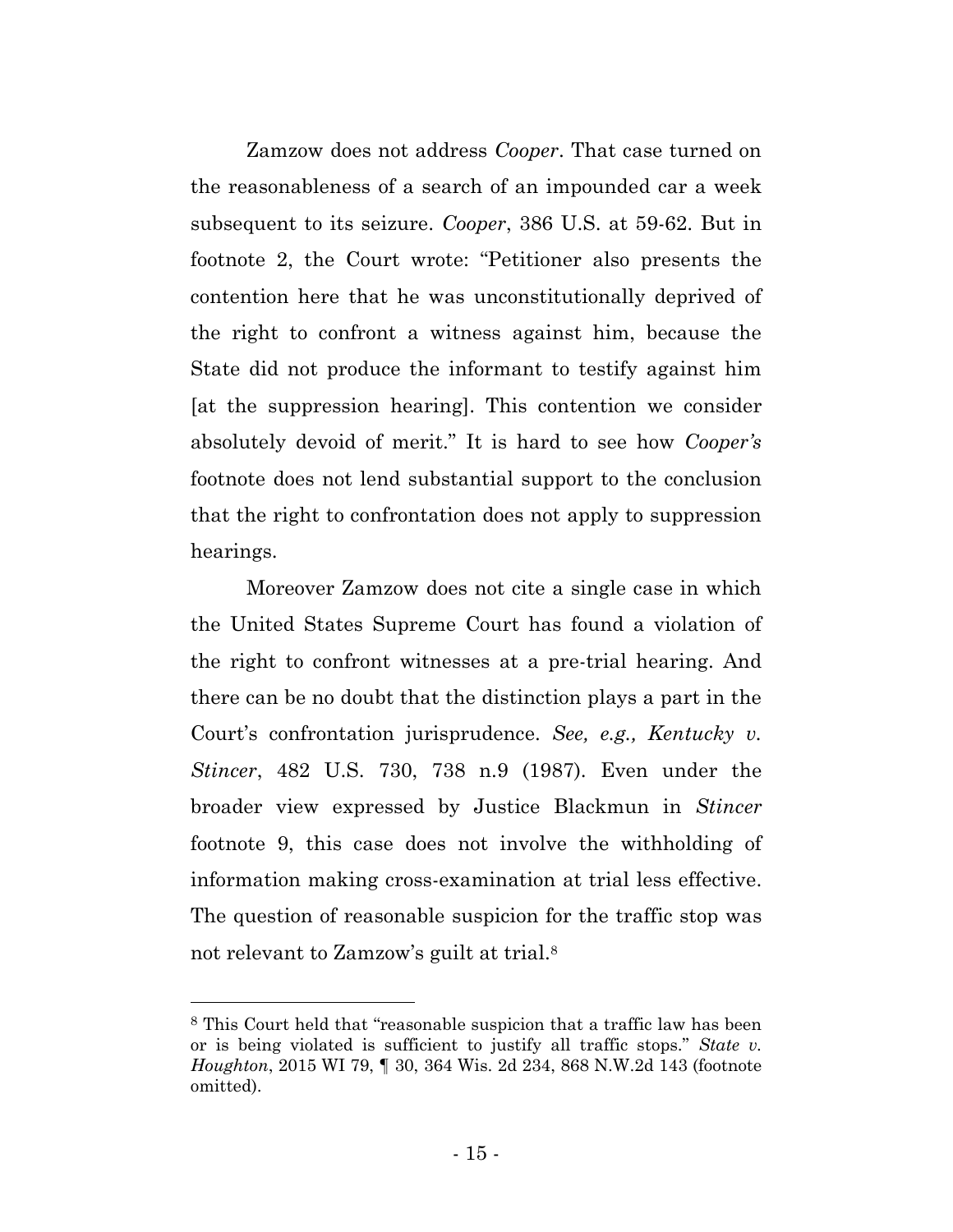Wisconsin cases are consistent with the United States Supreme Court's pre-*Crawford* cases. In *State v. Frambs*, 157 Wis. 2d 700, 460 N.W.2d 811 (Ct. App. 1990), the court of appeals held that hearsay statements could be used at a pre-trial motion hearing to prove a witness unavailability at trial. *Id.* at 703-05. The *Frambs* Court concluded "Frambs had no confrontation clause rights as to hearsay declarants at this motion hearing …." *Id.* at 705.

In *State v. Jiles*, 2003 WI 66, ¶ 29, 262 Wis. 2d 457, 663 N.W.2d 798, this Court stated in the context of a motion to suppress Jiles's statements, that he could not "prevail on an argument that the court *must* apply the rules of evidence at a suppression hearing" relying on Wis. Stat. §§ 901.04(1) and 911.01(4)(a). The *Jiles* Court further observed "[t]hese rules enjoy support from the Supreme Court's analysis in *United States v. Matlock*, 415 U.S. 164, 172-73 …." *Id.* ¶ 30. The *Jiles* Court also quoted with approval from *Frambs.* It concluded: "'We see no evidence that the Supreme Court intended the protection of the confrontation clause to be available to a defendant in those pretrial situations enumerated in sec. 901.04(1), Stats.'" *Id.* (quoting *Frambs*, 157 Wis. 2d at 704).

Wisconsin cases have also rejected confrontation claims to preliminary hearings where, like suppression hearings, the issue of guilt or innocence is not at issue and no jury is present. In *Mitchell v. State*, 84 Wis. 2d 325, 267 N.W.2d 349 (1978), this Court held "there is no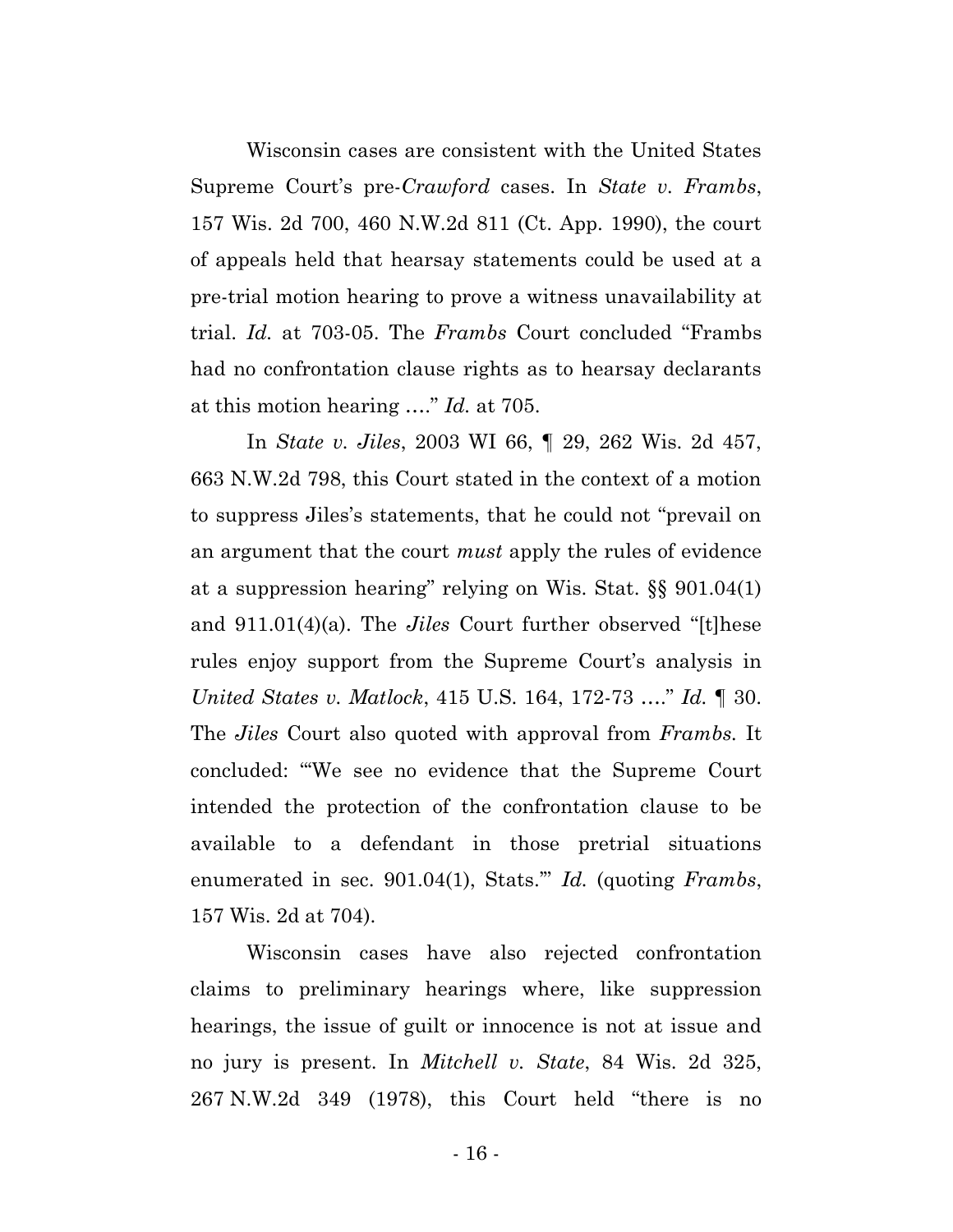constitutional right to confront adverse witnesses at a preliminary examination." *Id*. at 336 (citing *Barber*, 390 U.S. at 725). The court of appeals relied on *Mitchell* to reach the same result in *State v. Padilla*, 110 Wis. 2d 414, 329 N.W.2d 263 (Ct. App. 1982). Padilla was charged with sexual assault of a child. The only witness at the preliminary hearing was the child's mother, who testified about what the child had told her about the assaults. *Id*. at 426-27. Citing *Mitchell*'s clear holding, the court of appeals held: "Of course, there is no constitutional right to confront witnesses at a preliminary examination." *Id*. at 422-23.

The court of appeals again addressed the right to confrontation at a preliminary hearing in *State v. Oliver*, 161 Wis. 2d 140, 467 N.W.2d 211 (Ct. App. 1991), a case in which Oliver was charged with physical abuse of a four-yearold child. At the preliminary hearing, the child was unable to communicate with the trial court so the court found the child incompetent to testify. *Id*. at 142. The court then allowed the child's father to testify that the child told him Oliver hit him. *Id*. In the course of holding the child's statement admissible, the court of appeals noted Oliver "did not have a constitutional right of 'confrontation' at his preliminary examination." *Id*. at 146.

Several of the United States Courts of Appeals have also either stated that the right to confrontation does not apply at pre-trial hearings or rejected a claim of a violation of that right by citing to one of the above cited Supreme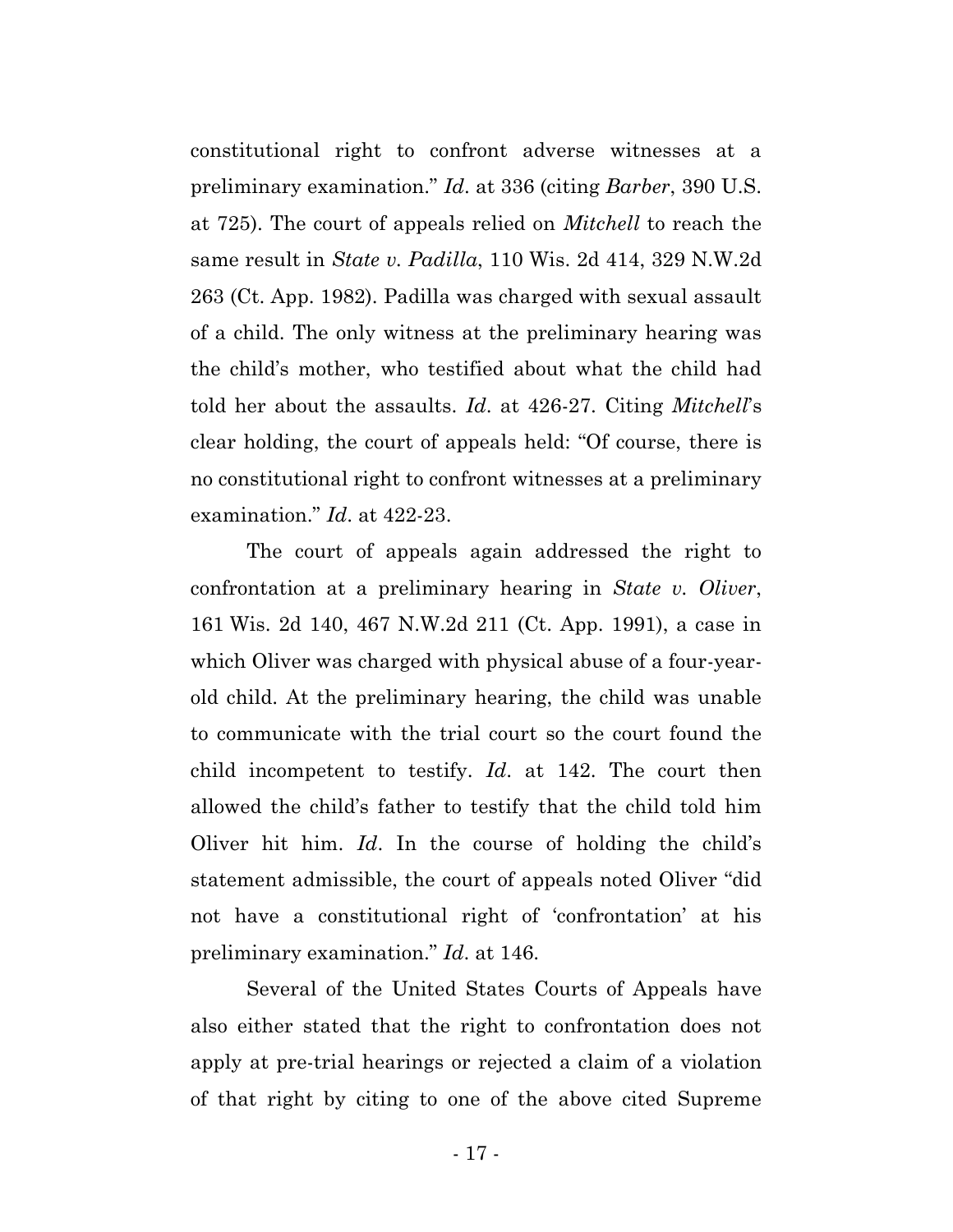Court cases. *See United States v. De Los Santos*, 819 F.2d 94, 97 (5th Cir. 1987) ("As the Court recently noted in *Pennsylvania v. Ritchie,* 480 U.S. 39, 107 S. Ct. 989, 999, 94 L.Ed.2d 40 (1987), '[t]he opinions of this court show that the right of confrontation is a trial right"); *United States v. Andrus*, 775 F.2d 825, 836 (7th Cir. 1985) (holding the Sixth Amendment does not provide a right to confrontation at a hearing to determine whether statements are admissible under federal rules); *United States v. Boyce*, 797 F.2d 691, 693 (8th Cir. 1986) ("[T]he right of confrontation does not apply to the same extent at pretrial suppression hearings as it does at trial."); *United States v. Smith*, 79 F.3d 1208, 1210 (D.C. Cir. 1996) (no right to confront non-testifying government witnesses at a pretrial detention hearing).

The above survey of confrontation cases both in the United States Supreme Court, other federal courts and in Wisconsin courts demonstrates that before *Crawford*, the prevailing view was that the Confrontation Clause did not apply to hearings such as suppression hearings or preliminary hearings where no jury was present and guilt was not the issue.

# **B.** *Crawford* **did not change the historic view that the Confrontation Clause does not apply to suppression hearings.**

In *Crawford v. Washington*, 541 U.S. 36, 68 (2004), the Supreme Court determined that the Confrontation Clause prohibits the use of testimonial hearsay at a criminal trial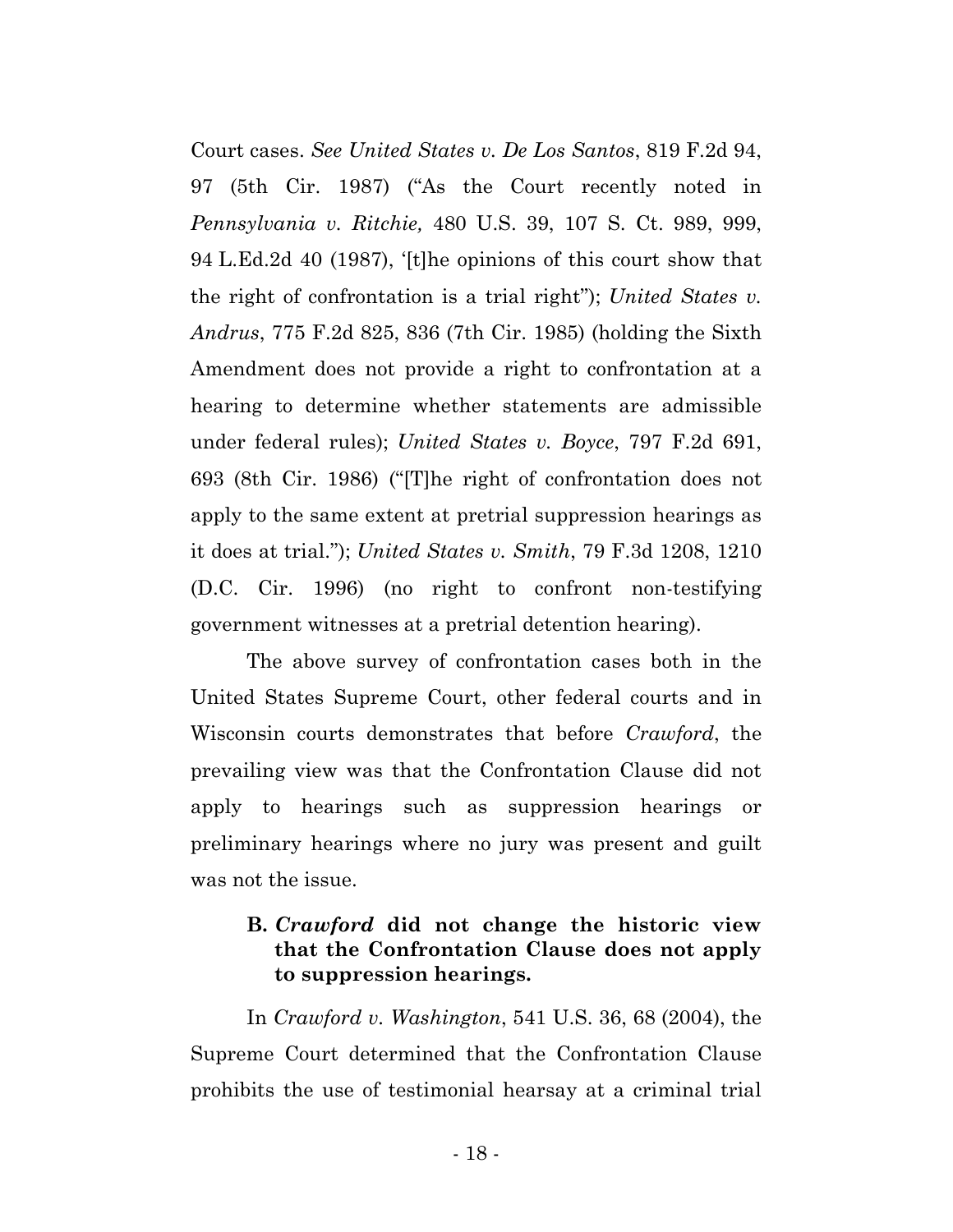unless the declarant is unavailable and the defendant has had a prior opportunity for cross-examination. *See also State v. O'Brien*, 2014 WI 54, ¶ 29, 354 Wis. 2d 753, 850 N.W.2d 8 (citing *Crawford*, 541 U.S. at 68).

As this Court noted in *O'Brien,* the *Crawford* Court declared this new approach when prosecutors offered out-ofcourt statements at a criminal trial. *Crawford*, 541 U.S. at 40; *O'Brien,* 354 Wis. 2d 753, ¶ 29. Therefore, the *Crawford* Court had no occasion to address pre-trial hearings such as the preliminary hearing, the pre-trial proceeding at issue in *O'Brien* or the suppression hearing at issue here.

A close reading of *Crawford* reveals that the Supreme Court focused heavily on the trial where a jury decides the guilt or innocence of the accused. The Court began, after quoting the language of the Sixth Amendment, with this observation:

The Constitution's text does not alone resolve this case. One could plausibly read "witnesses against" a defendant to mean those who actually testify *at trial*, … those whose statements are offered *at trial*, … or something inbetween…. We must therefore turn to the historical background of the Clause to understand its meaning.

*Crawford*, 541 U.S. at 42-43 (emphasis added). In describing the historical background to which the Court referred, the majority opinion began with the English common law.

The founding generation's immediate source of the concept [of confrontation], however, was the common law. *English common law has long differed from continental civil law in regard to the manner in which witnesses give testimony in criminal trials.*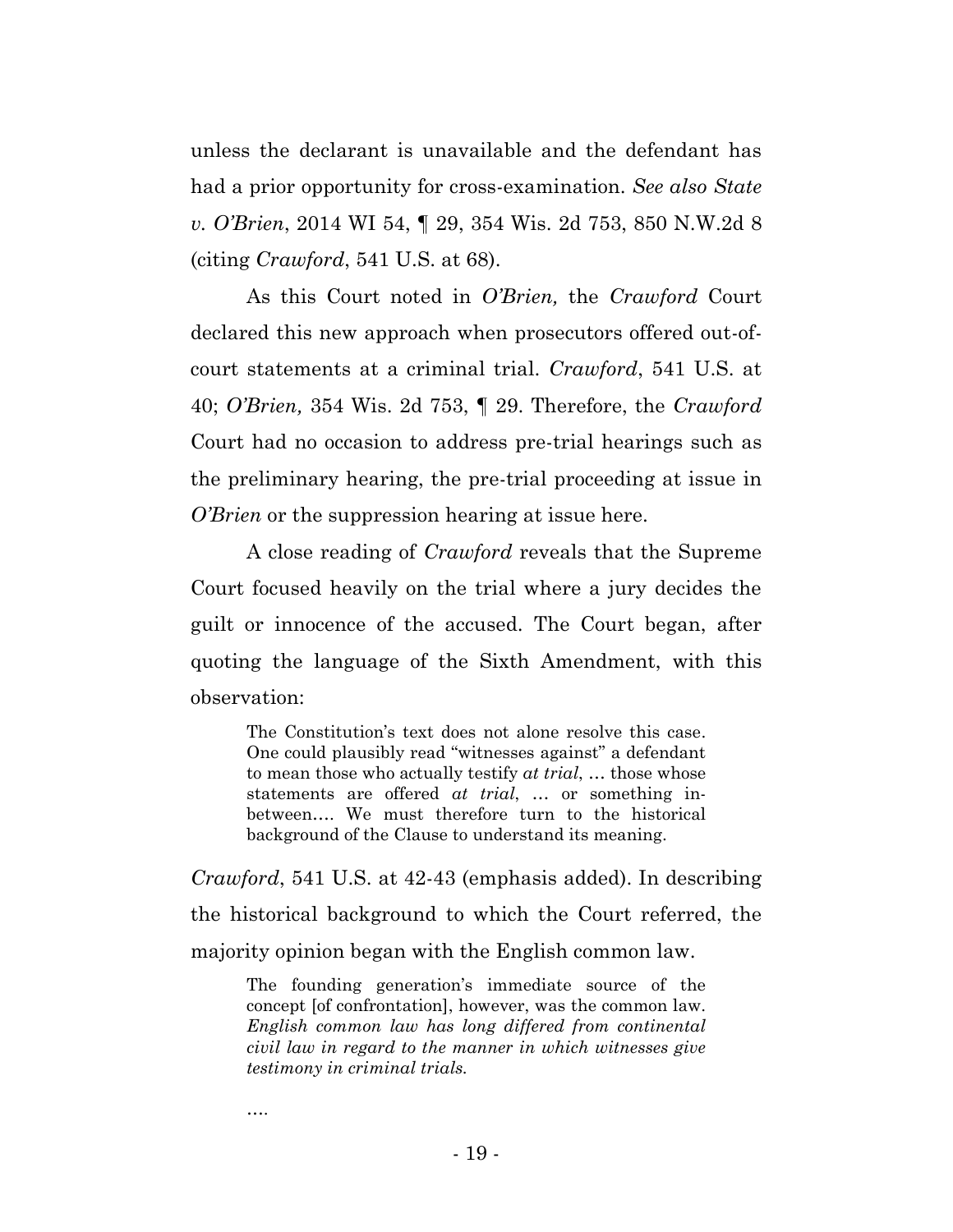Nonetheless, England at times adopted elements of the civil-law practice. Justices of the peace or other officials examined suspects and witnesses before trial. These examinations were sometimes read in court in lieu of live testimony, a practice that "occasioned frequent demands by the prisoner to have his 'accusers,' *i.e.*, the witnesses against him, brought before him face to face."

Pretrial examinations became routine under two statutes passed during the reign of Queen Mary in the 16th century…. These Marian bail and committal statutes required justices of the peace to examine suspects and witnesses in felony cases and to certify the results to the court. … [These results] came to be used as evidence in some cases, … resulting in an adoption of continental procedure.

The most notorious instances of civil-law examination occurred in the great *political trials* of the 16th and 17th centuries. *One such was the 1603 trial of Sir Walter Raleigh for treason.*

*Id.* at 43-44 (emphasis added).

After summarizing Walter Raleigh's trial, reviewing the experience of the Stamp Act in the colonies and setting out the history of the adoption of the Sixth Amendment, the Court observed two inferences about the Sixth Amendment's meaning:

First, the principal evil at which the Confrontation Clause was directed was the civil-law mode of criminal procedure, and particularly its use of *ex parte*  examinations as evidence against the accused.

….

Accordingly, we once again reject the view that the Confrontation Clause applies of its own force only to incourt testimony, and that its application to out-of-court statements *introduced at trial* depends upon "the law of Evidence for the time being."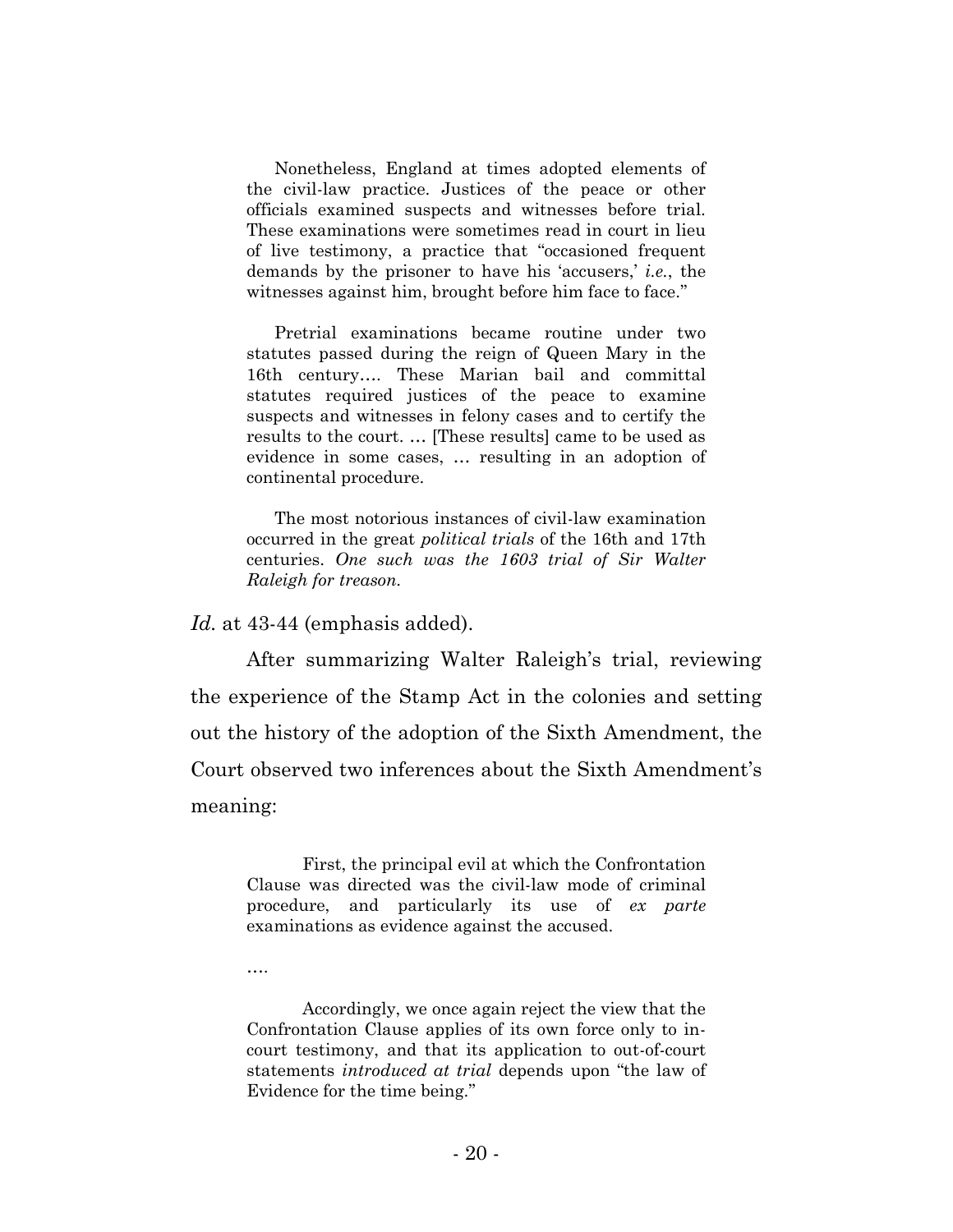*Id.* at 50-51 (emphasis added) (quoted source omitted).

And second: "the Framers would not have allowed admission of testimonial statements of a witness *who did not appear at trial* unless he was unavailable to testify, and the defendant had had a prior opportunity for crossexamination." *Id.* at 53-54 (emphasis added).

The State notes the abuses causing the Framers' concern and that the *Crawford* majority recounted, were all trial abuses. Thus *Crawford* strongly infers that the Sixth Amendment's focus is on the criminal trial. *Crawford* spends no time addressing or even mentioning pre-trial procedures except as those procedures produced testimonial statements which were later sought to be introduced at trial.

One can conclude from this focus that a pre-trial proceeding would not have concerned the Framers because the issue of probable cause to arrest or reasonable suspicion to search or seize — issues which do not bear on guilt or innocence — once decided are unlikely to reappear in criminal trials. The Framers had no concern over the creation of certifications by justices of the peace upon examination of suspects and witnesses except where those certifications substituted for testimony at trial.

The *O'Brien* Court dealt with the use of hearsay evidence at preliminary hearings. *O'Brien,* 354 Wis. 2d 753, ¶ 1. There, the petitioners asserted that by permitting the use of hearsay evidence at preliminary examinations, Wis.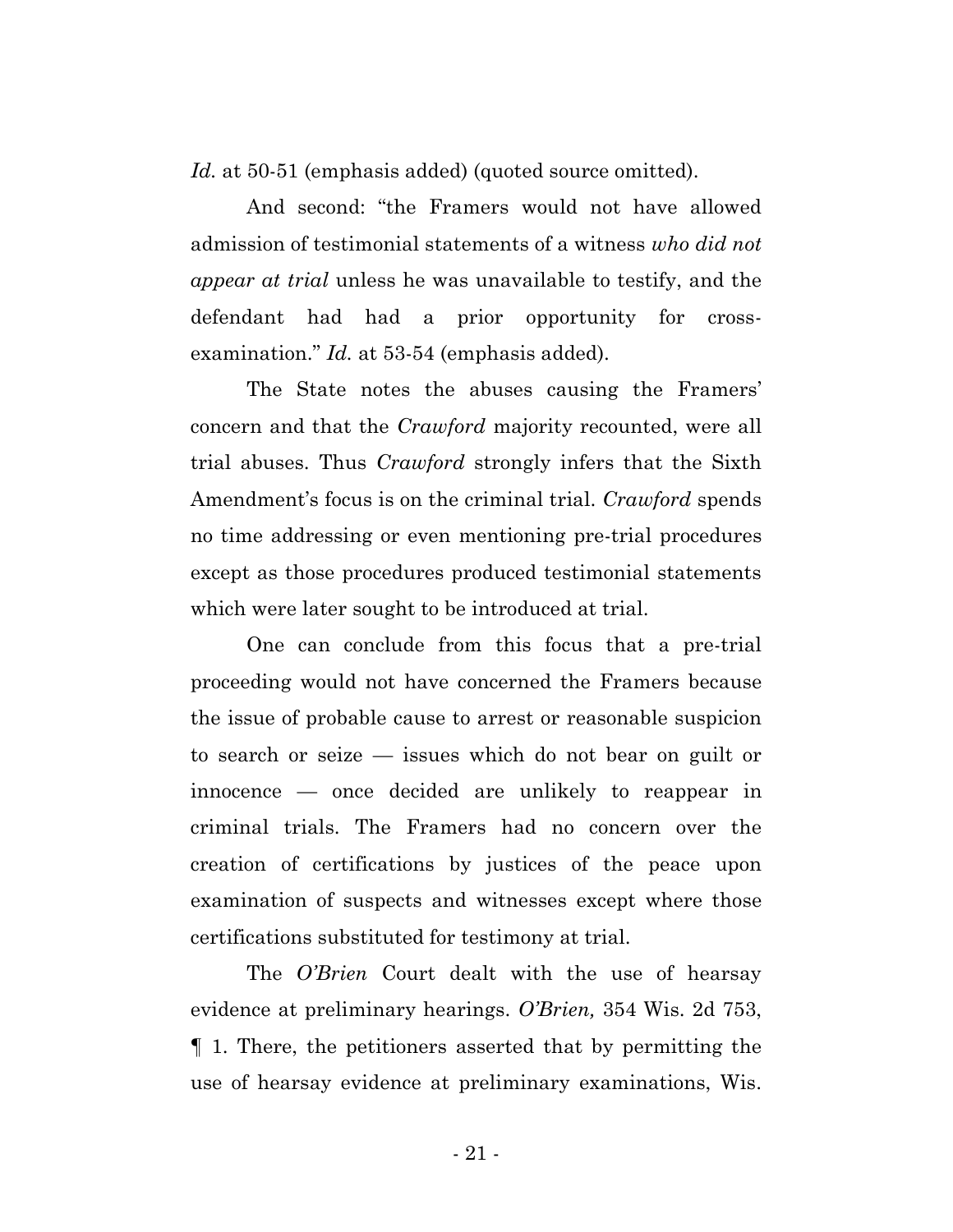Stat. § 970.038 violated their rights under the Confrontation Clause. Their argument assumed the right to confrontation applied to preliminary examinations. *O'Brien,* 354 Wis. 2d 753*, ¶* 28. The Court adhered to the Wisconsin cases of *Padilla*, and *Oliver* referred to above. *O'Brien,* 354 Wis. 2d 753*, ¶* 30. *See also State ex rel. Funmaker v. Klamm*, 106 Wis. 2d 624, 634, 317 N.W.2d 458 (1982) (citing *Mitchell*, 84 Wis. 2d at 336). The *O'Brien* Court concluded that "the Confrontation Clause does not apply to preliminary examinations." *O'Brien*, 354 Wis. 2d 753, ¶ 30.

This Court's rejection of a confrontation claim in a pretrial setting finds further support in the post-*Crawford* case of *Melendez-Diaz v. Massachusetts*, 557 U.S. 305 (2009). Zamzow cites *Melendez-Diaz* for the proposition that the paradigmatic case identifies the core of the right to confrontation. Zamzow's brief 13. The *Melendez-Diaz* Court did hold that admission *at a criminal trial* of "affidavits reporting the results of forensic analysis which showed that material seized by the police and connected to the defendant was cocaine," violated the Confrontation Clause under *Crawford*. *Id.* at 307. But Zamzow misses the *Melendez-Diaz* Court's statement most relevant to this case. In addressing a contention in the dissenting opinion, the majority opinion observed;

Contrary to the dissent's suggestion, … we do not hold, and it is not the case, that anyone whose testimony may be relevant in establishing the chain of custody, authenticity of the sample, or accuracy of the testing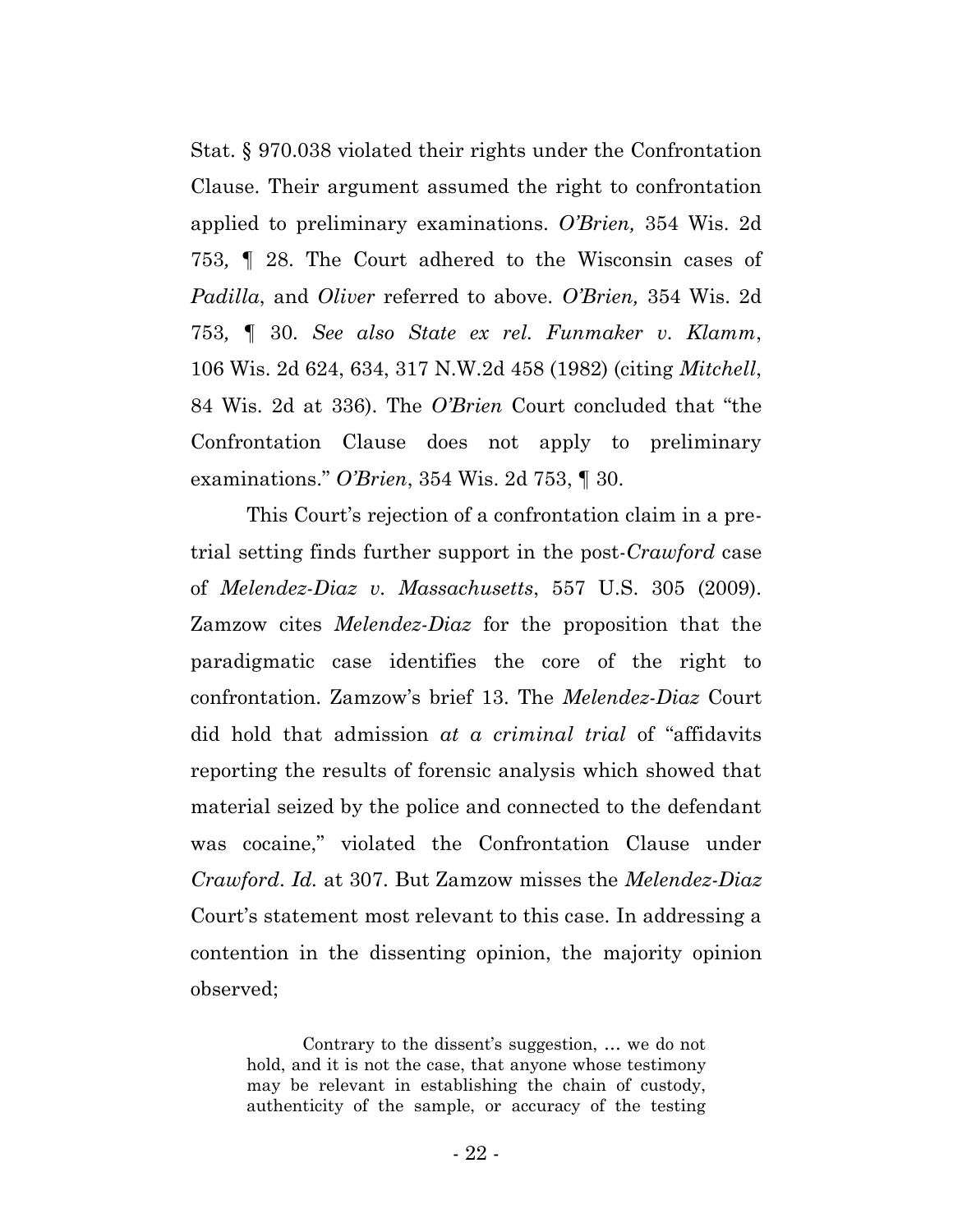device, must appear in person as part of the prosecution's case. While … "[i]t is the obligation of the prosecution to establish the chain of custody" … this does not mean that everyone who laid hands on the evidence must be called. … It is up to the prosecution to decide what steps in the chain of custody are so crucial as to require evidence; *but what testimony is introduced must (if the defendant objects) be introduced live.*

*Id.* at 311 n.1 (emphasis added). The thrust of this footnote is that it is the use of out-of-court statements at trial which renders the declarant of those statements, witnesses against the accused. The Supreme Court said as much in *Bullcoming v. New Mexico*, \_\_\_ U.S. \_\_\_, 131 S. Ct. 2705, 2716 (2011), "when the State elected to introduce [the declarant's affidavit at trial, the declarant] became a witness Bullcoming had the right to confront. Our precedent cannot sensibly be read any other way." These cases make clear that only out-of-court statements introduced at trial make the declarant a witness within the meaning of the Sixth Amendment.

One could correctly substitute in the *Melendez-Diaz* Court's footnote, "probable cause" or "reasonable suspicion" for "chain of custody." It is the State's obligation to establish reasonable suspicion for the stop, but reasonable suspicion for the stop does not establish the guilt or innocence of the defendant. Probable cause or reasonable suspicion for a search or a seizure that results in damning evidence may not be proved at the trial at all and if it is, it most likely provides the jury context for the seized evidence. It is the evidence seized that demonstrates the defendant's guilt.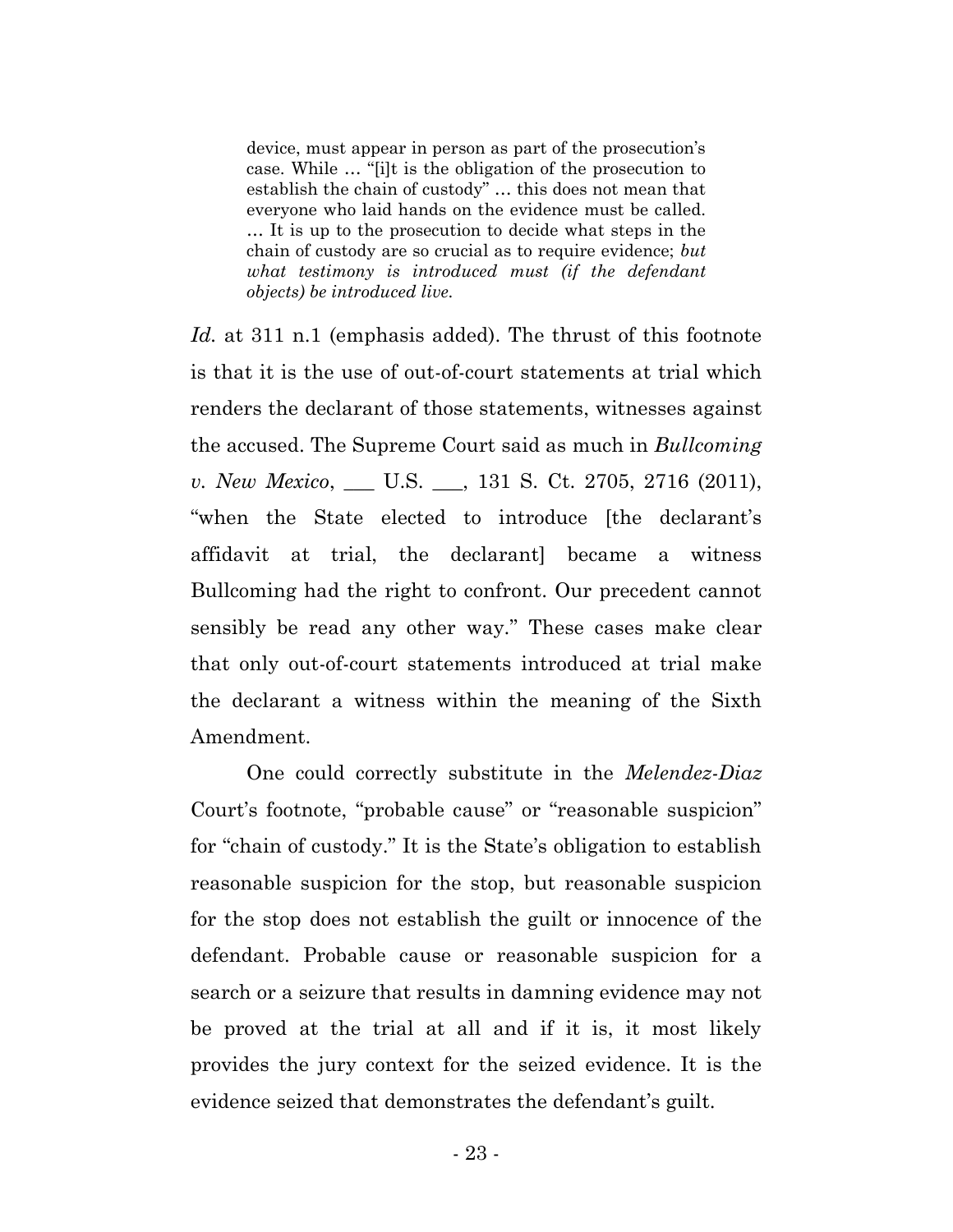Take this case. At trial, the State could (and in this case did) convince a jury of Zamzow's guilt on both OWI and BAC without Birkholz's statements. The blood alcohol level the chemical test revealed alone went a long way to proving his guilt. While it certainly enhanced the State's case to show the video of officer Weed's administration of and Zamzow's performance on the field sobriety tests, the evidence was not necessary to sufficiently prove Zamzow guilty. All of the evidence on the muted video merely increased the likelihood that the jury believed Zamzow to be impaired at the time he drove and corroborated the accuracy of the test result for a blood alcohol content higher than allowable.

The majority of states that have addressed confrontation at suppression hearings post-*Crawford* have concluded *Crawford* did not change the Supreme Court's pre-*Crawford* jurisprudence limiting confrontation to the trial of guilt.

In *State v. Rivera*, 2008-NMSC-056, 192 P.3d 1213, the New Mexico Supreme Court reversed the New Mexico Court of Appeals' precedent holding confrontation applied to hearings to suppress evidence. *Id.* ¶ 1. The court first pointed to many of the United States Supreme Court cases the State has cited above to demonstrate the pre-*Crawford* view that limited the Confrontation Clause to trial. *Id.* ¶¶ 12-19. It then stated, "Nothing in the Supreme Court's recent pronouncements suggests that the Court has changed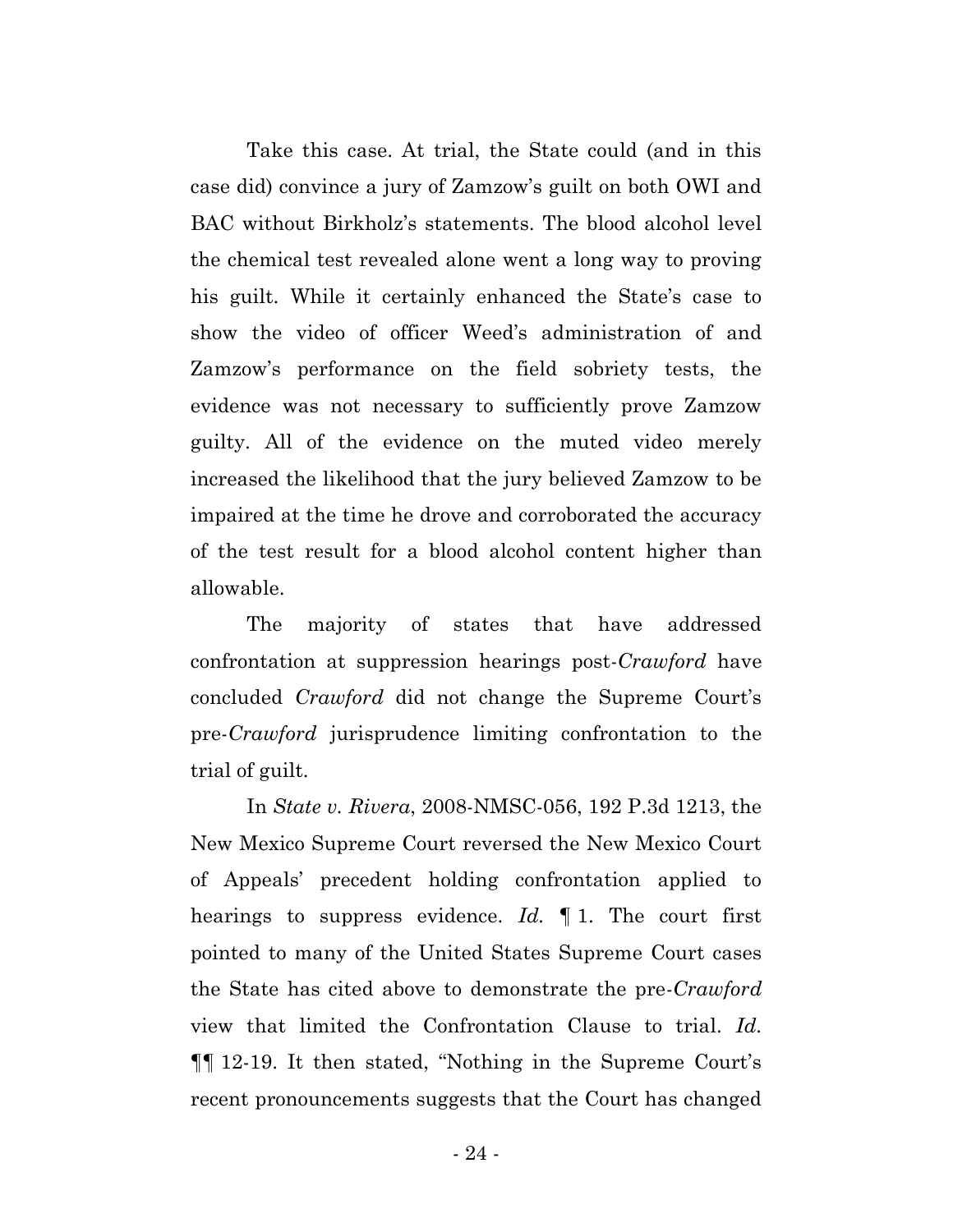its interpretation of the Confrontation Clause. Instead, recent cases continue to focus on the protections afforded a defendant at trial." *Id.* ¶ 18. The opinion cites *Giles v. California*, 554 U.S. 353, 358 (2008), as authority including the *Giles* Court quote, "'[t]he [Sixth] Amendment contemplates that a witness who makes testimonial statements admitted against a defendant will ordinarily be present *at trial* for cross-examination ….'" *Rivera*, 192 P.3d 1213, ¶ 18 (alteration and emphasis the New Mexico Supreme Court's).

In *People v. Felder,* 129 P.3d 1072 (Colo. App. 2006), the Colorado Court of Appeals rejected Felder's claim that "under the Supreme Court's recent decision in *Crawford* … [Felder's] right of confrontation was violated by the admission, at the pretrial suppression hearing, of hearsay statements made by [an] unidentified confidential informant." *Id.* at 1073. The court stated, "*Crawford* addressed a defendant's rights of confrontation at *trial*. Nothing in *Crawford* suggests that the Supreme Court intended to alter its prior rulings allowing hearsay at pretrial proceedings, such as a hearing on a suppression motion challenging the sufficiency of a search warrant." *Id.* (emphasis in original).

*See also Vanmeter v. State*, 165 S.W.3d 68, 74 (Tex. App. 2005) ("We have carefully read *Crawford* for any signal the Supreme Court intended its holding to apply at pretrial suppression hearings and have found nothing to signal such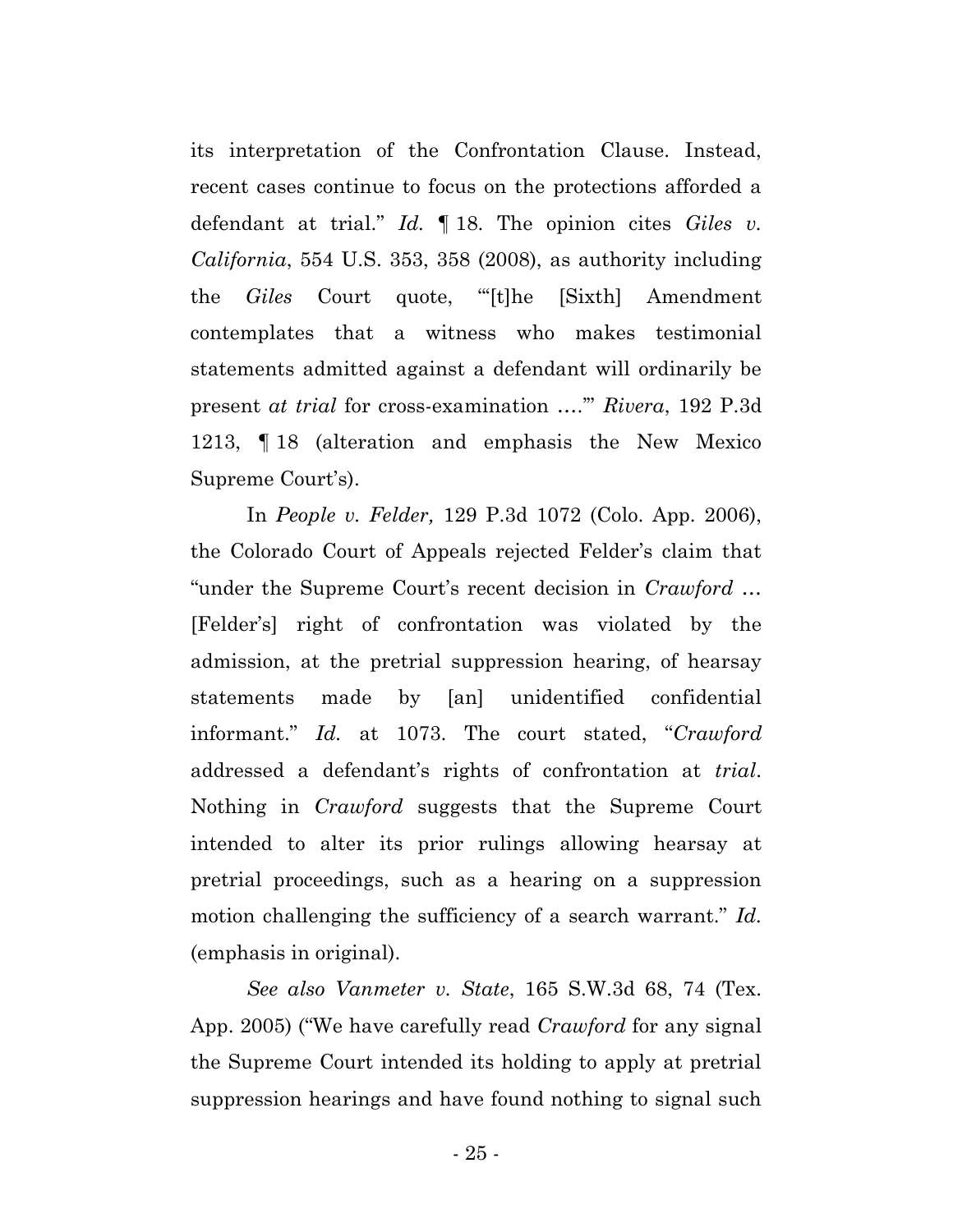an intention."); *State v. Woinarowicz*, 2006 ND 179, ¶ 11, 720 N.W.2d 635 ("In *Crawford,* the United States Supreme Court did not indicate it intended to change the law and apply the Confrontation Clause to pretrial hearings."); *People v. Brink*, 818 N.Y.S.2d 374, 374 (N.Y. App. Div. 2006) ("We reject the contention of defendant that *Crawford* … applies to his pretrial suppression hearing …."); *State v. Watkins*, 190 P.3d 266, 270 (Kan. Ct. App. 2007) ("[T]he majority of courts addressing this issue following *Crawford* have concluded that the confrontation rights are not implicated at pretrial evidentiary hearings."); *State v. Williams*, 960 A.2d 805, 820 (N.J. Super. Ct. App. Div. 2008) ("*Crawford* is inapplicable to the instant case since Randolph's statement was not used at the trial but during a suppression hearing."); *State v. Harris*, 2008-2117, p. 1 (La. 12/19/08), 998 So. 2d 55, 56 ("The right to confrontation contained in the United States and the Louisiana Constitutions is not implicated in this pre-trial matter."); *State v. Weathersby*, 2009-2407, p. 3 (La. 3/12/10), 29 So. 3d 499, 501 ("[A] defendant's constitutionally guaranteed right to confront witnesses and to have compulsory process for obtaining them is only secured at trial and not during a pretrial hearing."); *State v. Fortun-Cebada*, 241 P.3d 800, 807 (Wash. Ct. App. 2010) ("[N]othing in *Crawford* suggests that the Supreme Court intended to change its prior decisions allowing the admission of hearsay at pretrial proceedings, such as a suppression hearing.").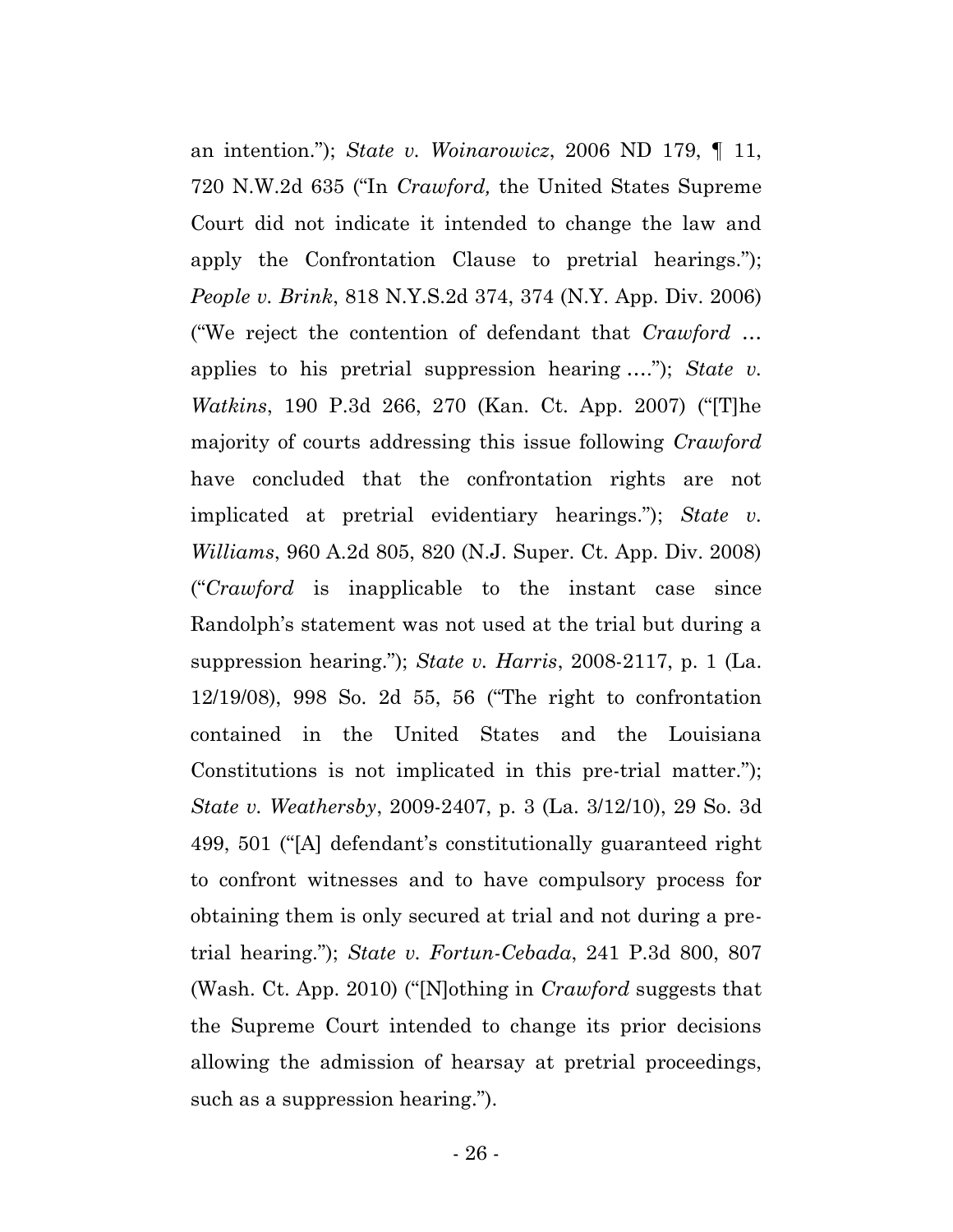Other states also agree with the *O'Brien* Court's conclusion that *Crawford* does not require confrontation at a preliminary hearing. *See State v. Rhinehart*, 2006 UT App 517, ¶ 14, 153 P.3d 830 ("The Confrontation Clause pertains to a criminal defendant's right to confront and cross-examine the witnesses against the defendant at trial …. Consequently, we are not persuaded by Defendant's argument that *Crawford* requires application of the Confrontation Clause at preliminary hearings."); *Sheriff v. Witzenburg*, 145 P.3d 1002, 1005 (Nev. 2006) ("[W]e conclude that there is no Sixth Amendment confrontation right at a preliminary examination. Thus, *Crawford* is inapplicable at a preliminary examination …."); *Greshan v. Edwards*, 644 S.E.2d 122, 124 (Ga. 2007) ("There being no indication in *Crawford* of a change from the Court's previous statements that the right of confrontation is a trial right, we join the several States which have addressed this issue in their conclusion that the holding in *Crawford* is not applicable to preliminary hearings."), *overruled on other grounds by Brown v. Crawford*, 715 S.E.2d 132 (Ga. 2011); *State v. Timmerman*, 2009 UT 58, ¶ 13, 218 P.3d 590 ("[W]e hold that the federal Confrontation Clause does not apply to preliminary hearings."); *Peterson v. California*, 604 F.3d 1166, 1169-70 (9th Cir. 2010) ("*Crawford* does not affect the reasoning of … the Supreme Court cases holding that the Confrontation Clause is primarily a trial right."); *State v. Lopez*, 2013-NMSC-047, ¶ 9, 314 P.3d 236, 239 ("The United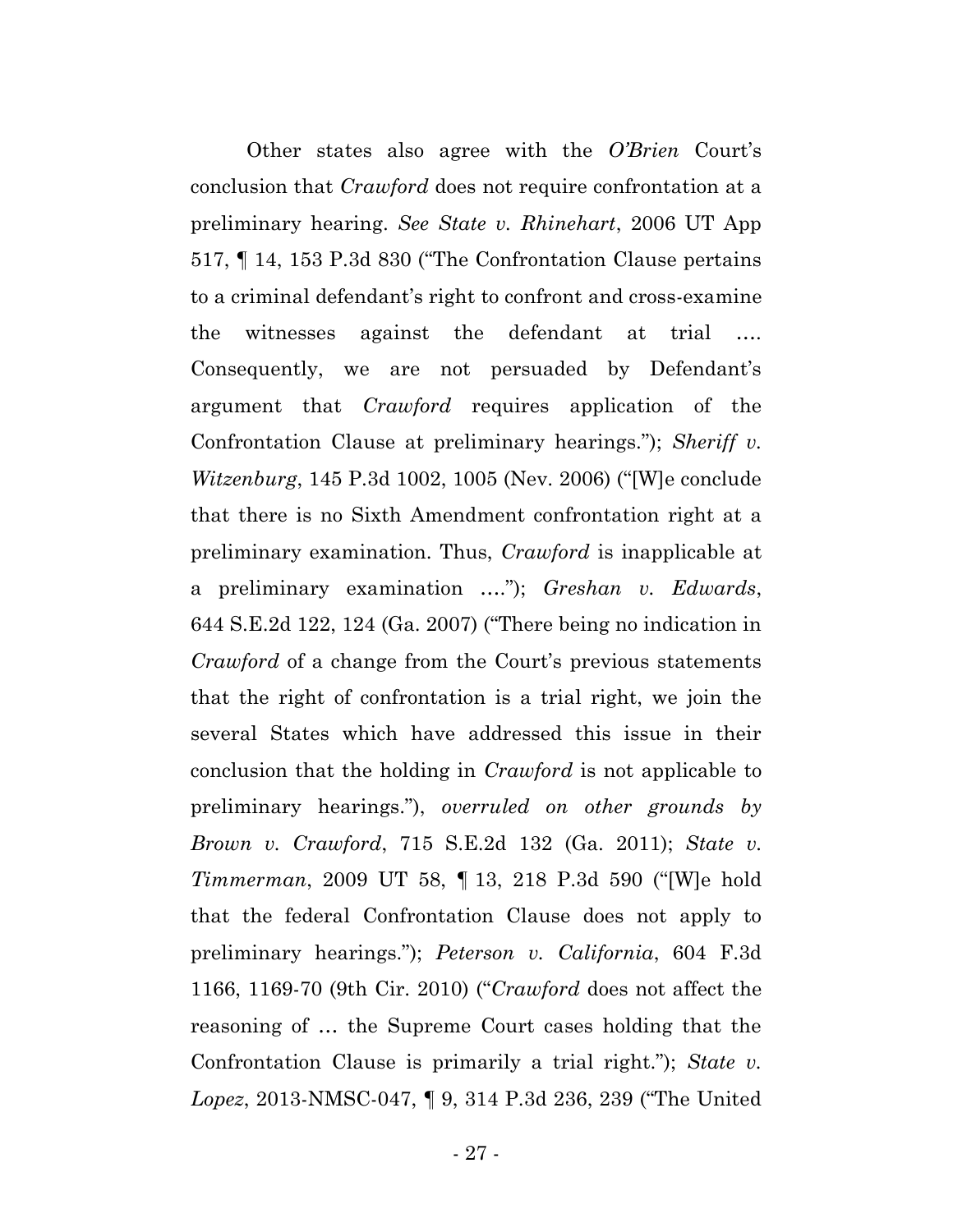States Supreme Court consistently has interpreted confrontation as a right that attaches at the criminal trial, and not before.").

The court of appeals correctly concluded that Zamzow's right to confront the witnesses against him encompassed only the trial to determine his guilt or innocence. This Court should affirm the court of appeals on the same basis.

# **II. EVEN IF THIS COURT WERE TO APPLY**  *CRAWFORD***, OFFICER BIRKHOLZ'S STATEMENTS ARE NON-TESTIMONIAL.**

The State believes this Court can and should resolve this case by holding *Crawford* does not apply to suppression hearings and reject Zamzow's Confrontation Clause claim on that basis. But the circuit court alternatively found that officer Birkholz's statement to Zamzow was non-testimonial (80:23). It held the admission of that statement would not violate the Confrontation Clause even if *Crawford* applied to the suppression hearing at issue here (80:23).

As noted above, under *Crawford*, admission of a nontestifying witness's testimonial statements violates the Confrontation Clause unless the witness is unavailable and defendant had a prior opportunity to cross-examine the witness. *Crawford*, 541 U.S. at 54. Zamzow points to the "primary purpose of the interrogation" test that a statement is testimonial when "'the primary purpose is to establish or prove past events potentially relevant to later criminal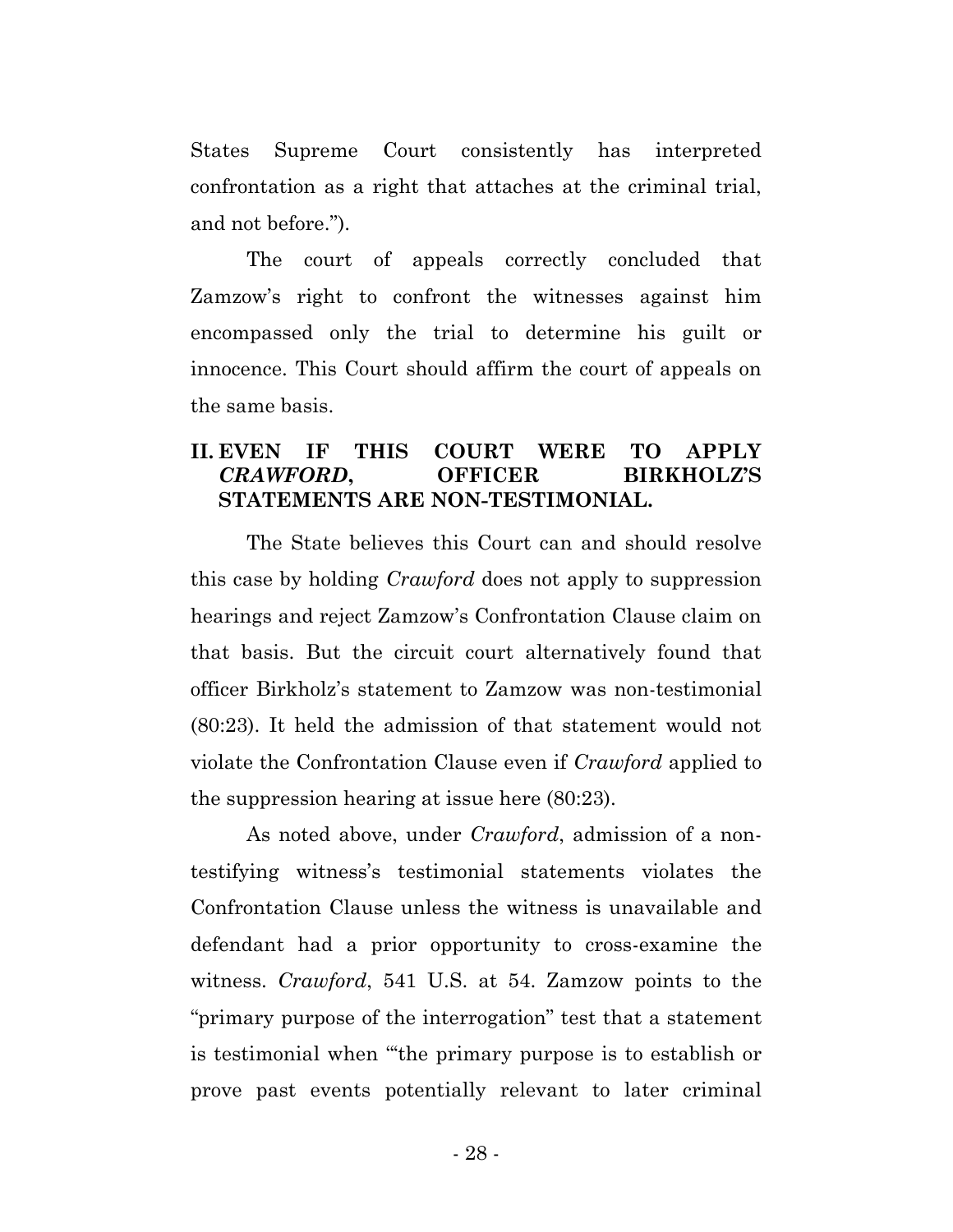prosecution.'" Zamzow's brief 23 (quoting *Davis v. Washington*, 547 U.S. 813 (2006)). The Supreme Court's "more recent cases have labored to flesh out what it means for a statement to be 'testimonial.'" *Ohio v. Clark*, 576 U.S. \_\_\_, 135 S. Ct. 2173, 2179 (2015).

*Davis* did announce "what has come to be known as the 'primary purpose' test." *Clark*, 135 S. Ct. at 2179. Statements are testimonial "when the circumstances objectively indicate that ... the primary purpose of the interrogation is to establish or prove past events potentially relevant to later criminal prosecution." *Davis*, 547 U.S. at 822. The inquiry of whether a statement is testimonial must consider all of the relevant circumstances. *Michigan v. Bryant*, 562 U.S. 344, 369 (2011). "In the end, the question is whether, in light of all the circumstances, viewed objectively, the 'primary purpose' of the conversation was to 'creat[e] an out-of-court *substitute for trial testimony*.'" *Clark*, 135 S. Ct. at 2180 (quoting *Bryant*, 562 U.S. at 358) (emphasis added). "Where no such primary purpose exists, the admissibility of a statement is the concern of state and federal rules of evidence, not the Confrontation Clause." *Bryant*, 562 U.S. at 359.

If this Court applies the primary purpose test to officer Birkholz's statement to Zamzow, depicted on the squad video, this Court should conclude that in light of all the circumstances, viewed objectively, the 'primary purpose' of Birkholz's statement was not to create an out-of-court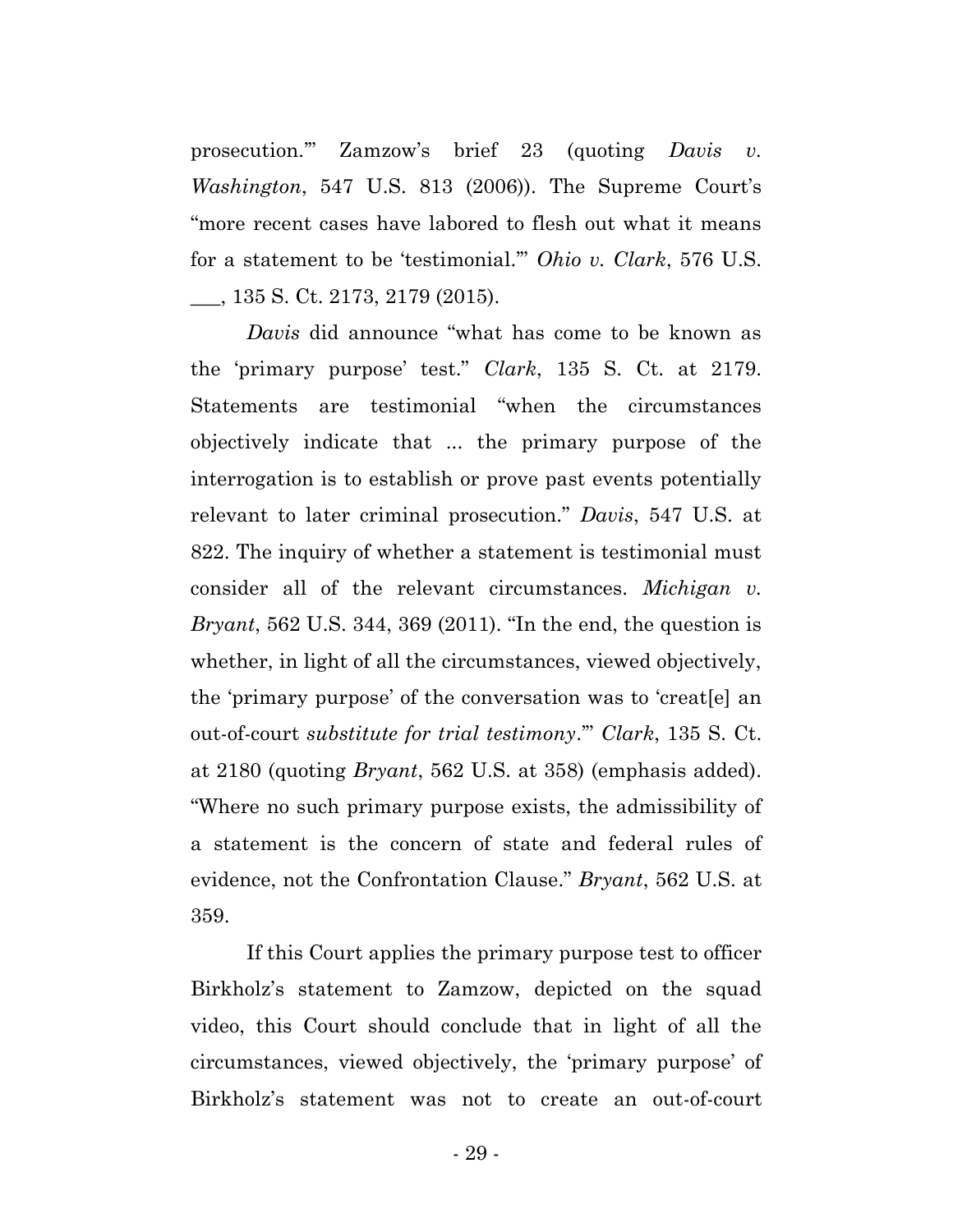substitute for trial testimony. The statement is not the result of interrogation or even informal questioning. It is officer Birkholz's statement to Zamzow informing him of the reason he had stopped his vehicle. It is a straightforward statement of fact. Moreover, the conversation took place at the side of the road on Johnson Street, a well marked and well lit, four-lane urban street (80:25), not in an interrogation room.

On this record, at the time he made the statement, officer Birkholz did not know whether or not Zamzow was guilty of anything more than a minor civil traffic offense crossing the center line. He probably did suspect that Zamzow was impaired but he did not know if his suspicion would prove true. And certainly he did not intend to create an out-of-court substitute for trial testimony. He most probably thought that if Zamzow was intoxicated, the proof would lie in the test result revealing his blood alcohol level. If he thought about the squad video at all, he probably thought that the depiction of Zamzow's performance on the field sobriety tests might be used at trial to bolster the test results.

Zamzow may have thought that the traffic stop would result in his prosecution for OWI or prohibited BAC, but the fact that the stop would reveal Zamzow to be impaired does not make officer Birkholz's statement testimonial. *See Clark*, 135 S. Ct. at 2183 ("It is irrelevant that the teachers' questions and their duty to report the matter had the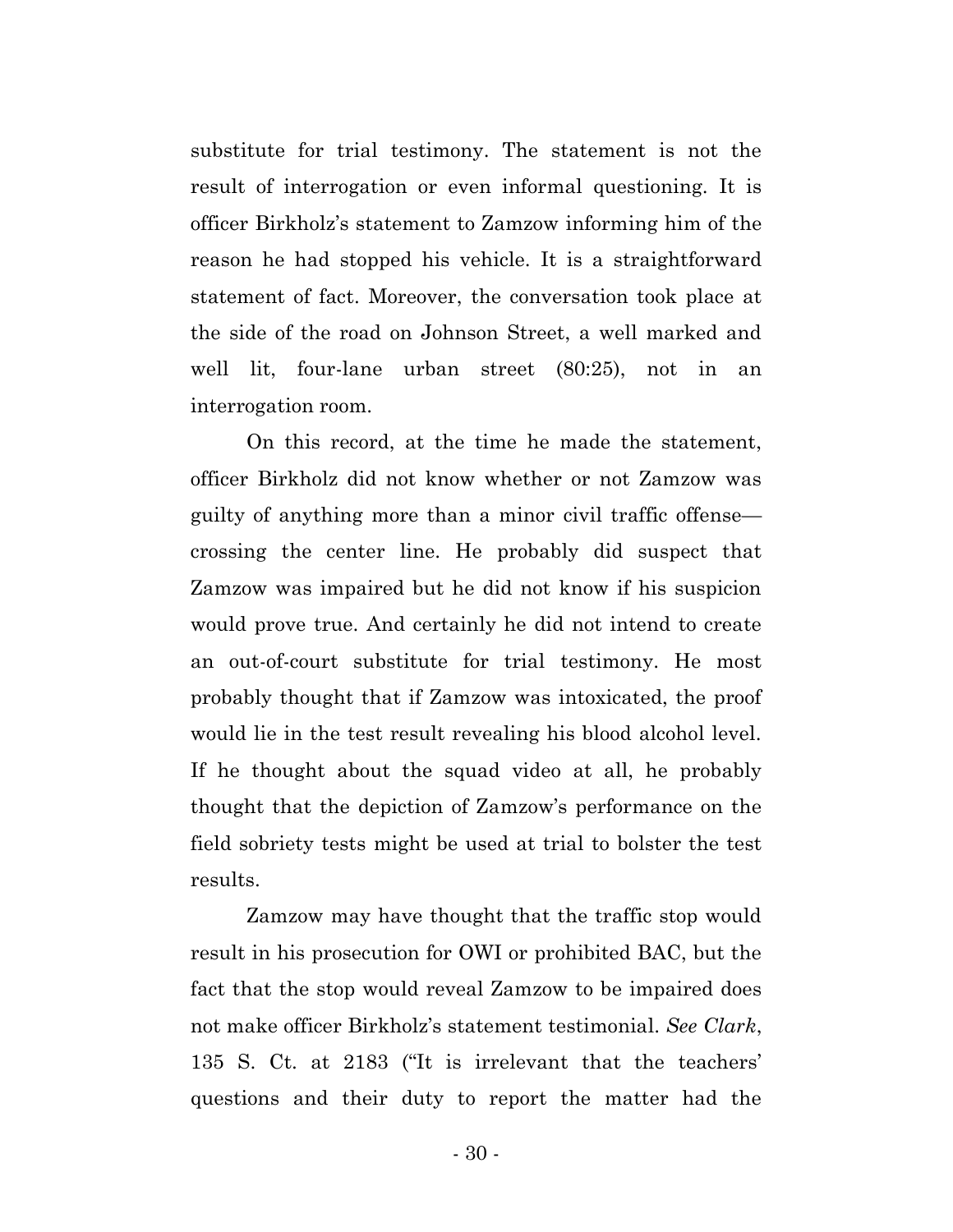natural tendency to result in Clark's prosecution."). The statement at issue here is "nothing like the notorious use of *ex parte* examination in Sir Walter Raleigh's trial for treason, which [the Supreme Court] ha[s] frequently identified as 'the principal evil at which the Confrontation Clause was directed.'" *Clark*, 135 S. Ct. at 2182 (quoting *Crawford*, 541 U.S. at 50, and citing *Bryant*, 562 U.S. at 358).

Zamzow spends considerable argument addressing the possible cross-examination his attorney might have conducted had officer Birkholz testified at the suppression hearing. That argument is irrelevant in determining whether officer Birkholz's statement is testimonial. The question of whether the statement is testimonial turns on the circumstances under which the statement is made rather than its content. *See Clark*, 135 S. Ct. at 2180 (quoting *Bryant*, 562 U.S. at 358) (stating the inquiry is "in light of all the circumstances, viewed objectively, [was] the 'primary purpose' of the conversation … to 'creat[e] an out-of-court *substitute for trial testimony*.'") (emphasis added).

But more importantly, Zamzow's argument misdirects the inquiry away from whether the purpose of the conversation was to create an out-of-court substitute for trial testimony to addressing whether the video shows Zamzow crossed the center line. Even so, his argument is flawed because the question is whether officer Birkholz had a reasonable suspicion that Zamzow crossed the center line,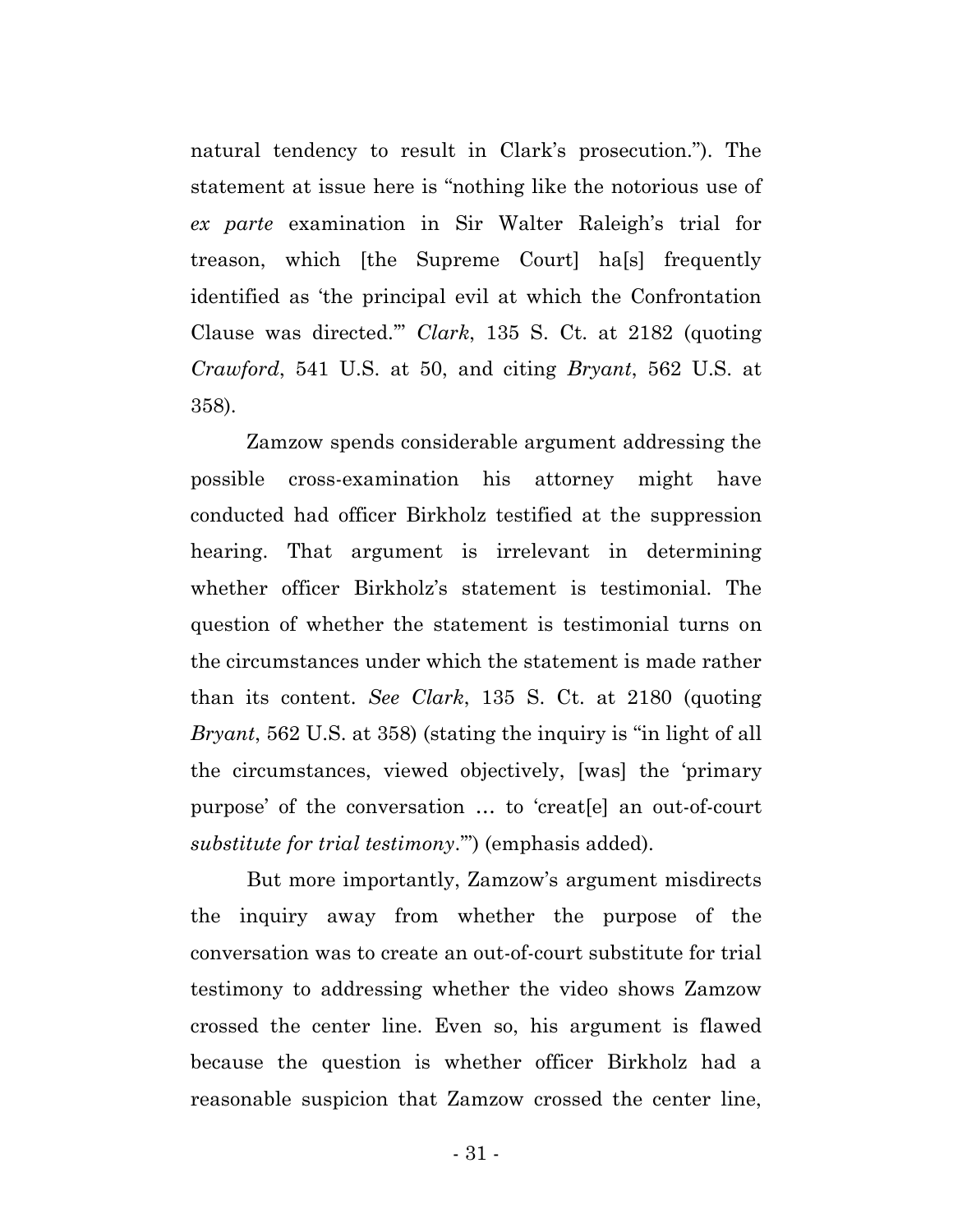not whether Zamzow actually did cross the center line. *See State v. Houghton*, 2015 WI 79, ¶ 30, 364 Wis. 2d 234, 868 N.W.2d 143 (holding "reasonable suspicion that a traffic law has been or is being violated is sufficient to justify all traffic stops.") (footnote omitted).

"The focus of an investigatory stop is on reasonableness, and the determination of reasonableness depends on the totality of circumstances." *State v. Hogan*, 2015 WI 76, ¶ 36, 364 Wis. 2d 167, 868 N.W.2d 124 (citations and internal quotation marks omitted). There is reasonable suspicion justifying a stop if the facts of the case would warrant a reasonable police officer, in light of his or her training and experience, to suspect that the individual has committed, was committing, or is about to commit a traffic offense. *State v. Brown*, 2014 WI 69, ¶ 20, 355 Wis. 2d 668, 850 N.W.2d 66 (citations and internal quotation marks omitted).

The appropriate question is not whether Zamzow actually crossed the center line but whether officer Birkholz believed Zamzow crossed the center line, and whether officer Birkholz's belief was a reasonable one. The circuit court stated that based on the video Zamzow came "very close to and/or upon the center line, and I simply, from the video, could not ascertain whether a cross actually occurred" (80:26). The fact that the court could observe that the video showed Zamzow's tires upon or even very close to the center of the roadway sufficiently demonstrates officer Birkholz's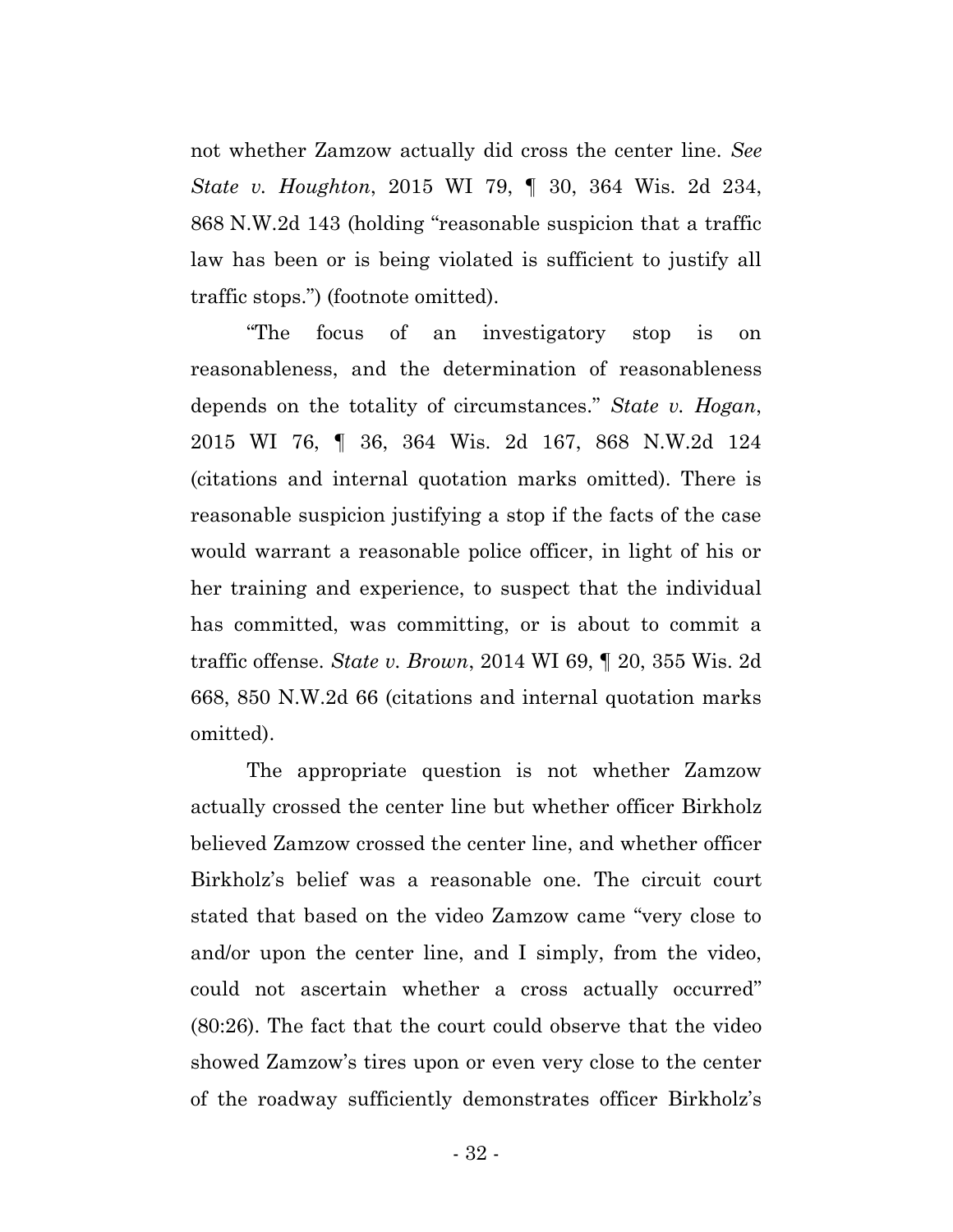belief that Zamzow had crossed the line to be reasonable. The beginning of Chief Justice Roberts' opinion in *Heien v. North Carolina*, \_\_\_ U.S \_\_\_, 135 S. Ct. 530, 534 (2014), illustrates the point:

The Fourth Amendment prohibits "unreasonable searches and seizures." Under this standard, a search or seizure may be permissible even though the justification for the action includes a reasonable factual mistake. An officer might, for example, stop a motorist for traveling alone in a high-occupancy vehicle lane, only to discover upon approaching the car that two children are slumped over asleep in the back seat. The driver has not violated the law, but neither has the officer violated the Fourth Amendment.

Even if officer Birkholz did not correctly perceive Zamzow's driving or could not tell where the center line was because of its absence, these things do not render officer Birkholz's belief that he had seen Zamzow cross the center line unreasonable. The circuit court's factual finding, even if not conclusively establishing Zamzow did cross the center line, give officer Birkholz a "reasonable suspicion" that Zamzow had committed a traffic offense.

The statement the circuit court considered here is nontestimonial.

# **III. ZAMZOW CANNOT PREVAIL ON HIS CLAIM THAT USE OF HEARSAY AT A SUPPRESSION HEARING VIOLATES DUE PROCESS.**

In the alternative, Zamzow argues that this Court should hold that due process should require confrontation and cross-examination at suppression hearings. He contends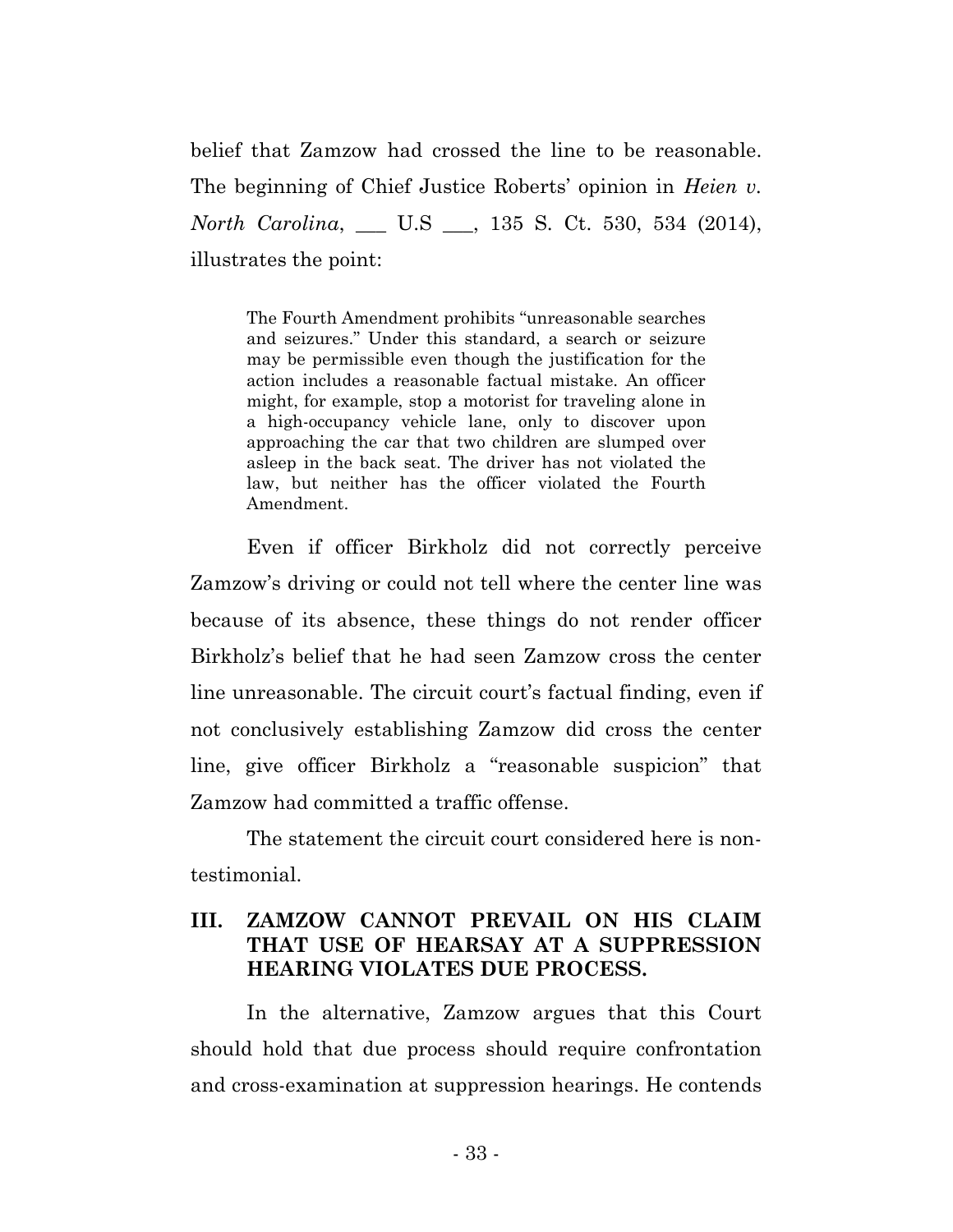that because a suppression hearing turns on historical facts, due process requires confrontation and cross-examination.

"(D)ue process is flexible and calls for such procedural protections as the particular situation demands." *Morrissey v. Brewer,* 408 U.S. 471, 481 (1972). "Accordingly, resolution of the issue whether the … procedures provided … are constitutionally sufficient requires analysis of the governmental and private interests that are affected." *Mathews v. Eldridge*, 424 U.S. 319, 334 (1976) (citing *Arnett v. Kennedy*, 416 U.S. 134, 167-68 (1974)) (Powell, J., concurring in part). "[T]he interests at stake in a suppression hearing are of a lesser magnitude than those in the criminal trial itself. At a suppression hearing, the court may rely on hearsay and other evidence, even though that evidence would not be admissible at trial." *United States v. Raddatz*, 447 U.S. 667, 679 (1980).

*United States v. Matlock*, 415 U.S. 164 (1974), presented the Supreme Court in a prosecution for bank robbery, with a question of whether a third party's voluntary consent to search Matlock's living quarters was "legally sufficient" to permit admission of the incriminating evidence seized, \$4,995. *Id*. at 166. Matlock lived in a house with Gayle Graff and others. Officers asked Graff if they could search the house. Graff consented. *Id.* Graff told the officers that she and Matlock shared a bedroom. Officers found the money in the bedroom. *Id.* at 167.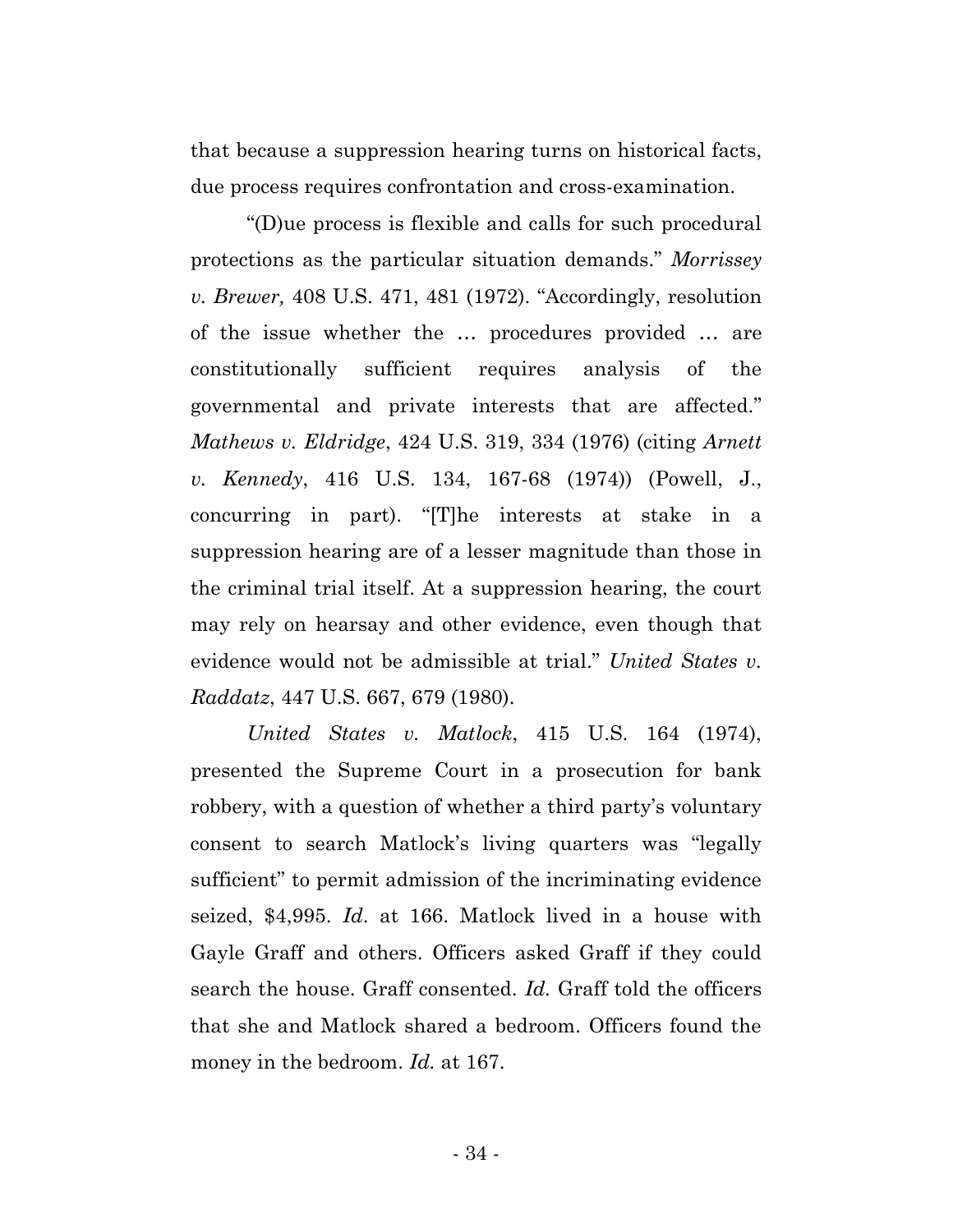The district court suppressed the money. It found that although Graff's hearsay statement was admissible to prove the officers' reasonable belief that she had authority to consent, it could not be admitted for its truth;<sup>9</sup> therefore, the government had not proved Graff's common authority over the bedroom sufficient to consent to the search. *Id.* at 167- 68. The Supreme Court reversed. Relying in part on Graff's out-of-court statement, the *Matlock* Court found, "the Government sustained its burden of proving by the preponderance of the evidence that Mrs. Graff's voluntary consent to search the east bedroom was legally sufficient." *Id.* at 177.

In reaching its conclusion, the *Matlock* Court relied on *Brinegar's* distinction between proving guilt at trial and proving probable cause. *Brinegar*, 338 U.S. at 173; *Matlock*, 415 U.S. at 173. It noted the "rules of evidence governing criminal jury trials are not generally thought to govern hearings before a judge to determine evidentiary questions…." *Matlock*, 415 U.S. at 173. The Court referred to the then proposed, since adopted, Federal Rules of Evidence, Rules  $104(a)$  and  $1101(d)(1)$ , and to evidence commentators Wigmore and McCormack. *Id.* at 173-74. The Court found significance in the fact that "[s]earch warrants are

<sup>9</sup> When it decided *Matlock*, the Supreme Court had not yet decided *Illinois v. Rodriguez*, 497 U.S. 177 (1990), which endorsed the doctrine of apparent authority. *See United States v. Matlock*, 415 U.S. 164, 177 n.14 (1974).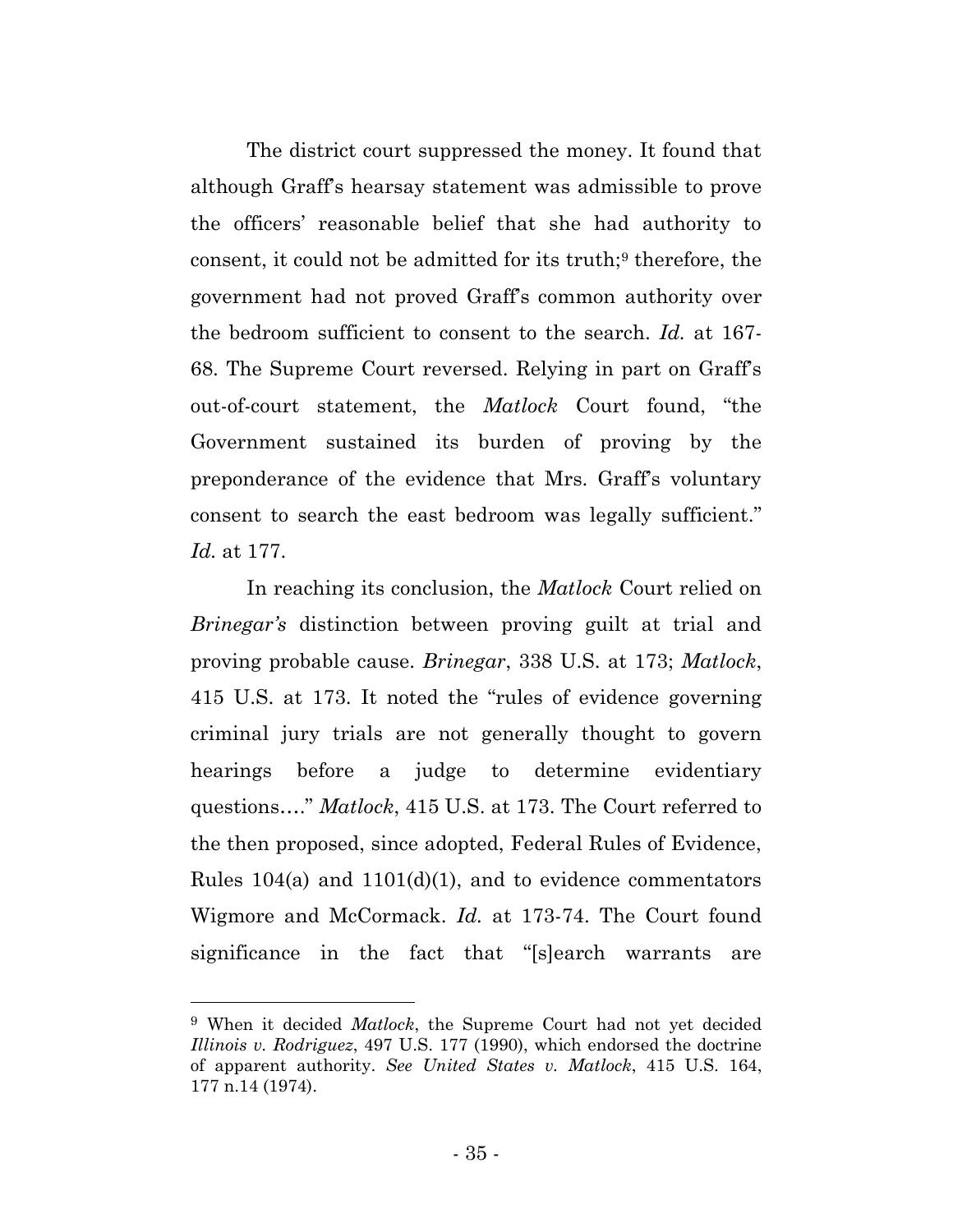repeatedly issued on ex parte affidavits containing out-ofcourt statements of identified and unidentified persons." *Id*. at 174 (citing *United States v. Ventresca*, 380 U.S. 102, 108 (1965)). Finally, the Court relied on *McCray*, in which "we specifically rejected the claim that defendant's right to confrontation under the Sixth Amendment and Due Process Clause of the Fourteenth Amendment had in any way been violated." *Matlock*, 415 U.S. at 175.

*Gerstein v. Pugh*, 420 U.S. 103 (1975), presented the Supreme Court with two issues: "whether a person arrested and held for trial on an information is entitled to a judicial determination of probable cause for detention, and if so, whether [an] adversary hearing … is required by the Constitution." *Id.* at 111. The Court held that "the Fourth Amendment requires a judicial determination of probable cause as a prerequisite to extended restraint of liberty following arrest." *Id.* at 114.

However, the Court held that the full panoply of adversary safeguards, including cross-examination, were "not essential for the probable cause determination required by the Fourth Amendment." *Id.* at 119-20. The Court concluded that probable cause can be "determined reliably without an adversary hearing. The standard … traditionally has been decided by a magistrate in a nonadversary proceeding on hearsay and written testimony, and the Court has approved these informal modes of proof." *Id*. at 120-21 (again relying on *Brinegar*, 338 U.S. at 174-75).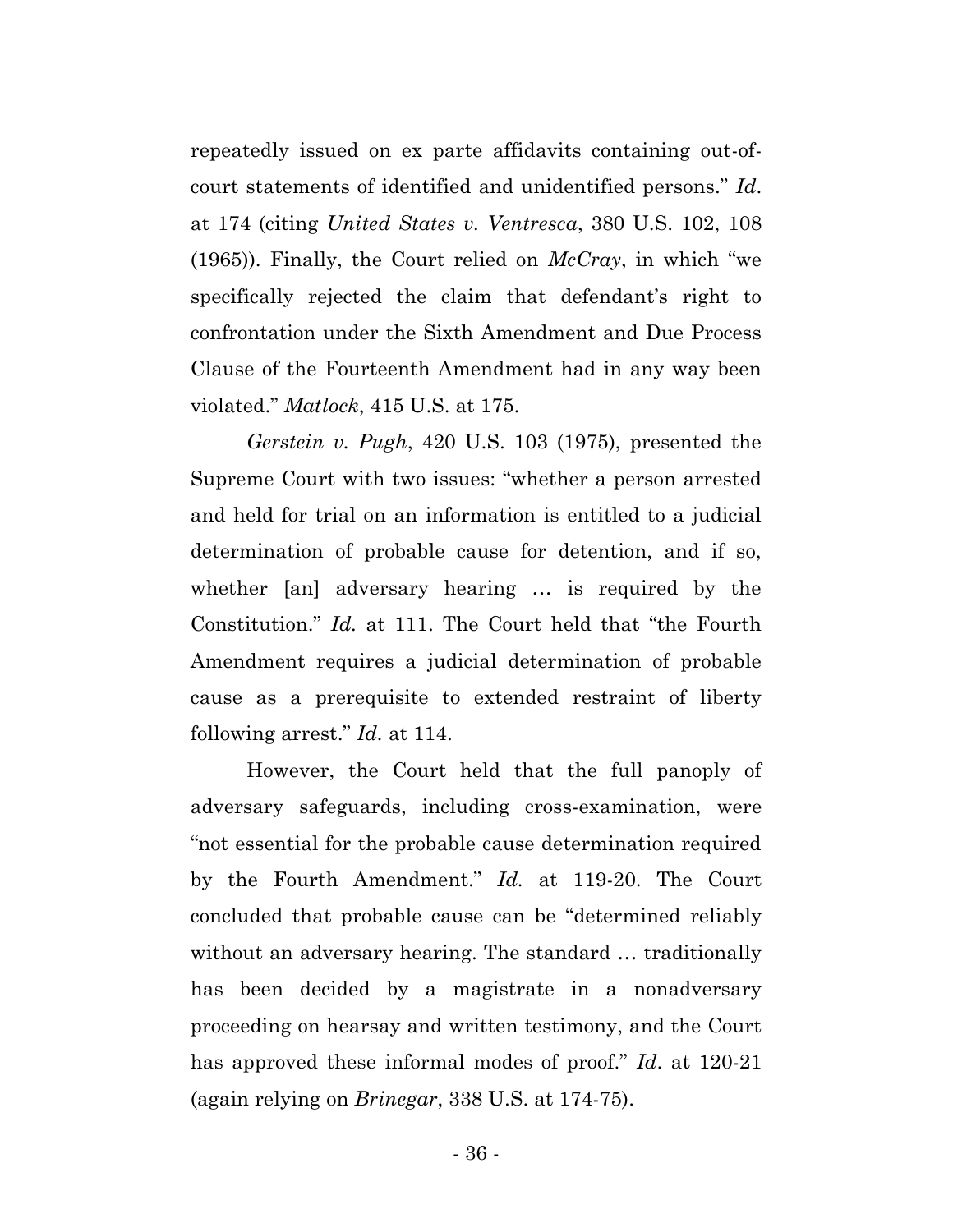#### The Court further stated:

This is not to say that confrontation and crossexamination might not enhance the reliability of probable cause determinations in some cases. In most cases, however, their value would be too slight to justify holding, as a matter of constitutional principle, that these formalities and safeguards designed for trial must also be employed in making the Fourth Amendment determination of probable cause.

*Gerstein*, 420 U.S. at 121-22.

As the *Brinegar* Court observed, the use of ex parte affidavits and written testimony finds long historical support in determining probable cause under the Fourth Amendment. *Brinegar*, 338 U.S. at 174 n.12. And the *Gerstein* Court explicitly rejected the need for crossexamination for the probable cause determination required by the Fourth Amendment. Given the historical use of affidavits and testimony not subject to cross-examination in issuing search and arrest warrants in the first place, and *Gerstein's* rejection of cross-examination in a hearing to determine probable cause for detention, it is difficult to see how determining that issue of probable cause for a traffic stop at a suppression hearing offends "fundamental fairness."

The *Jiles* Court held "[Jiles] also loses on a contention that a *Miranda*-*Goodchild* hearing without the State presenting live testimony from law enforcement officers will *never* constitute a full and fair hearing and will always amount to a denial of due process." *Jiles*, 262 Wis. 2d 457, ¶ 31 (citing *Matlock*, 415 U.S. at 174-75, and *McCray*,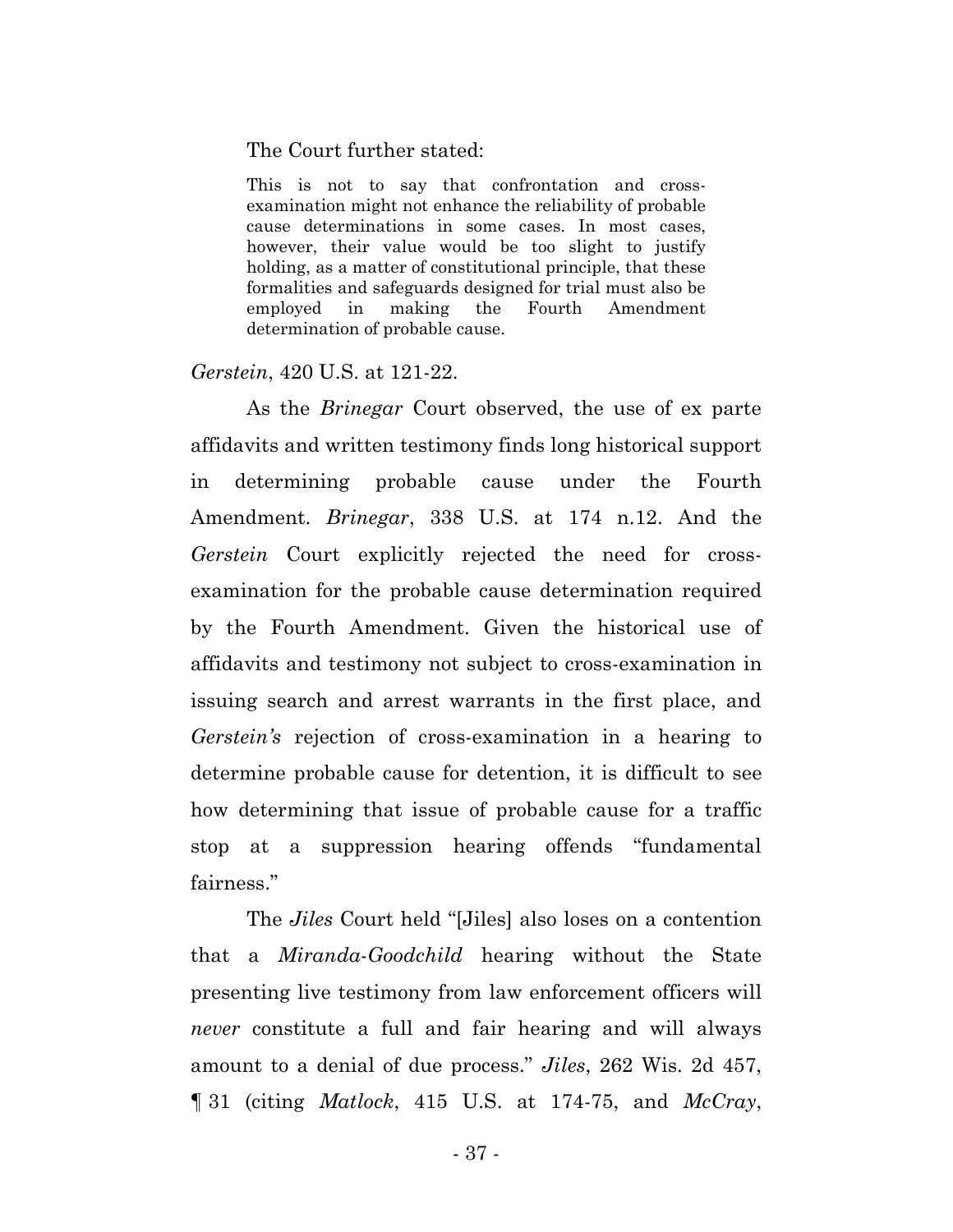386 U.S. at 313). Unlike the Confrontation Clause analysis, Zamzow cannot claim that *Crawford* undermines *Jiles* from a due process perspective. *Crawford* rests on the Confrontation Clause of the Sixth Amendment not the Due Process Clause of the Fourteenth Amendment.

Zamzow relies heavily on the concept of fundamental fairness in advancing his due process claim. He relies on *Goldberg v. Kelly*, 397 U.S. 254, 269 (1970), to claim "[i]n almost every setting where important decisions turn on questions of fact, due process requires an opportunity to confront and cross-examine adverse witnesses." Zamzow's brief 26-27. But Zamzow's implication that *Goldberg v. Kelly* always requires confrontation and cross-examination whenever important decisions turn on questions of fact is wrong. Confrontation and cross-examination is not required at sentencing.

To aid a judge in exercising this discretion intelligently the New York procedural policy encourages him to consider information about the convicted person's past life, health, habits, conduct, and mental and moral propensities. The sentencing judge may consider such information even though obtained outside the courtroom from persons whom a defendant has not been permitted to confront or cross-examine.

*Williams v. New York*, 337 U.S. 241, 245 (1949); s*ee also Williams v. Oklahoma*, 358 U.S. 576, 584 (1959). Confrontation and cross-examination are not constitutionally required for loss of "good time." *See Wolff v.*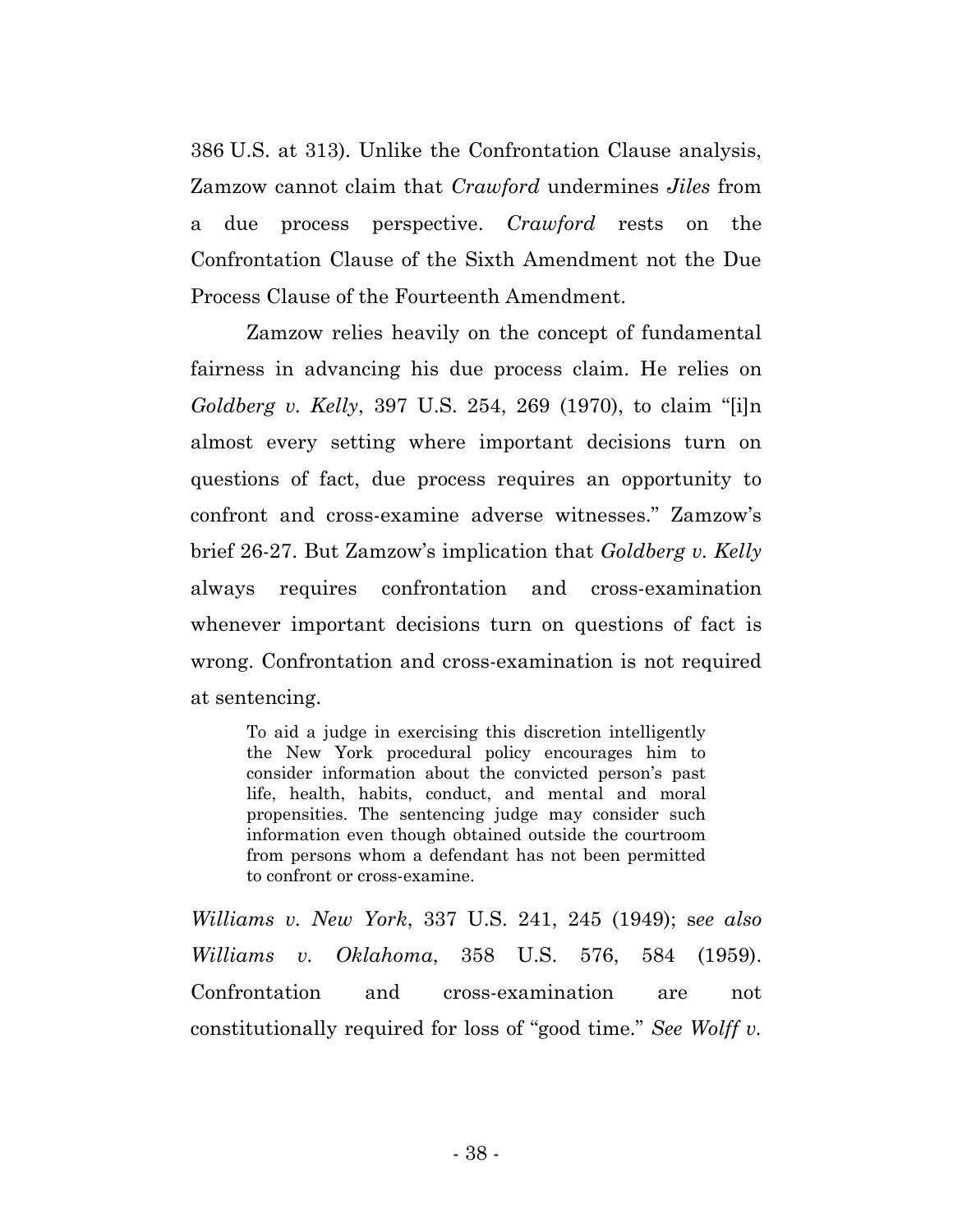*McDonnell*, 418 U.S. 539, 568 (1974) ("[T]he Constitution should not be read to impose [the procedure of confrontation] at the present time and that adequate bases for decision in prison disciplinary cases can be arrived at without crossexamination."). And at a revocation hearing, a parolee or probationer has only a limited right to confrontation and cross-examination. *Morrissey v. Brewer*, 408 U.S. 471, 489 (1972) (finding "the right to confront and cross-examine adverse witnesses (unless the hearing officer specifically finds good cause for not allowing confrontation)[.]"). *See also United States v. Cardenas,* 784 F.2d 937, 938 (9th Cir. 1986) (rejecting contention that due process requires a defendant at a detention hearing to be afforded the right to confront and cross-examine witnesses; government may proceed by proffer).

It is also noteworthy that in *Ohio v. Clark*, 576 U.S. \_\_\_, 135 S. Ct. 2173, 2179 (2015), the Supreme Court stated, "Clark is also wrong to suggest that admitting L.P.'s statements [at trial] would be fundamentally unfair given that Ohio law does not allow incompetent children to testify." *Id.* at 2183. If fundamental fairness permits out-ofcourt statements for which no cross-examination may be had in a trial deciding guilt, then fundamental fairness cannot carry the day in the determination of the lesser decision of probable cause. *See Gerstein*, 420 U.S. at 121 (describing "probable cause" as a "lesser consequence[]").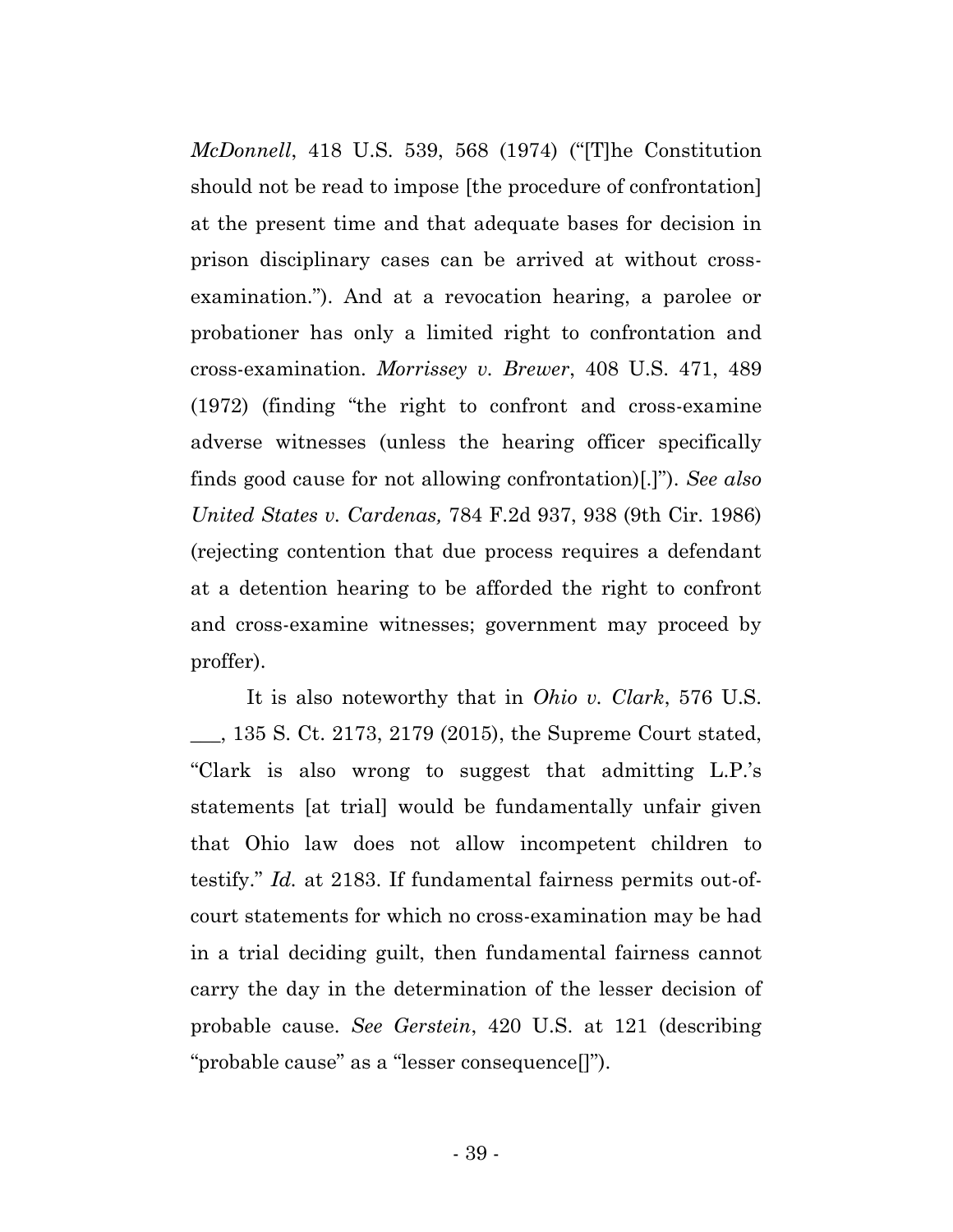This Court should decline Zamzow's invitation to find that due process requires confrontation and crossexamination at suppression hearings.

### **CONCLUSION**

For the reasons given above, this Court should affirm the circuit court's judgment of conviction and the order denying post-conviction relief.

Dated at Madison, Wisconsin, this 26th day of April, 2016.

Respectfully submitted,

BRAD D. SCHIMEL Wisconsin Attorney General

WARREN D. WEINSTEIN Assistant Attorney General State Bar #1013263

Attorneys for Plaintiff-Respondent

Wisconsin Department of Justice Post Office Box 7857 Madison, Wisconsin 53707-7857 (608) 264-9444 (608) 266-9594 (Fax) weinsteinwd@doj.state.wi.us